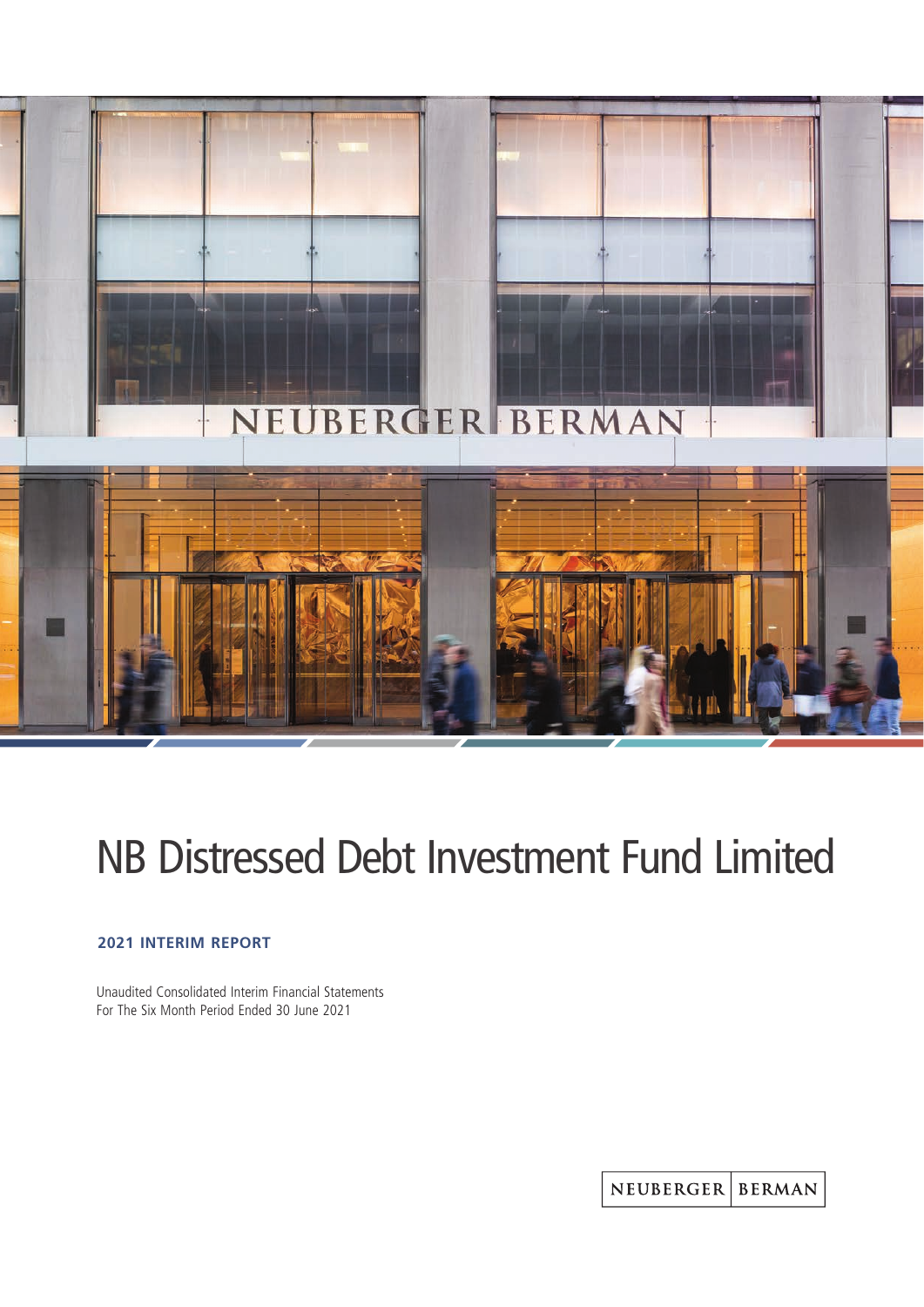# Table of Contents

|                                                                   | <b>PAGE</b> |
|-------------------------------------------------------------------|-------------|
| <b>COMPANY OVERVIEW</b>                                           |             |
| Features                                                          | 2           |
| Capital Structure                                                 | 3           |
| <b>2021 INTERIM PERFORMANCE REVIEW</b>                            |             |
| Financial Highlights                                              | 4           |
| Chairman's Statement                                              | 6           |
| Investment Manager's Report                                       | 8           |
| Portfolio Information                                             |             |
| Ordinary Share Class                                              | 16          |
| Extended Life Share Class                                         | 18          |
| New Global Share Class                                            | 20          |
| <b>GOVERNANCE</b>                                                 |             |
| Interim Management Report and Directors' Responsibility Statement | 22          |
| Independent Review Report                                         | 24          |
| <b>FINANCIAL STATEMENTS</b>                                       |             |
| Unaudited Consolidated Statement of Assets and Liabilities        | 25          |
| Unaudited Consolidated Statement of Operations                    | 26          |
| Unaudited Consolidated Statement of Changes in Net Assets         | 27          |
| Unaudited Consolidated Statement of Cash Flows                    | 28          |
| Unaudited Consolidated Condensed Schedule of Investments          | 29          |
| Notes to the Unaudited Consolidated Interim Financial Statements  | 37          |
| <b>ADDITIONAL INFORMATION</b>                                     |             |

Contact Details 55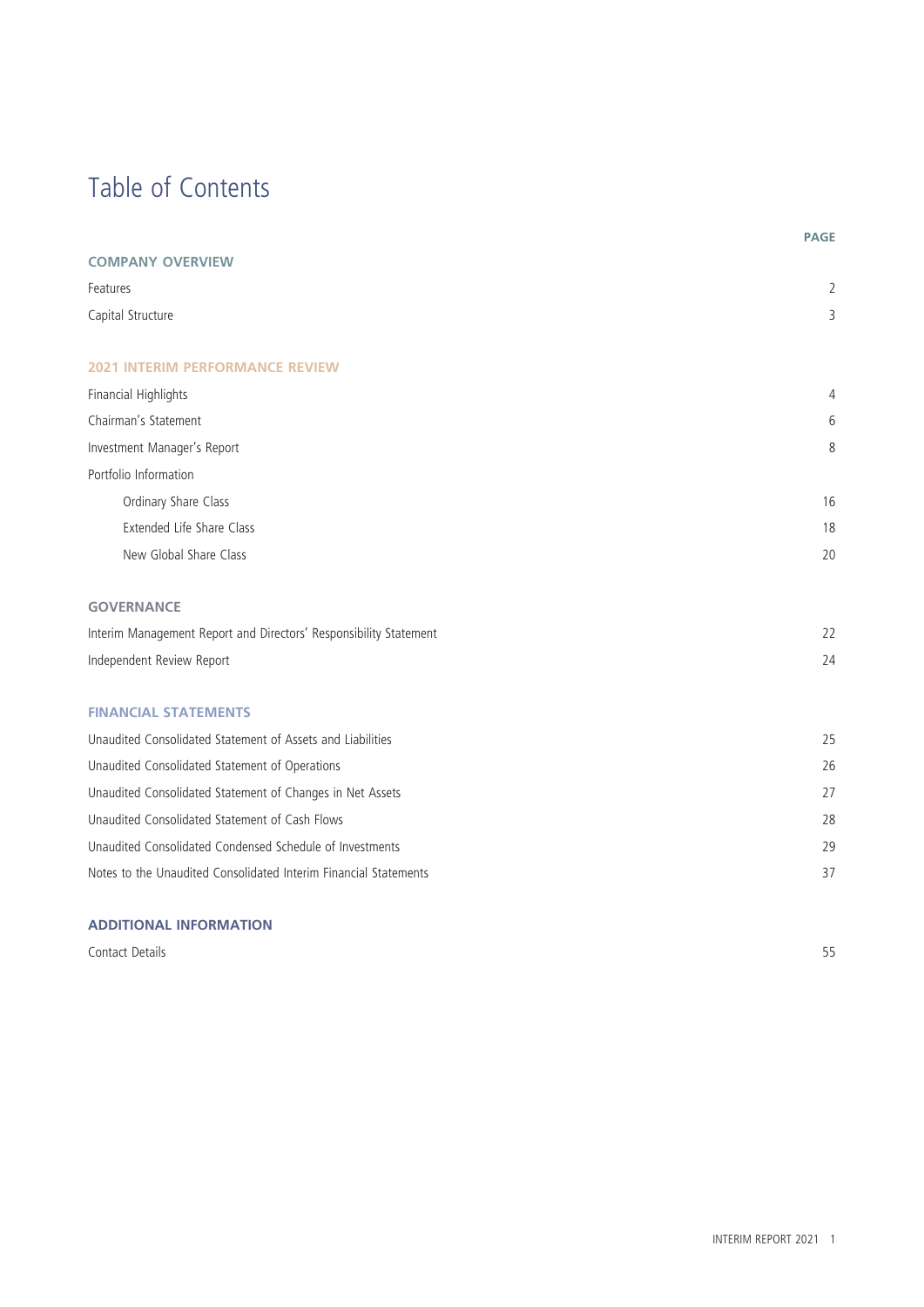### Features

#### **NB Distressed Debt Investment Fund Limited (the "Company")**

The Company is a closed-ended investment company incorporated and registered in Guernsey on 20 April 2010 with registration number 51774. The Company is governed under the provisions of the Companies (Guernsey) Law, 2008 (as amended) (the "Law"), and the Registered Collective Investment Scheme Rules 2018 issued by the Guernsey Financial Services Commission ("GFSC"). It is a non-cellular company limited by shares and has been declared by the GFSC to be a registered closed-ended collective investment scheme. The Company trades on the Specialist Fund Segment ("SFS") of the London Stock Exchange ("LSE").

The Company is a member of the Association of Investment Companies (the "AIC") and is classified within the Debt – Loans & Bonds Category.

#### **Investment Objective**

The Company's primary objective is to provide investors with attractive risk-adjusted returns through long-biased, opportunistic exposure to stressed, distressed and special situation credit-related investments while seeking to limit downside risk by, amongst other things, focusing on senior and senior secured debt with both collateral and structural protection.

#### **Investment Policy**

More information on the Company's investment policy is provided on page 4 of the Annual Report and Financial Statements for the year ended 31 December 2020.

#### **Alternative Investment Fund Manager ("AIFM") and Manager**

Investment management services are provided to the Company by Neuberger Berman Investment Advisers LLC (the "AIFM") and Neuberger Berman Europe Limited (the "Manager"), collectively the "Investment Manager". The AIFM is responsible for risk management and discretionary management of the Company's Portfolio and the Manager provides, amongst other things, certain administrative services to the Company.

#### **Share Capital**

At 30 June 2021 the Company's share capital comprised the following':

#### **Ordinary Share Class ("NBDD")**

15,382,770 Ordinary Shares, none of which were held in treasury.

#### **Extended Life Share Class ("NBDX")**

80,545,074 Extended Life Shares, none of which were held in treasury.

#### **New Global Share Class ("NBDG")**

41,116,617 New Global Shares, none of which were held in treasury.

For the purposes of efficient portfolio management, the Company has established a number of wholly-owned subsidiaries domiciled in the US, the Cayman Islands and Luxembourg. All references to the Company in this document refer to the Company together with its wholly-owned subsidiaries.

#### **Non-Mainstream Pooled Investments**

The Company currently conducts its affairs so that the shares issued by the Company can be recommended by Independent Financial Advisers to ordinary retail investors in accordance with the Financial Conduct Authority's ("FCA") rules in relation to non-mainstream pooled investment ("NMPI") products and intends to continue to do so for the foreseeable future.

The Company's shares are excluded from the FCA's restrictions which apply to NMPI products.

#### **Company Numbers**

#### **Ordinary Shares**

LSE ISIN code: GG00BDFZ6F78 Bloomberg code: NBDD: LN

#### **Extended Life Shares**

LSE ISIN code: GG00BMY71631 Bloomberg code: NBDX:LN

#### **New Global Shares**

LSE ISIN code: GG00BMY71748 Bloomberg code: NBDG:LN

#### **Legal Entity Identifier**

YRFO7WKOU3V511VFX790

#### **Website**

#### www.nbddif.com

1 In addition the Company has two Class A Shares in issue. Further information is provided in the Capital Structure section of this report on page 3.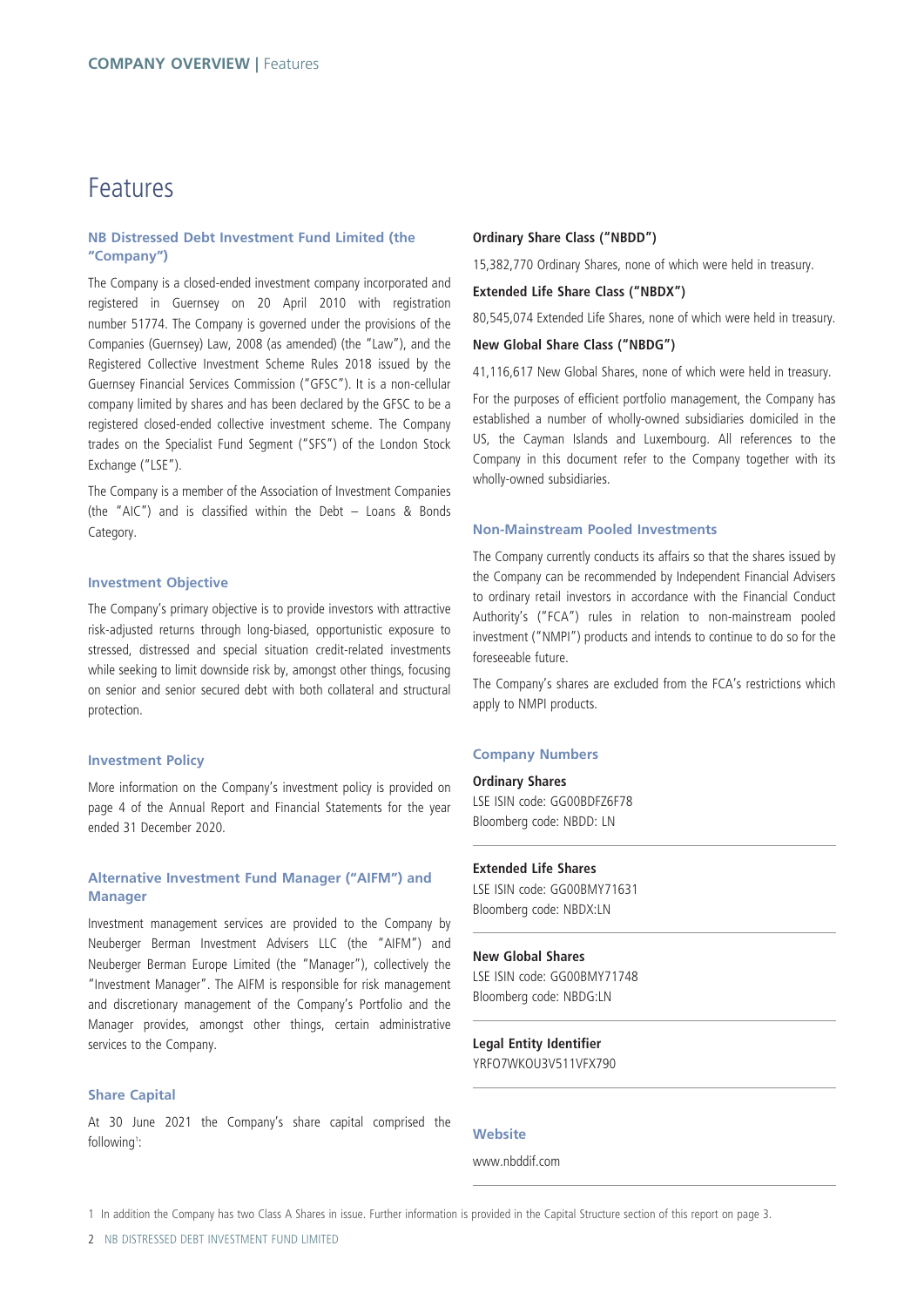### Capital Structure

The Company's share capital consists of three different share classes, all of which are in the harvest period: the Ordinary Share Class; the Extended Life Share Class; and the New Global Share Class. These share classes each have different capital return profiles and, in one instance a different geographical remit. In addition, the Company has two Class A Shares in issue. While the Company's share classes are all now in harvest, returning capital to shareholders, the Company's corporate umbrella itself has an indefinite life to allow for flexibility for the Company to add new share classes if demand, market opportunities and shareholder approval supported such a move, although the Company has no current plans to create new share classes. Each share class is considered in turn below.

#### **Ordinary Share Class**

NBDD was established at the Company's launch on 10 June 2010 with a remit to invest in the global distressed debt market with a focus on North America. The investment period of NBDD expired on 10 June 2013.

| Voting rights:            | Yρς                            |
|---------------------------|--------------------------------|
| Denomination:             | US Dollars                     |
| Hedging:                  | Portfolio hedged to US Dollars |
| Authorised share capital: | Unlimited                      |
| Par value:                | Nil                            |

#### **Extended Life Share Class**

A vote was held at a class meeting of NBDD shareholders on 8 April 2013 where the majority of shareholders voted in favour of a proposed extension.

Following this meeting and with the NBDD shareholders' approval of the extension, on 9 April 2013 a new Class, NBDX, was created and the NBDX Shares were issued to 72% of initial NBDD investors who elected to convert their NBDD Shares to NBDX Shares. NBDX had a remit to invest in the global distressed debt market with a focus on North America. The investment period of NBDX expired on 31 March 2015.

| Voting rights:            | Υρς                            |
|---------------------------|--------------------------------|
| Denomination:             | US Dollars                     |
| Hedging:                  | Portfolio hedged to US Dollars |
| Authorised share capital: | Unlimited                      |
| Par value:                | Nil                            |

#### **New Global Share Class**

NBDG was created on 4 March 2014 and had a remit to invest in the global distressed market with a focus on Europe and North America. The investment period of NBDG expired on 31 March 2017.

| Voting rights:            | Yρς                |
|---------------------------|--------------------|
| Denomination:             | Pound Sterling     |
| Hedging:                  | Unhedged portfolio |
| Authorised share capital: | Unlimited          |
| Par value:                | Nil                |

#### **Class A Shares**

The Class A Shares are held by a trustee pursuant to a purpose trust established under Guernsey law. Under the terms of the Trust Deed the Trustee holds the Class A Shares for the purpose of exercising the right to receive notice of general meetings of the Company but the Trustee shall only have the right to attend and vote at general meetings of the Company when there are no other Shares of the Company in issue.

| Voting rights:            | Nο                    |
|---------------------------|-----------------------|
| Denomination:             | US Dollars            |
| Authorised share capital: | 10,000 Class A Shares |
| Par value:                | US Dollar \$1         |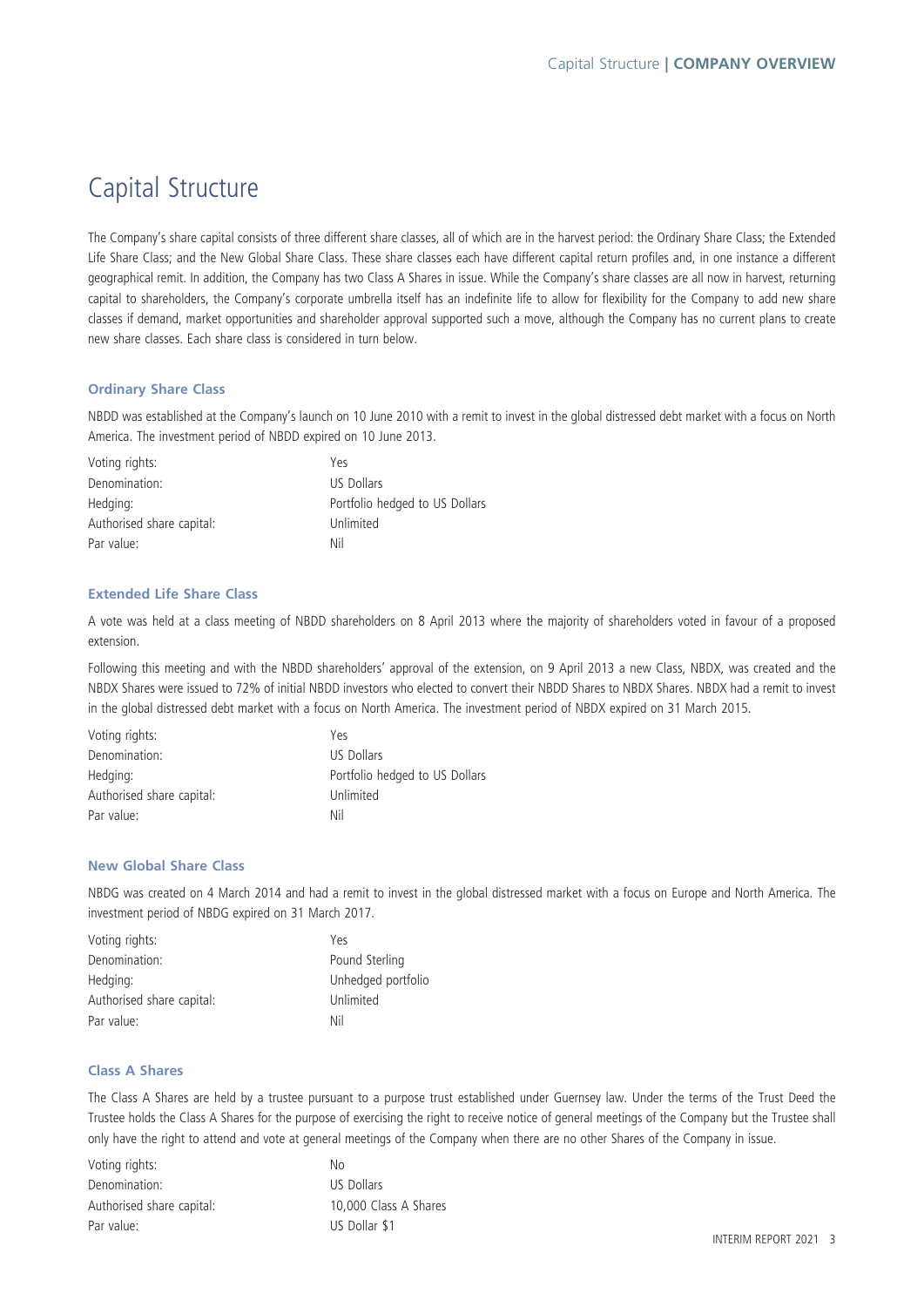#### **Key Figures**

| AT 30 JUNE 2021 (UNAUDITED)                       | <b>ORDINARY</b><br><b>SHARE CLASS</b> | <b>EXTENDED LIFE</b><br><b>SHARE CLASS</b> | <b>NEW GLOBAL</b><br><b>SHARE CLASS</b> | <b>AGGREGATED</b> |
|---------------------------------------------------|---------------------------------------|--------------------------------------------|-----------------------------------------|-------------------|
| Net Asset Value ("NAV") (\$ millions)             | 14.6                                  | 76.6                                       | 33.7                                    | 124.9             |
| NAV per Share $(\$)$                              | 0.9518                                | 0.9509                                     | 0.8184                                  |                   |
| Share Price (\$)                                  | 0.730                                 | 0.585                                      | 0.4490 <sup>1</sup>                     |                   |
| NAV per Share $(f)$                               |                                       |                                            | 0.5924                                  |                   |
| Share Price $(f)$                                 |                                       |                                            | 0.325                                   |                   |
| Premium/(Discount) to NAV per Share               | $(23.30\%)$                           | (38.48%)                                   | $(45.14\%)$                             |                   |
| Portfolio of Distressed Investments (\$ millions) | 11.3                                  | 66.7                                       | 32.0                                    | 109.9             |
| Cash and Cash Equivalents (\$ millions)           | 3.6                                   | 9.9                                        | 1.3                                     | 14.8              |
| Total Expense Ratio ("TER") <sup>2</sup>          | 2.14%                                 | 1.73%                                      | 2.11%                                   |                   |
| Ongoing Charges <sup>3</sup>                      | 1.44%                                 | 1.55%                                      | 1.85%                                   |                   |

| AT 31 DECEMBER 2020 (AUDITED)                     | <b>ORDINARY</b><br><b>SHARE CLASS</b> | <b>EXTENDED LIFE</b><br><b>SHARE CLASS</b> | <b>NEW GLOBAL</b><br><b>SHARE CLASS</b> | <b>AGGREGATED</b> |
|---------------------------------------------------|---------------------------------------|--------------------------------------------|-----------------------------------------|-------------------|
| Net Asset Value ("NAV") (\$ millions)             | 13.0                                  | 63.5                                       | 31.9                                    | 108.4             |
| NAV per Share $(\$)$                              | 0.8420                                | 0.7889                                     | 0.7767                                  |                   |
| Share Price (\$)                                  | 0.720                                 | 0.480                                      | 0.6356 <sup>1</sup>                     |                   |
| NAV per Share $(f)$                               |                                       |                                            | 0.5682                                  |                   |
| Share Price (£)                                   |                                       |                                            | 0.465                                   |                   |
| Premium/(Discount) to NAV per Share               | $(14.49\%)$                           | (39.16%)                                   | $(18.16\%)$                             |                   |
| Portfolio of Distressed Investments (\$ millions) | 9.9                                   | 55.6                                       | 30.8                                    | 96.3              |
| Cash and Cash Equivalents (\$ millions)           | 3.6                                   | 9.1                                        | 0.9                                     | 13.6              |
| Total Expense Ratio ("TER") <sup>2</sup>          | 2.89%                                 | 2.68%                                      | 2.76%                                   |                   |
| Ongoing Charges <sup>3</sup>                      | 2.42%                                 | 2.36%                                      | 2.39%                                   |                   |

1 Stated in US Dollars, the £ price as at 30 June 2021 and 31 December 2020 converted to US Dollars using respective period/year end exchange rates.

2 The TERs represent the Company's management fees and all other operating expenses, as required by US Generally Accepted Accounting Principles ("US GAAP"), expressed as a percentage of average net assets.

3 In the period to 30 June 2021, the Company's annualised Ongoing Charges were 1.62%. This figure is based on an expense figure for the period to 30 June 2021 of \$1,059,391. This figure, which has been prepared in accordance with AIC guidance represents the Company's management fees and all other operating expenses, excluding finance costs payable, expressed as a percentage of average net assets. No performance fees were payable as at 30 June 2021. The Ongoing Charges by share class are disclosed above.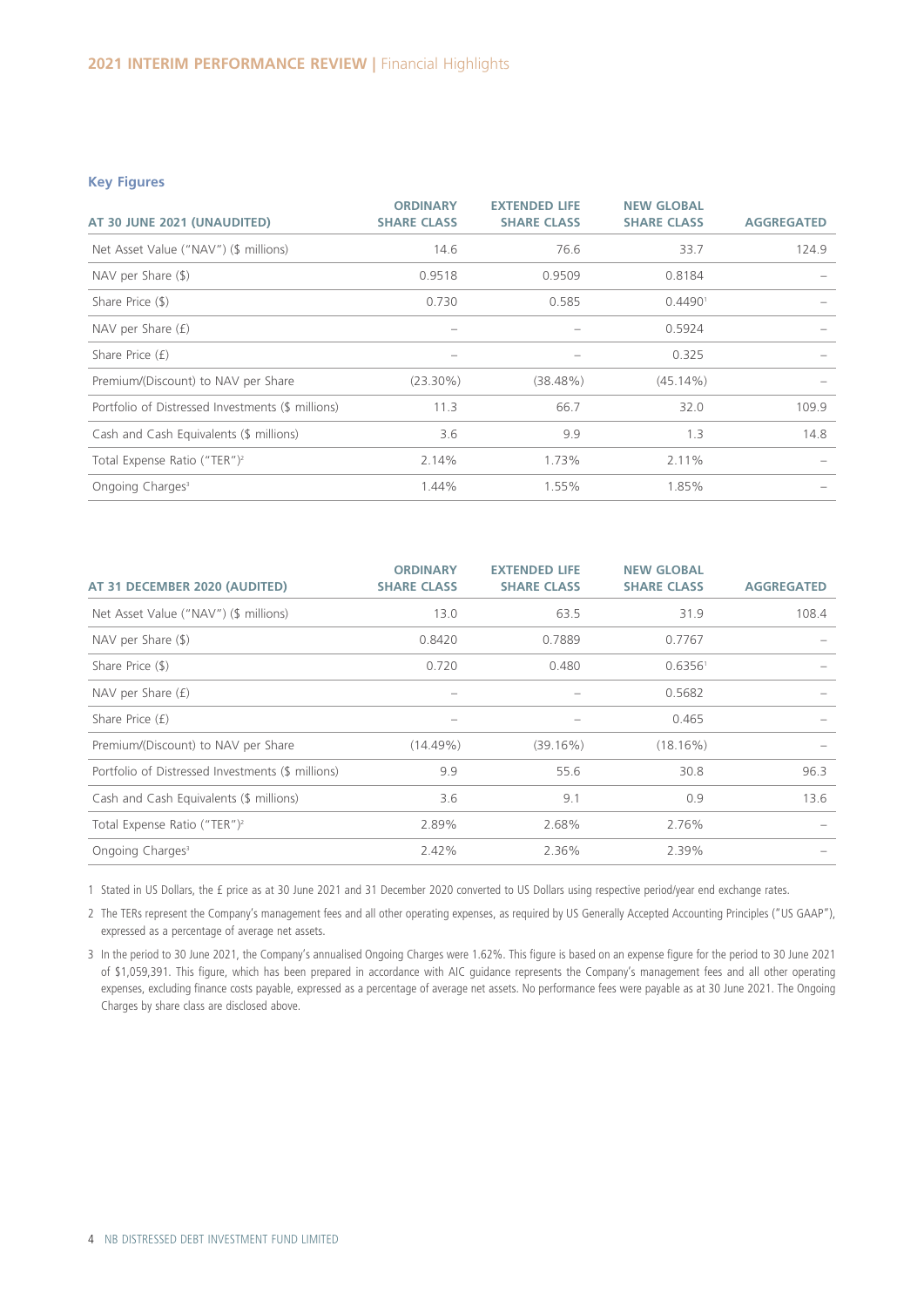### **Summary of Value in Excess of Original Capital Invested**

| <b>AT 30 JUNE 2021</b>                                               | <b>ORDINARY</b><br><b>SHARE CLASS (\$)</b> | <b>EXTENDED LIFE</b><br><b>SHARE CLASS (\$)</b> | <b>NEW GLOBAL</b><br><b>SHARE CLASS (£)</b> |
|----------------------------------------------------------------------|--------------------------------------------|-------------------------------------------------|---------------------------------------------|
| Original Capital Invested                                            | (124, 500, 202)                            | (359, 359, 794)                                 | (110, 785, 785)                             |
| <b>Total Capital Distributions</b>                                   | 129,627,394                                | 259,844,033                                     | 42,460,798                                  |
| Total Income Distributions <sup>1</sup>                              | 3,166,835                                  | 14,896,010                                      | 2,685,521                                   |
| Distributions as % of Original Capital                               | 107%                                       | 76%                                             | 41%                                         |
| Total Buybacks                                                       |                                            | 12,112,379                                      | 10,924,963                                  |
| <b>NAV</b>                                                           | 14,641,226                                 | 76,591,506                                      | 24,357,168                                  |
| Total of NAV Plus Capital and Income Returned and Buybacks ("Value") | 147,435,455                                | 363,443,928                                     | 80,428,450                                  |
| Value in Excess of Original Capital Invested                         | 22,935,253                                 | 4,084,134                                       | (30, 357, 335)                              |
| Value as % of Original Capital Invested                              | 118%                                       | 101%                                            | 73%                                         |

| AT 31 DECEMBER 2020                                                  | <b>ORDINARY</b><br><b>SHARE CLASS (\$)</b> | <b>EXTENDED LIFE</b><br><b>SHARE CLASS (\$)</b> | <b>NEW GLOBAL</b><br><b>SHARE CLASS (£)</b> |
|----------------------------------------------------------------------|--------------------------------------------|-------------------------------------------------|---------------------------------------------|
| Original Capital Invested                                            | (124, 500, 202)                            | (359, 359, 794)                                 | (110, 785, 785)                             |
| <b>Total Capital Distributions</b>                                   | 129,627,394                                | 259,844,033                                     | 42,460,798                                  |
| Total Income Distributions <sup>1</sup>                              | 3,166,835                                  | 14,896,010                                      | 2,685,521                                   |
| Distributions as % of Original Capital                               | 107%                                       | 76%                                             | 41%                                         |
| Total Buybacks                                                       |                                            | 12,112,379                                      | 10,924,963                                  |
| <b>NAV</b>                                                           | 12,952,965                                 | 63,540,650                                      | 23,363,139                                  |
| Total of NAV Plus Capital and Income Returned and Buybacks ("Value") | 145,747,194                                | 350,393,072                                     | 79,434,421                                  |
| Value in Excess of Original Capital Invested                         | 21,246,992                                 | (8,966,722)                                     | (31, 351, 364)                              |
| Value as % of Original Capital Invested                              | 117%                                       | 98%                                             | 72%                                         |

1 By way of dividend.

A detailed breakdown of the Company's distributions is provided on the Company's website at www.nbddif.com under "Investor Information", "Capital Activity".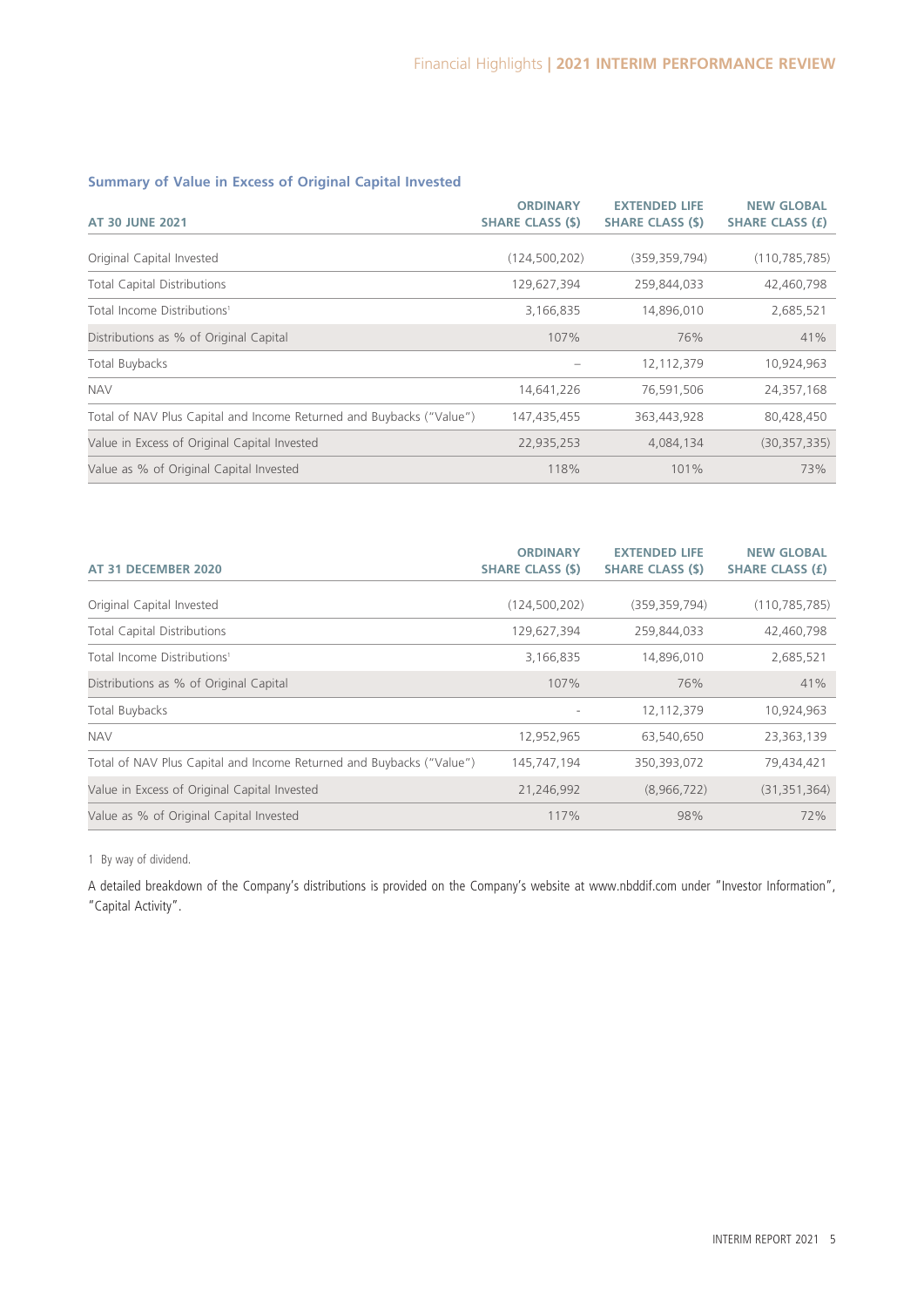### Chairman's Statement



#### Dear Shareholder,

The six-month period ending 30 June 2021 continued to see unprecedented economic and social disruption but with the hope that vaccines would bring some return to normality.

With each share class in its harvest period, we continue to seek to balance the pace of exits and the value achieved for shareholders as we return capital to our investors. As a reminder, the Ordinary class shareholders will no longer receive capital distributions until such time as all final assets attributable to them have been realised to ensure compliance with UK regulations.

#### **Company Performance**

As at 30 June 2021, the Company had returned a total of \$132.8m or 106.7% of NBDD investors' original capital of \$124.5m, \$287m or 79.9% of NBDX investors' original capital of \$359.4m and £56.1m or 50.6% of NBDG investors' original capital of £110.8m.

Securing the balance between the pace of exits and the value for shareholders is an active exercise. In many instances, assets will need intense management to realise their full potential and as a consequence no significant realisations or distributions occurred in the period under review. The Board continues to monitor all costs to ensure that they are appropriate as we are conscious that shareholders may be concerned about the impact of costs on a reducing portfolio during the harvest period. We were therefore very pleased to announce that with effect from 18 March 2021 our investment manager agreed to waive all future fees.

#### **Annual General Meeting ("AGM") Results**

We were pleased to see that shareholders voted overwhelmingly in favour of all resolutions proposed at our AGM held on 24 June 2021 with all but one being passed unanimously. We appreciate that circumstances have adversely impacted the results the company has achieved and would like to take the opportunity to thank you all for your votes and continued support.

We will continue to put our income distribution policy to a shareholder vote at each annual general meeting. I would like to remind shareholders that such distributions occur on an ad-hoc basis and are not expected to be material, nor equal to all share classes.

We would continue to highlight the importance of voting in the AGM. We are always happy to receive any questions or concerns from shareholders ahead of the AGM so they can be addressed beforehand.

#### **Board Composition, Independence and Diversity**

Due to the current unchanged status of the fund it has been agreed to not refresh the board at this time.

#### **Brexit**

While there continue to be uncertainties surrounding the future relationship between the United Kingdom and the European Union Brexit has not impacted our operations in any material manner. Shareholders are reminded that the NBDD and NBDX Portfolios are US Dollar denominated and any non-US exposure is hedged back to US Dollars. NBDG, on the other hand, is a Pound Sterling denominated, but unhedged, share class with a broader geographic remit than the other two share classes and the Board expects some continued volatility in the currency markets, which in turn would translate into volatility in the value of NBDG's non-Sterling assets.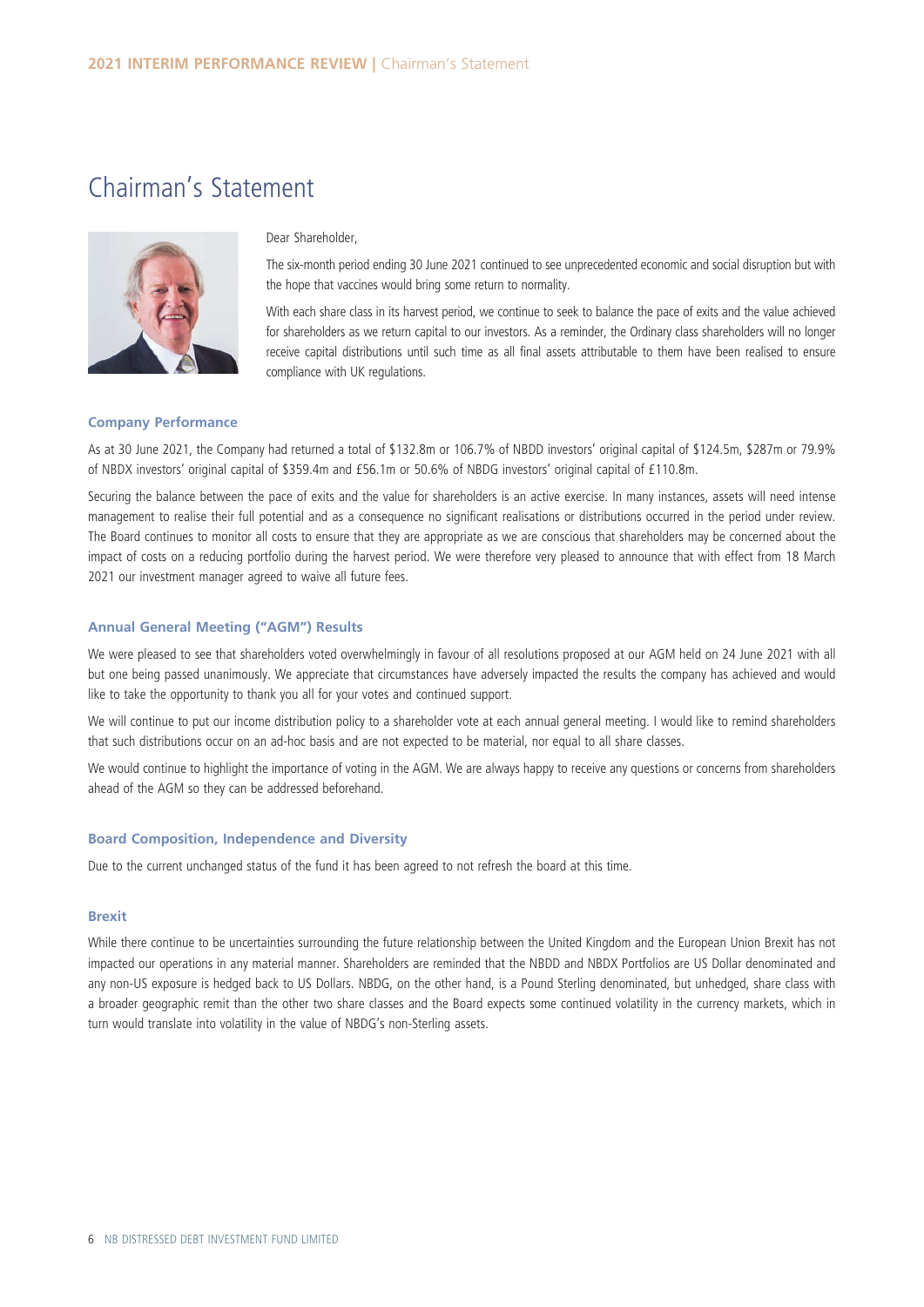#### **COVID-19**

As previously reported, the world has experienced unprecedented times as a result of the COVID-19 pandemic and the values of many of our assets have been negatively affected. I am pleased to be able to report that our key service providers continue to provide uninterrupted services to the Company and thank them for their efforts. The various valuation methodologies we use to value your portfolio's holdings are continually reviewed and we consider that they remain appropriate for determining values at any given point in time. However, the timing of the orderly realisation of these. The various valuation methodologies we use to value your portfolio's holdings have been reviewed and we consider that they remain appropriate for determining values at any given point in time.

Our objectives remain the same; to maximise the benefit to investors during this harvest period and to continue to provide updated information regarding asset values.

#### **Outlook**

As reported in the annual report the final distributions from each share class have been delayed. The Ordinary class of shares will be the first to commence the final wind up process later this year, followed by the Extended share class and then the New Global share class. As is normally the case with investment companies, as opposed to those with commercial undertakings, this does not currently have any material impact on the Company's ability to continue as a going concern or to remain viable. However, the whole process must be managed in a way that ensures compliance with UK regulations. The Extended and Global classes will continue to distribute until their net assets are reduced to approximately \$34.4m and £8.1m respectively. In certain cases, the cash associated with these share classes will need to remain in underlying corporate vehicles while tax and other matters relating to those vehicles are concluded. We will keep investors appraised of developments in respect of the remaining assets.

For regulatory reasons, the final 10% of the total return (NAV plus cumulative distributions) in respect of any class of participating shares in NBDDIF will be returned to shareholders with a final compulsory redemption of all of the outstanding shares of that class. As such, there will be no further distribution for NBDD (ordinary share class) until the final distribution to investors and the wind-down of the share class. The investment manager is evaluating options to wind down NBDD and will keep investors informed as there is more clarity.

On behalf of the Board, I would like to thank our longstanding shareholders for your support of our Company. We look forward to updating you further on investment realisations throughout the remainder of the year.

**John Hallam** 

Chairman 19 August 2021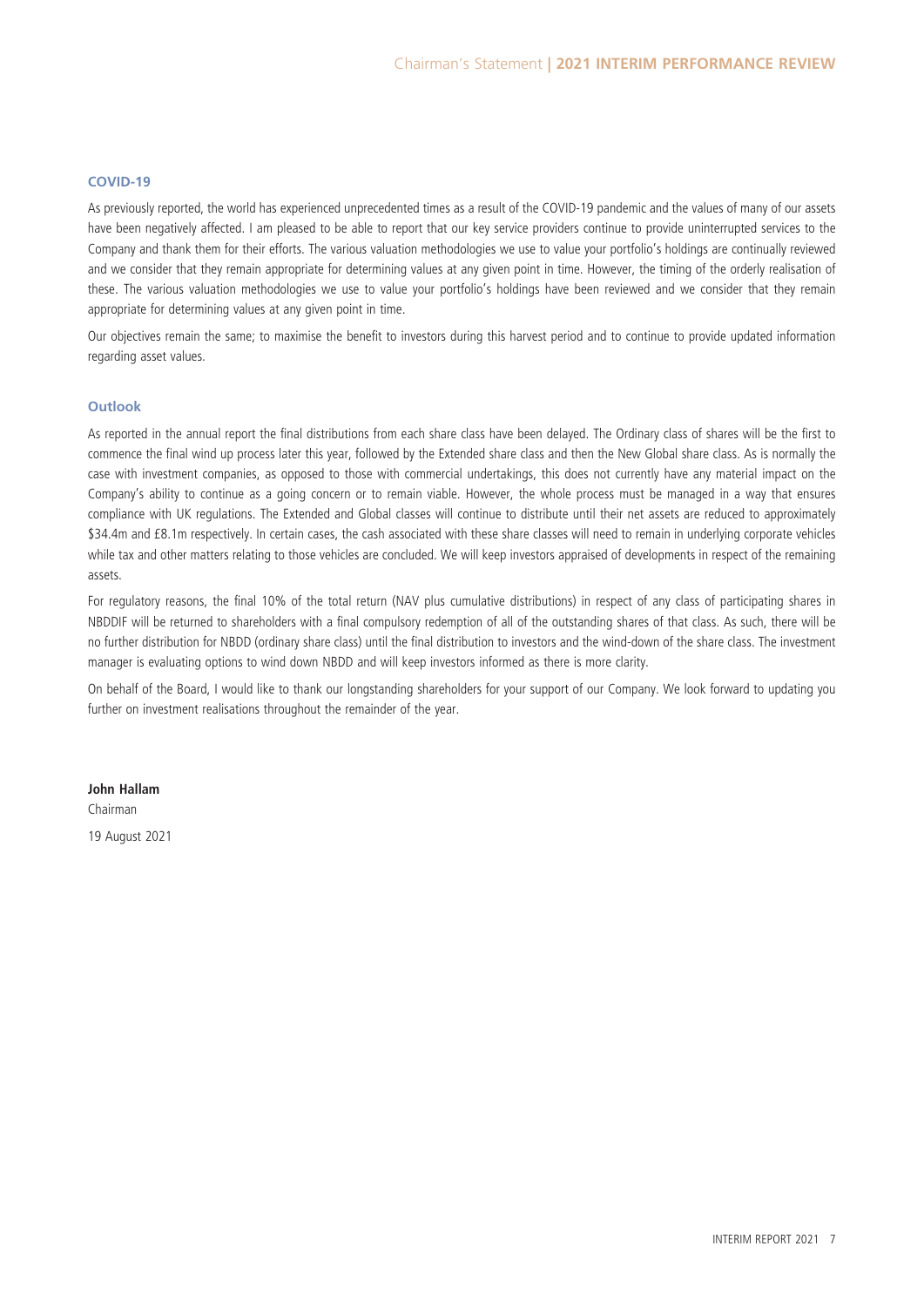### Investment Manager's Report

#### **Ordinary Share Class**

#### **Summary**

During the first half of 2021 the NAV per share increased by 13%. The vaccine rollout lifted public equity markets and provided investors and consumers with scope for renewed optimism. However, the pace of rollout has slowed down and there are continued worries that the spread of new COVID-19 variants could set back the economic recovery. Given these circumstances, the timing and quantum of any financial impact on the portfolio remains very difficult to predict. Despite the uncertainty, the Investment Manager is committed to realising the investments in a timely manner and winding down the share class as soon as practicable, but there is one asset we are working through which will determine the final distribution date. The Investment Manager is evaluating options to wind down the share class.

#### **Portfolio Update**

NBDD ended the first half of 2021 with a NAV per share of \$0.9518 compared to \$0.8420 at end of 2020. At 30 June 2021, 63% of NBDD's NAV was invested in distressed assets, and \$3.6m in US Government securities which represented a further 37% of NAV, with minimal cash net of restricted cash and payables (see table below). The NAV per share increased by 13%, principally driven by an improvement in profitability at a packaging company investment which resulted in a higher equity value. Cash balances will continue to increase as assets are realised, subject to variations in collateral cash, but as noted previously cannot be distributed until the final liquidation of the share class. The portfolio consisted of 6 issuers across 5 sectors. The largest sector concentrations were in containers & packaging, surface transportation and financial intermediaries.

#### **CASH ANALYSIS**

| Total available cash | \$0.5m         |
|----------------------|----------------|
| Other payables       | (50.0m)        |
| Collateral cash      | $($ \$3.1m $)$ |
| Balance Sheet - Cash | \$3.6m         |

Notable events below describe activity in the investments during the first six months of 2021:

• The packaging company investment was able to refinance its capital structure at more favourable interest rates and extended maturities. No additional leverage was taken on for distributions to shareholders.

| <b>INDUSTRY</b>          | <b>INSTRUMENT</b> | <b>TOTAL RETURN</b><br><b>(US DOLLARS</b><br><b>MILLIONS</b> | <b>COMMENT</b>                                                 |
|--------------------------|-------------------|--------------------------------------------------------------|----------------------------------------------------------------|
| Containers & packaging   | Private Equity    | 1.30                                                         | Improvement in profitability and expansion in market multiples |
| Financial Intermediaries | Private Note      | 0.20                                                         | Positive credit developments in insured portfolio              |
| Containers & packaging   | Private Equity    | 0.18                                                         | Improvement in profitability and expansion in market multiples |
| Government Bonds         | Bond Sovereign    | (0.19)                                                       | Change in government bond yields                               |

#### **Significant Price Movement during first half of 2021 (over 1% of NBDD NAV or \$140,000)**

#### **Exits**

During the first half of the year there were no exits. The total number of exits since inception remain in NBDD to be 50, with a total return of \$35.8m. Detailed descriptions of the exits are at the end of this report.

#### **Partial Realisations**

The partial realisations generated a net gain of \$10.3m over the life of the fund. Detailed descriptions of the partial realisations are at the end of this report.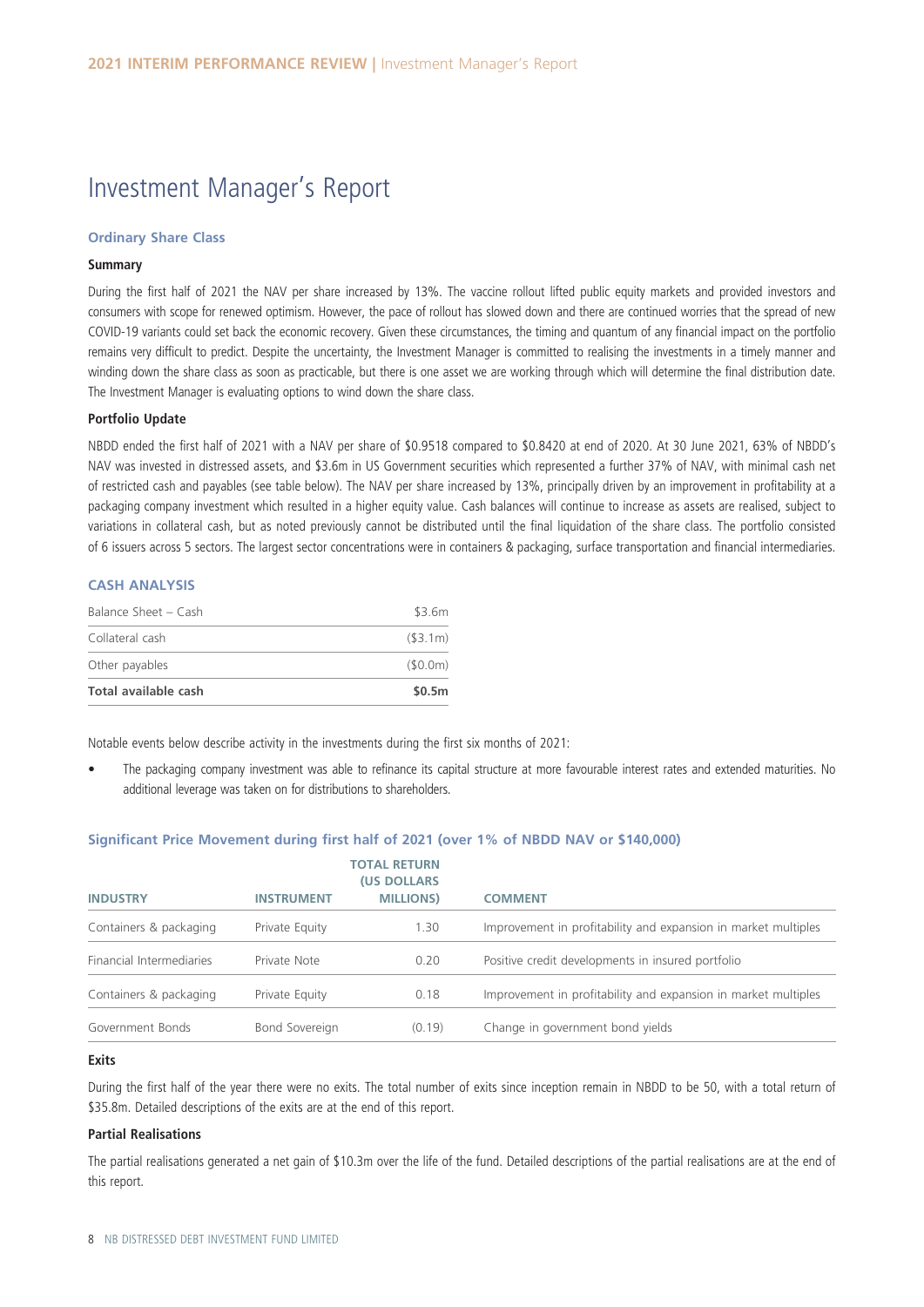#### **Distributions**

To date, \$132.8m or 107% of original capital has been distributed to investors in the form of capital distributions via redemptions and income dividends. Total value to investors including NAV and all distributions paid is \$147.4m (118% of original capital). With the uncertainty as to the pace and magnitude of the economic recovery, certain realisations in NBDD have been delayed. For regulatory reasons, the final 10% of the total return (NAV plus cumulative distributions) in respect of any class of participating shares in NBDDIF will be returned to shareholders with a final compulsory redemption of all of the outstanding shares of that class. Our intent is to wind down the share class as soon as practicable but there is one asset we are working through which will determine the final distribution date. We will continue to update investors as we gain clarity on the realisations.

#### **Extended Life Share Class**

#### **Summary**

During the first six months, the NAV per share increased by 20.5%. The vaccine rollout lifted public equity markets and provided investors and consumers with scope for renewed optimism. However, the pace of rollout has slowed down and there are continued worries that the spread of new COVID-19 variants could set back the economic recovery. Given these circumstances, the timing and quantum of any financial impact on the portfolio remains very difficult to predict. Despite the uncertainty, the Investment Manager is committed to realising the investments in a timely manner and winding down the share class as soon as practicable.

#### **Portfolio Update**

NBDX ended the first half of the year with a NAV per share of \$0.9509 compared to \$0.7889 at end of 2020. At 30 June 2021, 96% of NBDX's NAV was invested in distressed assets, and \$2.7M in US Government securities which represented a further 4% of NAV with a minimal of cash net of payables (see table below). Cash balances will continue to increase as assets are realised, subject to variations in collateral cash, but as noted previously cannot be distributed until the final liquidation of the share class. The NAV per share increased 20.5% during the year, principally driven by operating improvements at the packaging company investments, a shipping investment benefiting from a stronger dry bulk market, and an oil & gas investment benefiting from improved ethanol demand. The NBDX portfolio consists of 13 issuers across 9 sectors. The largest sector concentrations were in surface transportation, containers & packaging, shipping, lodging & casinos, and financial intermediaries.

#### **Cash Analysis**

| Total available cash | \$0.4m  |
|----------------------|---------|
| Other payables       | (50.2m) |
| Collateral cash      | (59.3m) |
| Balance Sheet - Cash | \$9.9m  |

Notable events below describe activity in the investments during first half of 2021:

- A packaging company investment was able to refinance its capital structure at more favourable interest rates and extended maturities. No additional leverage was taken on for distributions to shareholders.
- Two lodging & casino investments reopened for the first time since the start of the pandemic. Both properties are currently performing above expectations.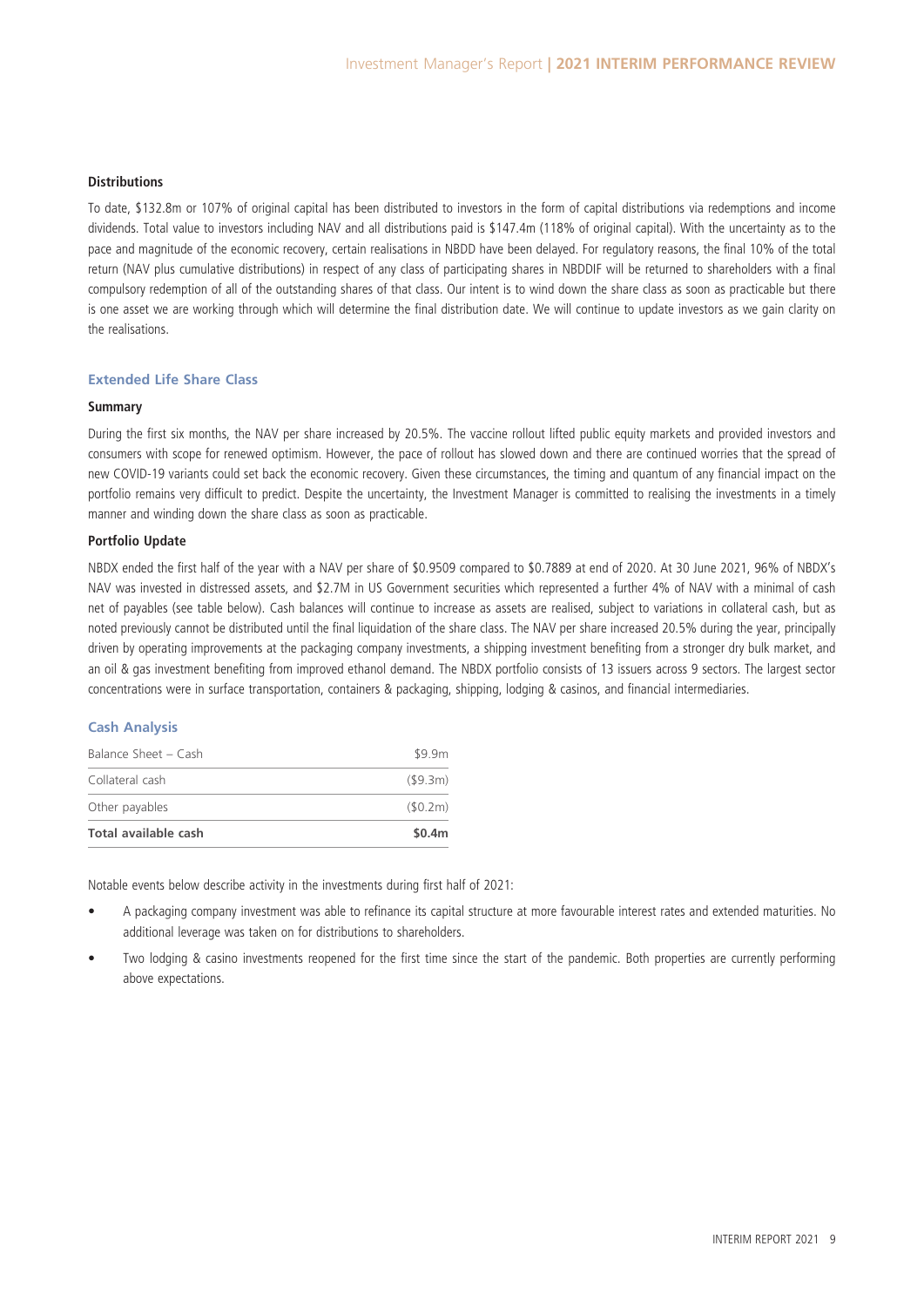### Investment Manager's Report (continued)

#### **Significant Price Movements during first half of 2021 (over 1% of NBDX NAV or \$760,000)**

|                          |                   | <b>TOTAL RETURN</b><br><b>(US DOLLARS)</b> |                                                                |
|--------------------------|-------------------|--------------------------------------------|----------------------------------------------------------------|
| <b>INDUSTRY</b>          | <b>INSTRUMENT</b> | <b>MILLIONS</b>                            | <b>COMMENT</b>                                                 |
| Shipping                 | Private Equity    | 3.88                                       | Strength in the dry bulk market                                |
| Containers & packaging   | Private Equity    | 3.37                                       | Improvement in profitability and expansion in market multiples |
| Financial Intermediaries | Private Note      | 2.52                                       | Positive credit developments in insured portfolio              |
| Oil & Gas                | Private Equity    | 2.00                                       | Improvement in ethanol demand                                  |

#### **Exits**

During the first half of the year, there were no exits for NBDX. The total number of exits since inception in NBDX is 67 with total return of \$63.7m. Detailed descriptions of the exits are at the end of this report.

#### **Partial Realisations**

The partial realisations generated a net gain of \$26.6m over the life of the Company. Detailed descriptions of the partial realisations are at the end of this report.

#### **Distributions**

During the first six months of 2021 there were no distributions. NBDX's total distributions to date (dividends, redemptions and buy-backs) are \$287.0m or 80% of original capital. Total value to investors including NAV and all distributions paid is \$363.4m or 101% of original capital. With the uncertainty as to the pace and magnitude of the economic recovery, certain realisations in NBDX have been delayed. For regulatory reasons, the final 10% of total return in respect of any class of participating shares in NBDDIF will be returned to shareholders with the final compulsory redemption of all of the outstanding shares of that class. The Investment Manager is committed to realising the investments in a timely manner to distribute cash to investors as soon as possible.

#### **New Global Share Class**

#### **Summary**

During the first six months, the NAV per share increased by 4.3%. The vaccine rollout lifted public equity markets and provided investors and consumers with scope for renewed optimism. However, the pace of rollout has slowed down and there are continued worries that the spread of new COVID-19 variants could set back the economic recovery. Given these circumstances, the timing and quantum of any financial impact on the portfolio remains very difficult to predict. Despite the uncertainty, the Investment Manager is committed to realising the investments in a timely manner and winding down the share class as soon as practicable.

#### **Portfolio Update**

NBDG ended the first half of 2021 with a NAV per share of £0.5924 compared to £0.5682 at the end of 2020. At 30 June 2021, 92% of NBDG's NAV was invested in distressed assets, and \$1.4M in US Government securities which represented a further 4% of NAV (including cash receivables and net payables held in subsidiaries) with 4% held in cash (see table below). NAV per share increased 4.3% during the year principally due to a shipping investment benefiting from a stronger dry bulk market and an oil & gas investment benefiting from improved ethanol demand, offset by the continued closure of a lodging investment as a result of the global pandemic. With the exit of the public equity investments, the portfolio consisted of 7 issuers across 6 sectors. The largest sector concentrations were in lodging & casinos, commercial mortgage, surface transportation and shipping.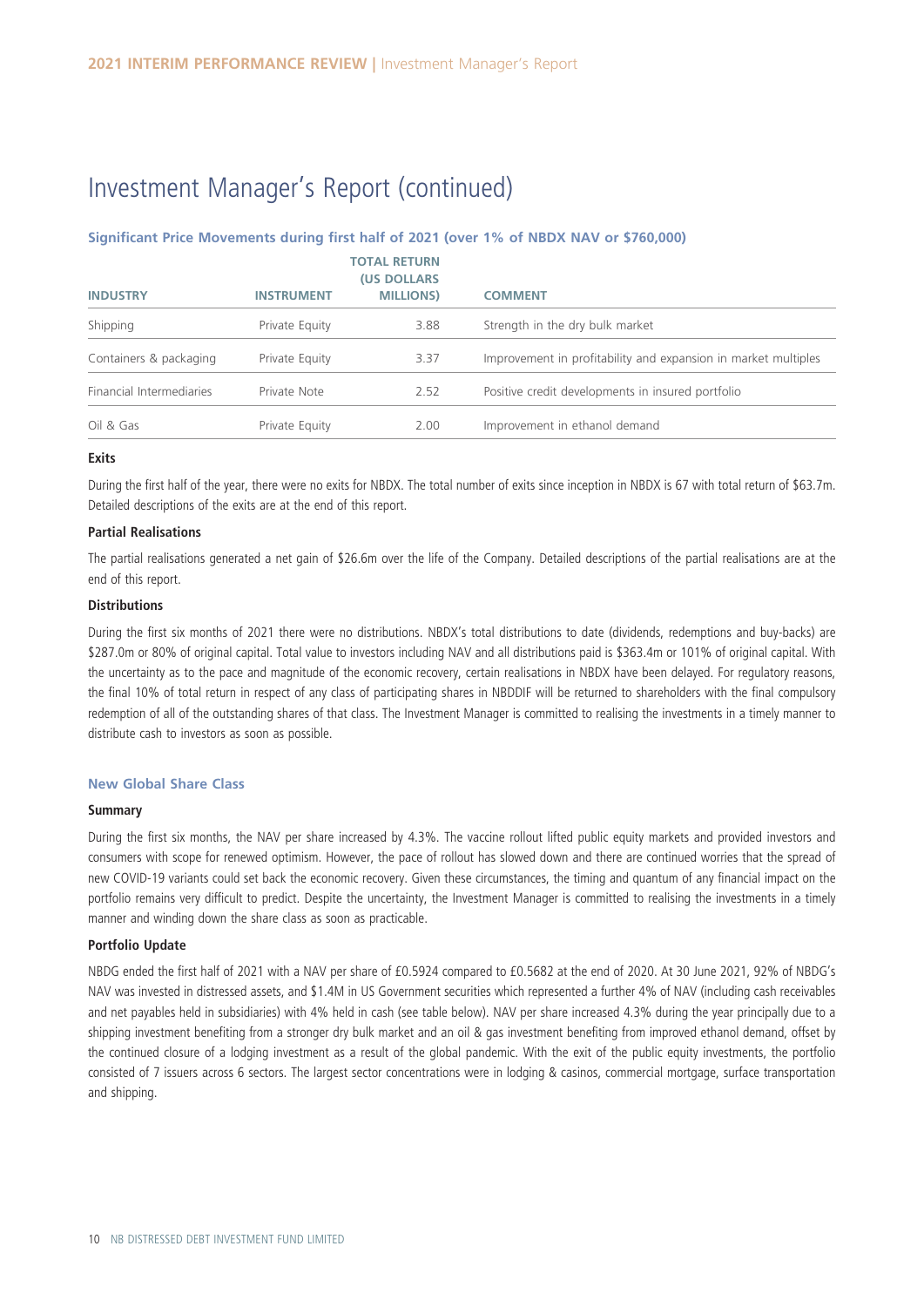#### **Cash Analysis**

| Total available cash                          | \$1.2m  |
|-----------------------------------------------|---------|
| Other payables                                | (50.1m) |
| Cash held in wholly-owned subsidiary accounts | \$0.0m  |
| Balance Sheet - Cash                          | \$1.3m  |

Notable events involving NBDG's investments during the first half of 2021 are below:

- A lodging & casino investment reopened for the first time since the start of the pandemic. The property is currently performing above expectations.
- Another lodging & casino investment continues to be closed due to the pandemic and received an additional loan from investors to fund ongoing expenses.

#### **Significant Price Movements during first half of 2021 (over 1% of NBDG NAV or £240,000)**

|                   |                       | <b>TOTAL RETURN</b><br><b>(US DOLLARS</b> |                                 |  |  |
|-------------------|-----------------------|-------------------------------------------|---------------------------------|--|--|
| <b>INDUSTRY</b>   | <b>INSTRUMENT</b>     | <b>MILLIONS</b>                           | <b>COMMENT</b>                  |  |  |
| Shipping          | Private Equity        | 1.64                                      | Strength in the dry bulk market |  |  |
| Oil & Gas         | Private Equity        | 0.70                                      | Improvement in ethanol demand   |  |  |
| Lodging & Casinos | Bank Debt Investments | (0.34)                                    | Hotel closure due to COVID-19   |  |  |

#### **Exits**

During the first six months of 2021, there were no exits. The total number of exits since inception is 30 with a total return of  $E(7.2m)$ . Detailed descriptions of the exits are at the end of this report.

#### **Partial Realisations**

There were no partial realisations in NBDG during first half of 2021.

#### **Distributions**

During the first six months of 2021, there were no distributions. Since inception, the Company has retuned total distributions (dividends, redemptions and buy-backs) of £56.1m or 51% of original capital. Total value to investors including NAV and all distributions paid is £80.4m or 73% of original capital. With the uncertainty as to the pace and magnitude of the economic recovery, certain realisations in NBDG have been delayed. For regulatory reasons, the final 10% of total return in respect of any class of participating shares in NBDDIF will be returned to shareholders with the final compulsory redemption of all of the outstanding shares of that class. The Investment Manager is committed to realising the investments in a timely manner to distribute cash to investors as soon as possible.

#### **Summary of Exits across all Share Classes**

NBDD, NBDX and NBDG has no exits during first half of 2021.

Exits experienced from inception to date were as follows:

NBDD 50 exits with a total return of \$35.8m, IRR of 10% and ROR of 19%

NBDX 67 exits with a total return of \$63.7m, IRR of 5% and ROR of 10%

NBDG 30 exits with a total return of £(7.2m), IRR of (5) % and ROR of (6)%

The annualised internal rate of return ("IRR") is computed based on the actual dates of the cash flows of the security (purchases, sales, interest and principal pay downs), calculated in the base currency of each portfolio. The Rate of Return ("ROR") represents the change in value of the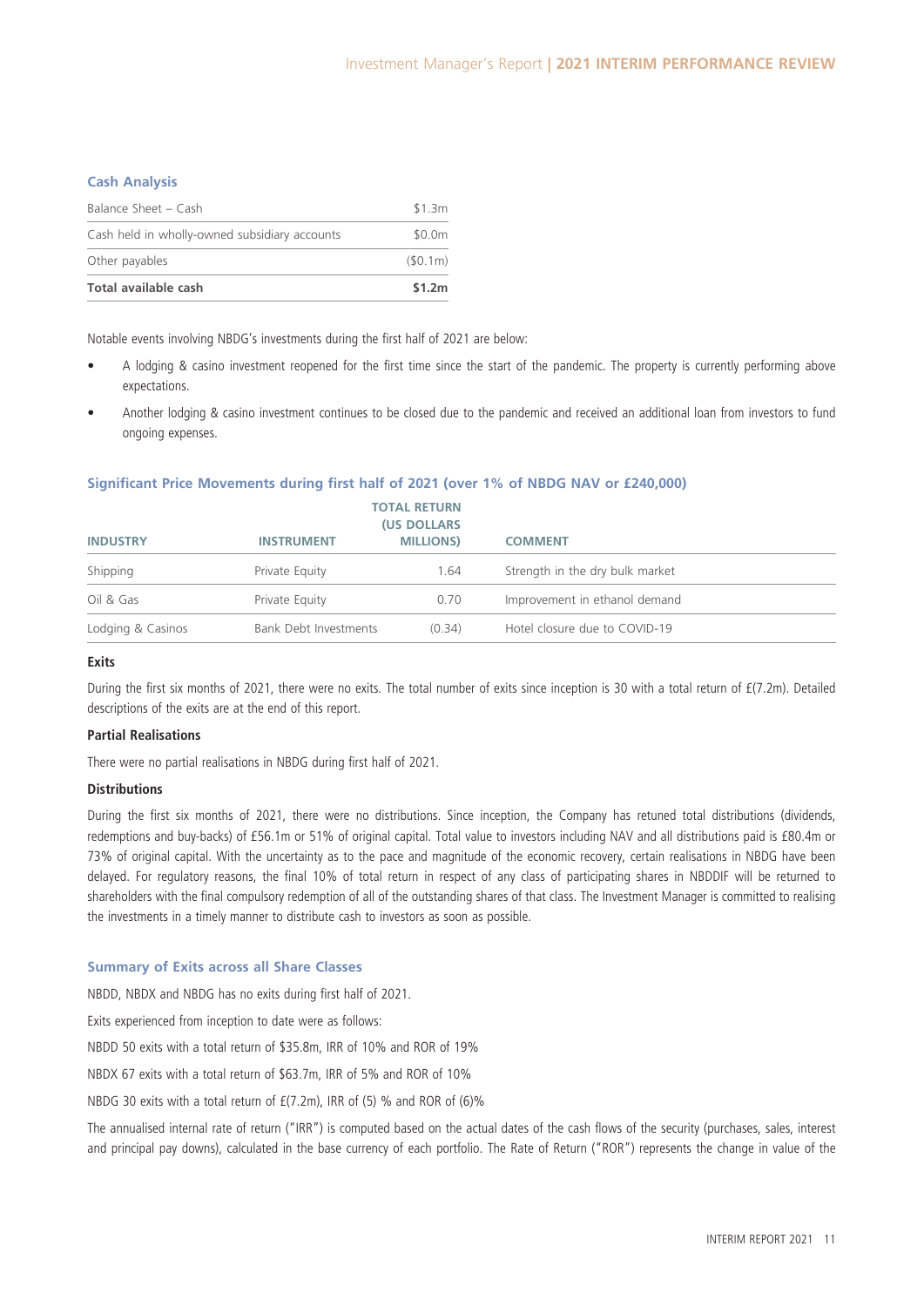### Investment Manager's Report (continued)

security (capital appreciation, depreciation and income) as a percentage of the purchase amount. The purchase amount can include multiple purchases. Total Return represents the inception to date gain/loss on an investment.

#### **Exit L (Exit 20 for NBDG and Exit 56 for NBDX)**

| <b>EXIT L</b> | <b>EXIT</b> | <b>CASH INVESTED</b><br>(MILLIONS) | <b>CASH RECEIVED</b><br>(MILLIONS) | <b>TOTAL RETURN</b><br>(MILLIONS) | <b>IRR</b> | <b>ROR</b>            | <b>MONTHS</b><br><b>HELD</b> |
|---------------|-------------|------------------------------------|------------------------------------|-----------------------------------|------------|-----------------------|------------------------------|
| <b>NBDG</b>   | 20          | £1.5                               | £0.2                               | (f1.3)                            | $(32.3)\%$ | $(85.2)\%$            | 59                           |
| <b>NBDX</b>   | 56          | \$5.7                              | \$0.7                              | (55.0)                            |            | $(34.2)\%$ $(87.1)\%$ | 59                           |

#### **Exit M (Exit 21 for NBDG and Exit 57 for NBDD)**

| <b>EXIT M</b> | <b>EXIT</b> | <b>CASH INVESTED</b><br>(MILLIONS) | <b>CASH RECEIVED</b><br>(MILLIONS) | <b>TOTAL RETURN</b><br>(MILLIONS) | <b>IRR</b> | <b>ROR</b> | <b>MONTHS</b><br><b>HELD</b> |
|---------------|-------------|------------------------------------|------------------------------------|-----------------------------------|------------|------------|------------------------------|
| <b>NBDG</b>   | 21          | £1.6                               | £0.6                               | (f1.0)                            | $(29.2)\%$ | $(62.4)\%$ | 59                           |
| <b>NBDX</b>   | 57          | \$17                               | \$0.5                              | (51.2)                            | $(30.5)\%$ | $(68.9)\%$ | 59                           |

#### **Exit N (Exit 46 for NBDD and Exit 58 for NBDX)**

| <b>EXIT N</b> | <b>EXIT</b> | <b>CASH INVESTED</b><br>(MILLIONS) | <b>CASH RECEIVED</b><br>(MILLIONS) | <b>TOTAL RETURN</b><br>(MILLIONS) | <b>IRR</b> | <b>ROR</b>            | <b>MONTHS</b><br><b>HELD</b> |
|---------------|-------------|------------------------------------|------------------------------------|-----------------------------------|------------|-----------------------|------------------------------|
| <b>NBDD</b>   | 46          | \$2.0                              | \$1.6                              | (50.4)                            | $(23.3)\%$ | $(21.0)\%$            | -84                          |
| <b>NBDX</b>   | 58          | \$5.1                              | \$4.0                              | (51.1)                            |            | $(23.3)\%$ $(21.0)\%$ | 84                           |

#### **Exit O (Exit 22 for NBDG and 60 for NBDX)**

| <b>EXIT O</b> | <b>EXIT</b> | <b>CASH INVESTED</b><br>(MILLIONS) | <b>CASH RECEIVED</b><br>(MILLIONS) | <b>TOTAL RETURN</b><br>(MILLIONS) | <b>IRR</b> | <b>ROR</b> | <b>MONTHS</b><br><b>HELD</b> |
|---------------|-------------|------------------------------------|------------------------------------|-----------------------------------|------------|------------|------------------------------|
| <b>NBDG</b>   | 22          | £8.8                               | £3.4                               | (f5.4)                            | $(44.2)\%$ | $(61.1)\%$ | 64                           |
| <b>NBDX</b>   | 60          | \$7.5                              | \$2.3                              | (55.2)                            | (52.9)%    | $(69.9)\%$ | 64                           |

### **Exit P (Exit 24 for NBDG, exit 47 for NBDD and Exit 62 for NBDX)**

| <b>EXIT P</b> | <b>EXIT</b> | <b>CASH INVESTED</b><br>(MILLIONS) | <b>CASH RECEIVED</b><br>(MILLIONS) | <b>TOTAL RETURN</b><br>(MILLIONS) | <b>IRR</b> | <b>ROR</b> | <b>MONTHS</b><br><b>HELD</b> |
|---------------|-------------|------------------------------------|------------------------------------|-----------------------------------|------------|------------|------------------------------|
| <b>NBDG</b>   | 24          | £7.2                               | £1.9                               | (f5.3)                            | $(23.1)\%$ | $(73.2)\%$ | 71                           |
| <b>NBDD</b>   | 47          | \$3.0                              | \$1.6                              | (51.4)                            | $(7.1)$ %  | $(45.1)\%$ |                              |
| <b>NBDX</b>   | 62          | \$10.1                             | \$4.8                              | (55.3)                            | $(9.1)\%$  | $(52.5)\%$ |                              |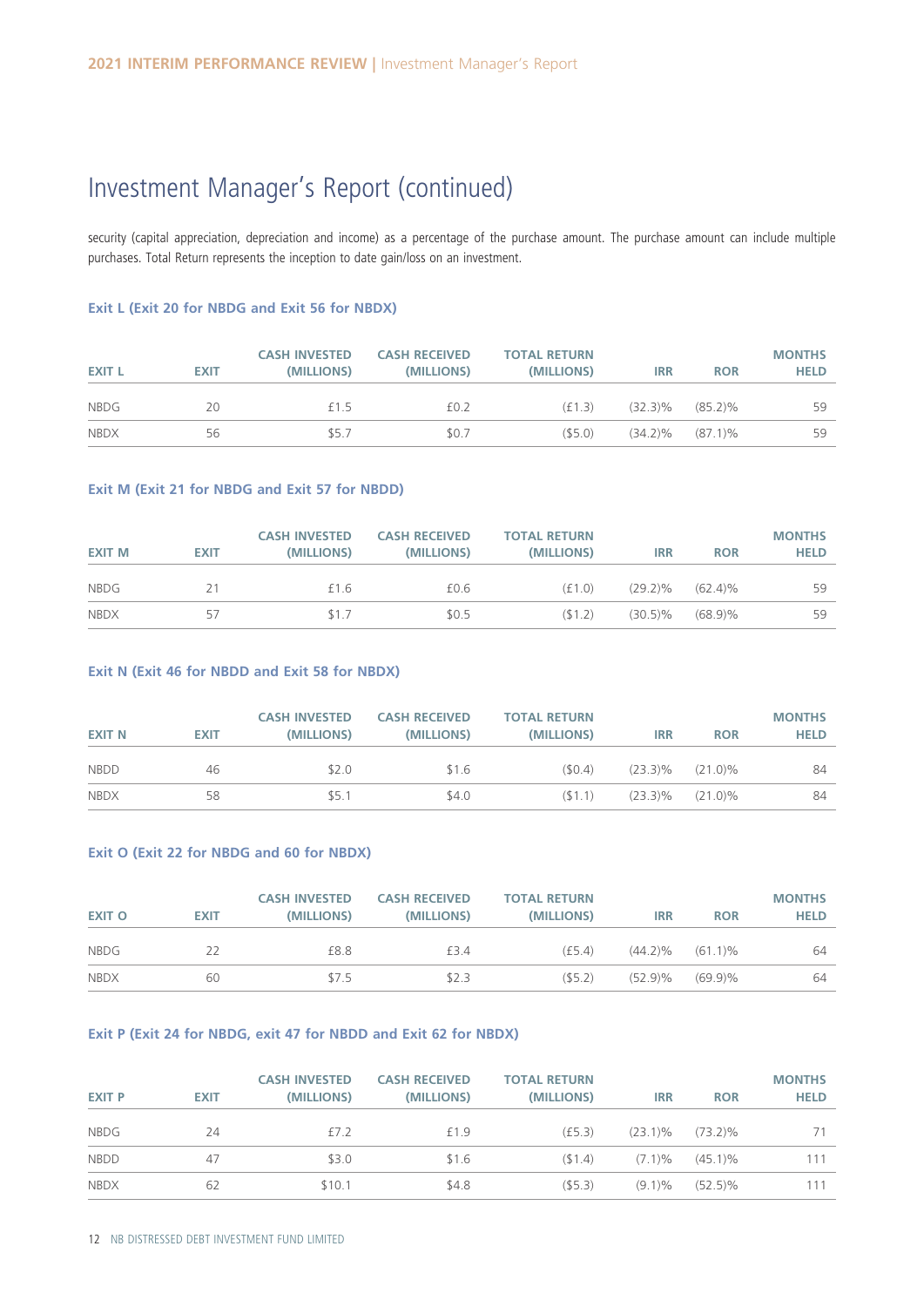### **Exit Q (Exit 25 for NBDG and Exit 63 for NBDX)**

| <b>EXIT Q</b> | <b>EXIT</b> | <b>CASH INVESTED</b><br>(MILLIONS) | <b>CASH RECEIVED</b><br>(MILLIONS) | <b>TOTAL RETURN</b><br>(MILLIONS) | <b>IRR</b> | <b>ROR</b> | <b>MONTHS</b><br><b>HELD</b> |
|---------------|-------------|------------------------------------|------------------------------------|-----------------------------------|------------|------------|------------------------------|
| <b>NBDG</b>   | 25          | £6.2                               | £5.6                               | (f0.6)                            | $(2.1)\%$  | (9.4)%     |                              |
| <b>NBDX</b>   | 63          | \$10.1                             | \$6.8                              | (53.3)                            | (7.7)%     | $(32.1)\%$ | フロ                           |

#### **Exit R (Exit 26 for NBDG)**

| <b>EXIT R</b> | <b>EXIT</b> | <b>CASH INVESTED</b><br>(MILLIONS) | <b>CASH RECEIVED</b><br>(MILLIONS) | <b>TOTAL RETURN</b><br>(MILLIONS) | <b>IRR</b> | <b>ROR</b>            | <b>MONTHS</b><br><b>HELD</b> |
|---------------|-------------|------------------------------------|------------------------------------|-----------------------------------|------------|-----------------------|------------------------------|
| <b>NBDG</b>   | 26          | £1.3                               | £0.8                               | (6.5)                             |            | $(20.1)\%$ $(39.6)\%$ | 44                           |

#### **Exit S (Exit 27 for NBDG and Exit 64 for NBDX)**

| <b>EXIT S</b> | <b>EXIT</b> | <b>CASH INVESTED</b><br>(MILLIONS) | <b>CASH RECEIVED</b><br>(MILLIONS) | <b>TOTAL RETURN</b><br>(MILLIONS) | <b>IRR</b> | <b>ROR</b> | <b>MONTHS</b><br><b>HELD</b> |
|---------------|-------------|------------------------------------|------------------------------------|-----------------------------------|------------|------------|------------------------------|
| <b>NBDG</b>   | 27          | £5.8                               | £9.6                               | £3.8                              | 11.8%      | 66.4%      | 74                           |
| <b>NBDX</b>   | 64          | \$3.2                              | \$4.9                              | \$17                              | $9.0\%$    | 53.8%      | 74                           |

#### **Exit T (Exit 28 for NBDG and Exit 65 for NBDX)**

| <b>EXIT T</b> | <b>EXIT</b> | <b>CASH INVESTED</b><br>(MILLIONS) | <b>CASH RECEIVED</b><br>(MILLIONS) | <b>TOTAL RETURN</b><br>(MILLIONS) | <b>IRR</b> | <b>ROR</b>           | <b>MONTHS</b><br><b>HELD</b> |
|---------------|-------------|------------------------------------|------------------------------------|-----------------------------------|------------|----------------------|------------------------------|
| <b>NBDG</b>   | 28          | £5.4                               | £4.5                               | (f(0.9))                          |            | $(3.4)\%$ $(16.5)\%$ | 74                           |
| <b>NBDX</b>   | 65          | \$11.8                             | \$6.8                              | $($ \$5.0)                        | $(9.0)\%$  | $(41.8)\%$           | 80                           |

#### **Exit U (Exit 29 for NBDG, exit 48 for NBDD and Exit 66 for NBDX)**

| <b>EXIT U</b> | <b>EXIT</b> | <b>CASH INVESTED</b><br>(MILLIONS) | <b>CASH RECEIVED</b><br>(MILLIONS) | <b>TOTAL RETURN</b><br>(MILLIONS) | <b>IRR</b> | <b>ROR</b> | <b>MONTHS</b><br><b>HELD</b> |
|---------------|-------------|------------------------------------|------------------------------------|-----------------------------------|------------|------------|------------------------------|
| <b>NBDG</b>   | 29          | £9.1                               | £6.7                               | (f2.4)                            | $(13.5)\%$ | $(26.8)\%$ | 68                           |
| <b>NBDD</b>   | 48          | \$1.0                              | \$0.3                              | (50.7)                            | $(26.6)\%$ | $(66.3)\%$ | 85                           |
| <b>NBDX</b>   | 66          | \$19.6                             | \$6.1                              | (\$13.5)                          | $(28.4)\%$ | $(69.0)\%$ | 85                           |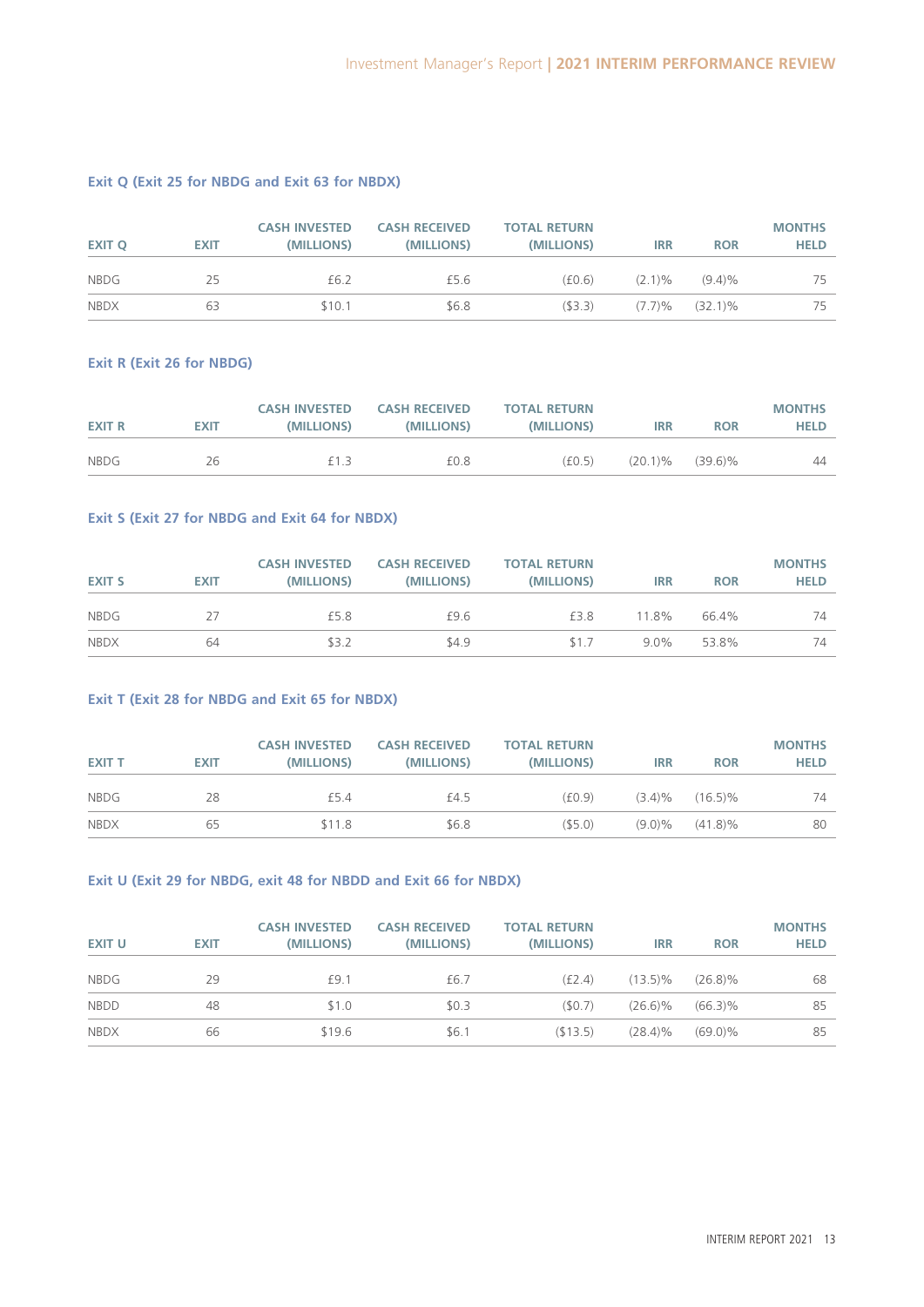### Investment Manager's Report (continued)

#### **Exit V (Exit 30 for NBDG and Exit 49 for NBDD)**

| <b>EXIT V</b> | <b>EXIT</b> | <b>CASH INVESTED</b><br>(MILLIONS) | <b>CASH RECEIVED</b><br>(MILLIONS) | <b>TOTAL RETURN</b><br>(MILLIONS) | <b>IRR</b> | <b>ROR</b> | <b>MONTHS</b><br><b>HELD</b> |
|---------------|-------------|------------------------------------|------------------------------------|-----------------------------------|------------|------------|------------------------------|
| <b>NBDG</b>   | 30          | £12.8                              | £12.0                              | (f0.8)                            | (3.7)%     | $(6.0)\%$  | 76                           |
| <b>NBDD</b>   | 49          | \$8.8                              | \$7.9                              | (50.9)                            | $(3.4)\%$  | (9.5)%     | 111                          |

#### **Exit W (Exit 50 for NBDD and Exit 67 for NBDX)**

| <b>EXIT W</b> | <b>EXIT</b> | <b>CASH INVESTED</b><br>(MILLIONS) | <b>CASH RECEIVED</b><br>(MILLIONS) | <b>CASH RECEIVED</b><br>(MILLIONS) | <b>IRR</b> | <b>ROR</b> | <b>MONTHS</b><br><b>HELD</b> |
|---------------|-------------|------------------------------------|------------------------------------|------------------------------------|------------|------------|------------------------------|
| <b>NBDD</b>   | 50          | \$6.5                              | \$2.1                              | (54.4)                             | $(53.8)\%$ | $(67.3)\%$ | 91                           |
| <b>NBDX</b>   | 67          | \$16.7                             | \$5.5                              | (511.2)                            | $(50.5)\%$ | $(66.9)$ % | 99                           |

#### **Exit X (Exit 23 for NBDG and Exit 61 for NBDX)**

| <b>EXIT X</b> | <b>EXIT</b> | <b>CASH INVESTED</b><br>(MILLIONS) | <b>CASH RECEIVED</b><br>(MILLIONS) | <b>TOTAL RETURN</b><br>(MILLIONS) | <b>IRR</b> | <b>ROR</b>            | <b>MONTHS</b><br><b>HELD</b> |
|---------------|-------------|------------------------------------|------------------------------------|-----------------------------------|------------|-----------------------|------------------------------|
| <b>NBDG</b>   | 23          | £2.4                               | £1.5                               | (50.9)                            | $(40.8)\%$ | $(38.9)\%$            | 65                           |
| <b>NBDX</b>   | 61          | \$6.4                              | \$3.7                              | (52.7)                            |            | $(43.6)\%$ $(41.2)\%$ | 65                           |

#### **Summary of Partial Realisations across all Share Classes**

All partial realisations currently in the portfolio are reported as at 30 June 2021 and it should be noted that their IRR and ROR are likely to be different at the time of the final exit. These were the following partial realisations:

- NBDD Two
- NBDX Two
- NBDG None

#### **Partial Realisation B: NBDD and NBDX**

| 75% | ROR AS AT 30 JUNE 2021 | 28% | ROR AS AT 30 JUNE 2021 |
|-----|------------------------|-----|------------------------|
|-----|------------------------|-----|------------------------|

NBDD and NBDX invested \$7.1m to purchase first lien secured bank debt with attached private equity of an international packaging company. The debt was repaid in full shortly after the purchase with the receipt of \$5.8m and the Company retained the equity, receiving dividends of \$1.7m during the holding period. During the second quarter of 2017 the company's sale to a complementary packaging company was announced. NBDX and NBDD elected to receive sale proceeds in cash and newly created shares in the acquirer for a combined value of \$4.0m. In the third quarter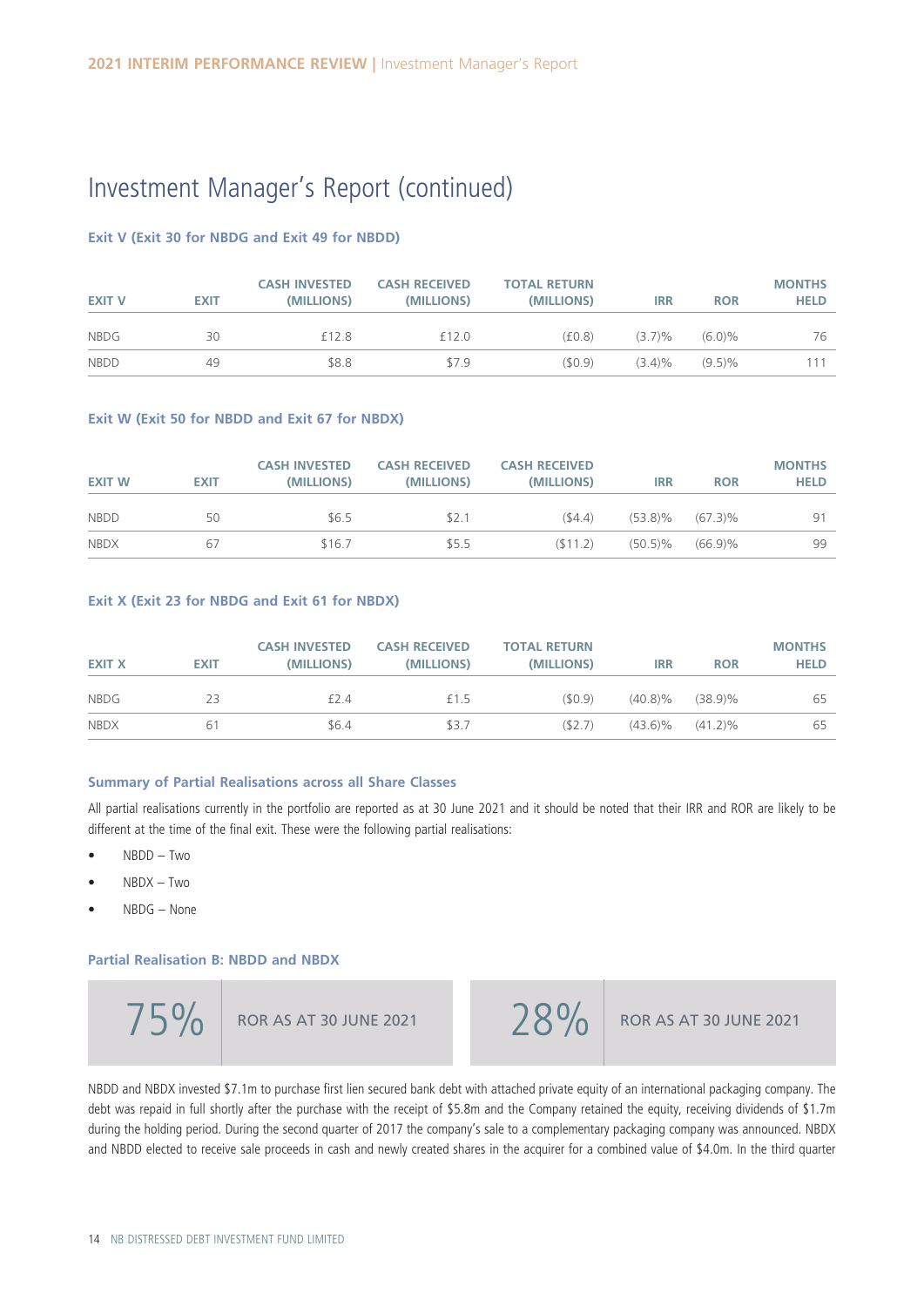of 2017, the Company had received \$1.5m cash as part of the sale proceeds from the disposal completed at the end of the second quarter of 2017 and a further \$1.0m for partial redemption of new shares received in the acquirer. The company's operating performance in 2020 improved due to raw material price decreases. The current value of the private equity position is \$2.5m generating a total return of \$5.4m as of 30 June 2021. IRR was 28% and ROR was 75% with a holding period of 104 months at 30 June 2021.

|             |                  |                 | <b>CASH</b>     | <b>VALUE OF</b>   |               |            |            |               |
|-------------|------------------|-----------------|-----------------|-------------------|---------------|------------|------------|---------------|
|             |                  | <b>CASH</b>     | <b>RECEIVED</b> | <b>RESIDUAL</b>   | <b>TOTAL</b>  |            |            |               |
|             | <b>EFFECTIVE</b> | <b>INVESTED</b> | <b>TO DATE</b>  | <b>INVESTMENT</b> | <b>RETURN</b> |            |            | <b>MONTHS</b> |
| B           | <b>PERIOD</b>    | (MILLIONS)      | (MILLIONS)      | (MILLIONS)        | (MILLIONS)    | <b>IRR</b> | <b>ROR</b> | <b>HELD</b>   |
|             |                  |                 |                 |                   |               |            |            |               |
| <b>NBDD</b> | H1 2017          | \$2.0           | \$2.8           | \$0.7             | \$1.5         | 28%        | 75%        | 104           |
| <b>NBDX</b> | H1 2017          | \$5.1           | \$7.2           | \$1.8             | \$3.9         | 28%        | 75%        | 104           |

#### **Partial Realisation C: NBDD and NBDX**

NBDD and NBDX invested \$9.2m in preferred equity certificates ("PECs") and private equity of a European packaging company. The PECs were retired in full in 2015 and the company paid dividends on the equity during the holding period. Cash received to date is \$23.2m. In the second quarter, the company announced it was purchasing another complementary packaging company (Partial Realisation B, above) and completing a recapitalisation to refinance existing debt, provide cash for the acquisition and pay a dividend to shareholders. The company's operating performance in 2020 improved due to raw material price decreases. The current value of the private equity position is \$17.5m, generating a total return of \$31.5m as at 30 June 2021. IRR was 55% and ROR was 342% with a holding period of 107 months at 30 June 2021.

|             |                  |                 | <b>CASH</b>     | <b>VALUE OF</b>   |               |            |            |               |
|-------------|------------------|-----------------|-----------------|-------------------|---------------|------------|------------|---------------|
|             |                  | <b>CASH</b>     | <b>RECEIVED</b> | <b>RESIDUAL</b>   | <b>TOTAL</b>  |            |            |               |
|             | <b>EFFECTIVE</b> | <b>INVESTED</b> | <b>TO DATE</b>  | <b>INVESTMENT</b> | <b>RETURN</b> |            |            | <b>MONTHS</b> |
|             | <b>PERIOD</b>    | (MILLIONS)      | (MILLIONS)      | (MILLIONS)        | (MILLIONS)    | <b>IRR</b> | <b>ROR</b> | <b>HELD</b>   |
| <b>NBDD</b> | H1 2017          | \$2.6           | \$6.5           | \$4.9             | \$8.8         | 55%        | 342%       | 107           |
| <b>NBDX</b> | H1 2017          | \$6.6           | \$16.7          | \$12.6            | \$22.7        | 55%        | 342%       | 107           |

#### **Neuberger Berman Investment Advisers LLC Neuberger Berman Europe Limited**

19 August 2021 19 August 2021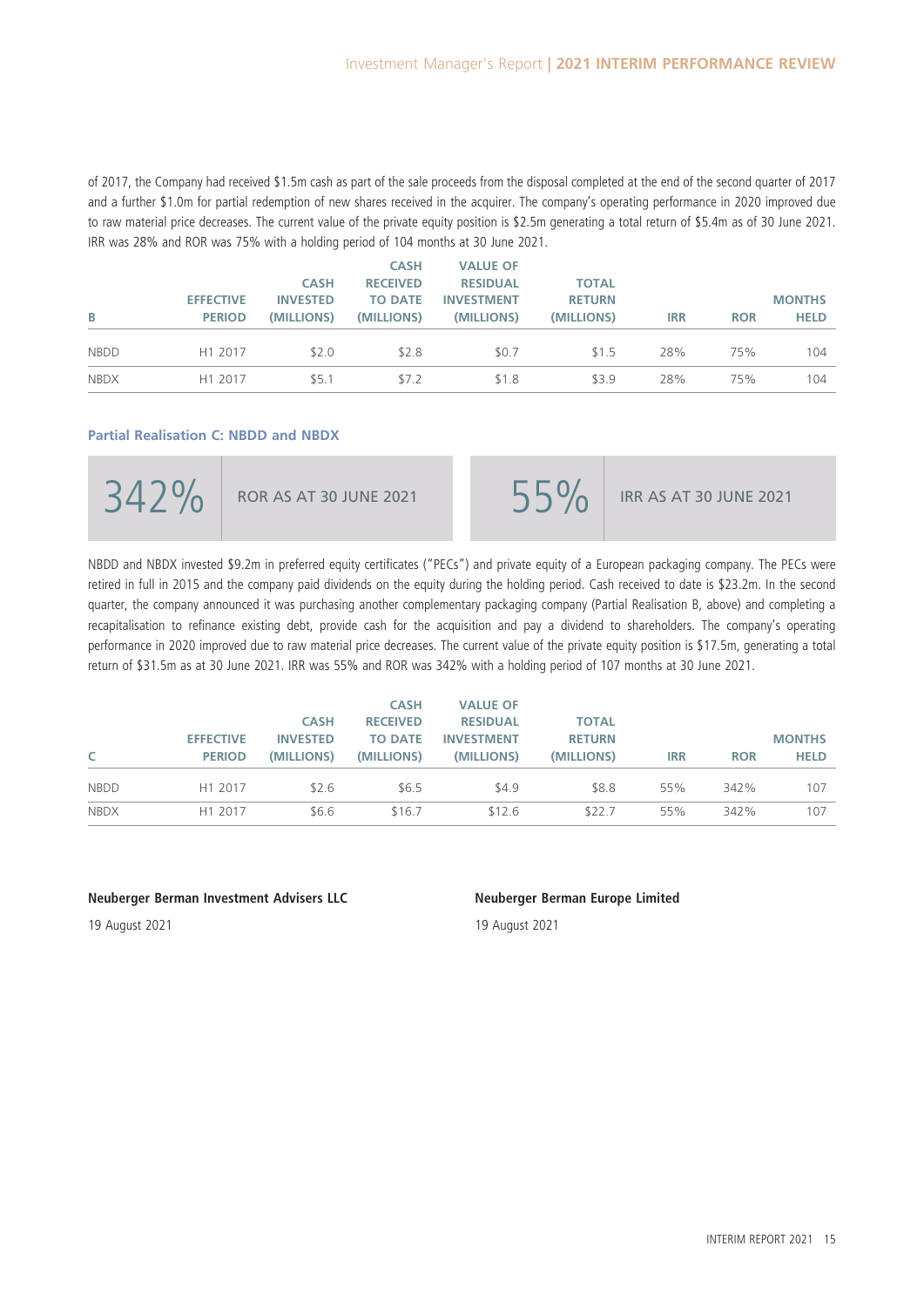### Portfolio Information

#### **Ordinary Share Class**

#### **TOP 51 HOLDINGS AT 30 JUNE 2021**

| <b>HOLDING</b> | <b>SECTOR</b>            | <b>PURCHASED</b><br><b>INSTRUMENT</b> | <b>STATUS</b> | <b>COUNTRY</b> | $%$ OF<br><b>NAV</b> | <b>PRIMARY ASSET</b>              |
|----------------|--------------------------|---------------------------------------|---------------|----------------|----------------------|-----------------------------------|
|                | Specialty Packaging      | Post-Reorg Equity                     | Post-Reora    | Luxembourg     | 34%                  | Manufacturing Plant and Equipment |
| $\overline{2}$ | Surface Transport        | Trade Claim                           | Defaulted     | Brazil         | 20%                  | Municipal Claim                   |
| 3              | Financial Intermediaries | Secured Notes                         | Post-Reorg    | . US           | 5%                   | Cash & Securities                 |
| $\overline{4}$ | Specialty Packaging      | Post-Reorg Equity                     | Post-Reorg    | Luxembourg     | 5%                   | Manufacturing Plant and Equipment |
| 5              | Building & Development   | Secured Loan                          | Defaulted     | US             | $1\%$                | Land                              |
| Total          |                          |                                       |               |                | 65%                  |                                   |

### 50 **30 June 2021** 31 December 2020 40 Portfolio Weight (%) Portfolio Weight (%) 30 20 10 0 Containers and Packaging Financial Intermediaries **Building & Development** Auto Components Containers and Packaging Financial Intermediaries Building & Development Auto Components

**Sector Breakdown3**

1 Ordinary Share Class holds five investments by issuer.

2 As at 30 June collateral pledged is included in the Surface Transport Market Value.

3 Global Fund Services (Ireland) Limited as Administrator / Sub-Administrator to the Company. Please note that irrespective of the "sector" in which an investment is made, the underlying assets constituting the collateral for the investment comprise real estate assets in a majority of cases. As a result, NBDD's overall exposure to the real estate sector may be more than its actual direct exposure to that sector.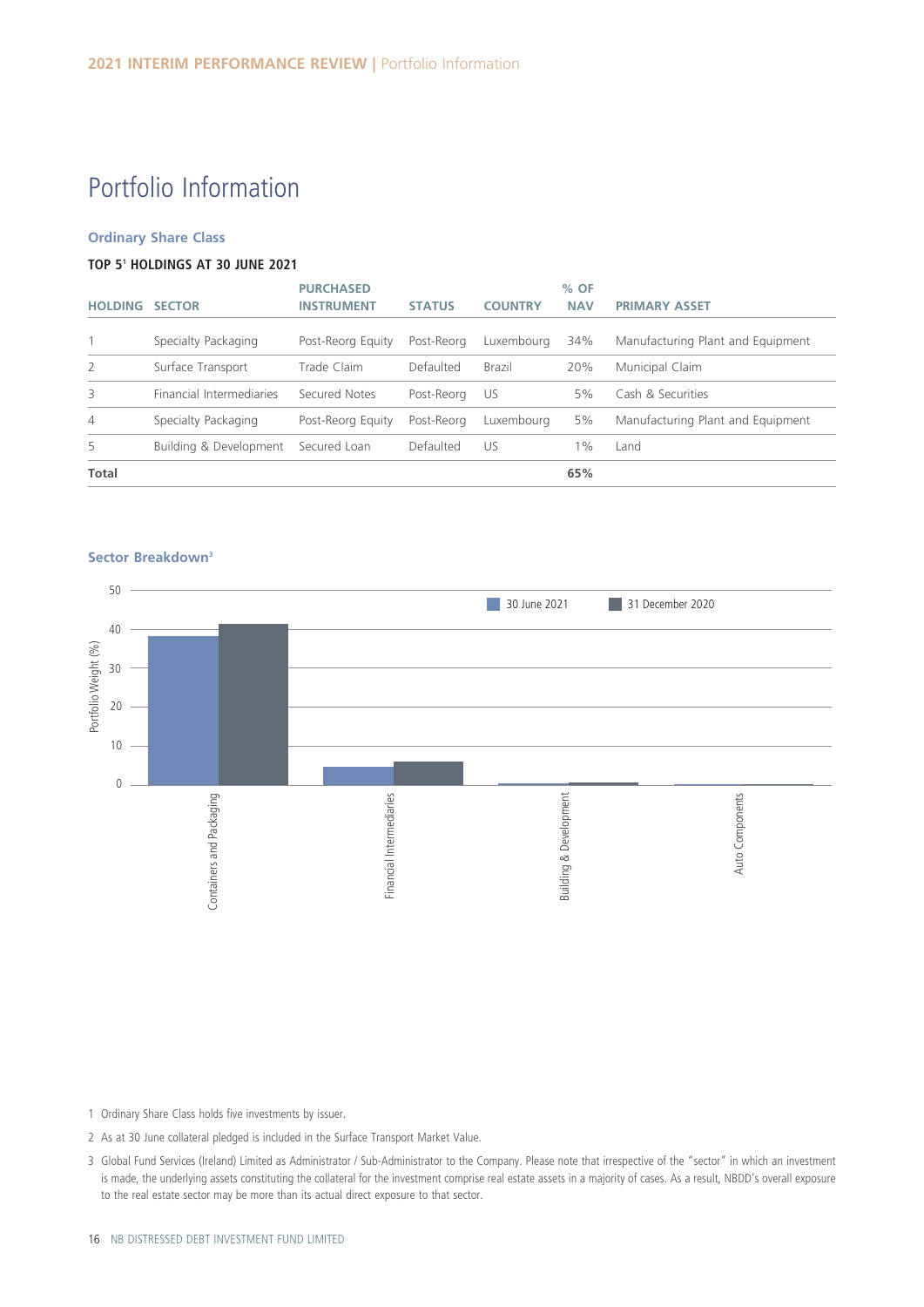

<sup>4</sup> Categorisations determined by Neuberger Berman and percentages determined by the Administrator, based on market values at 30 June 2021 and 31 December 2020.

<sup>5</sup> As at 30 June collateral pledged is included in the Brazil Market Value.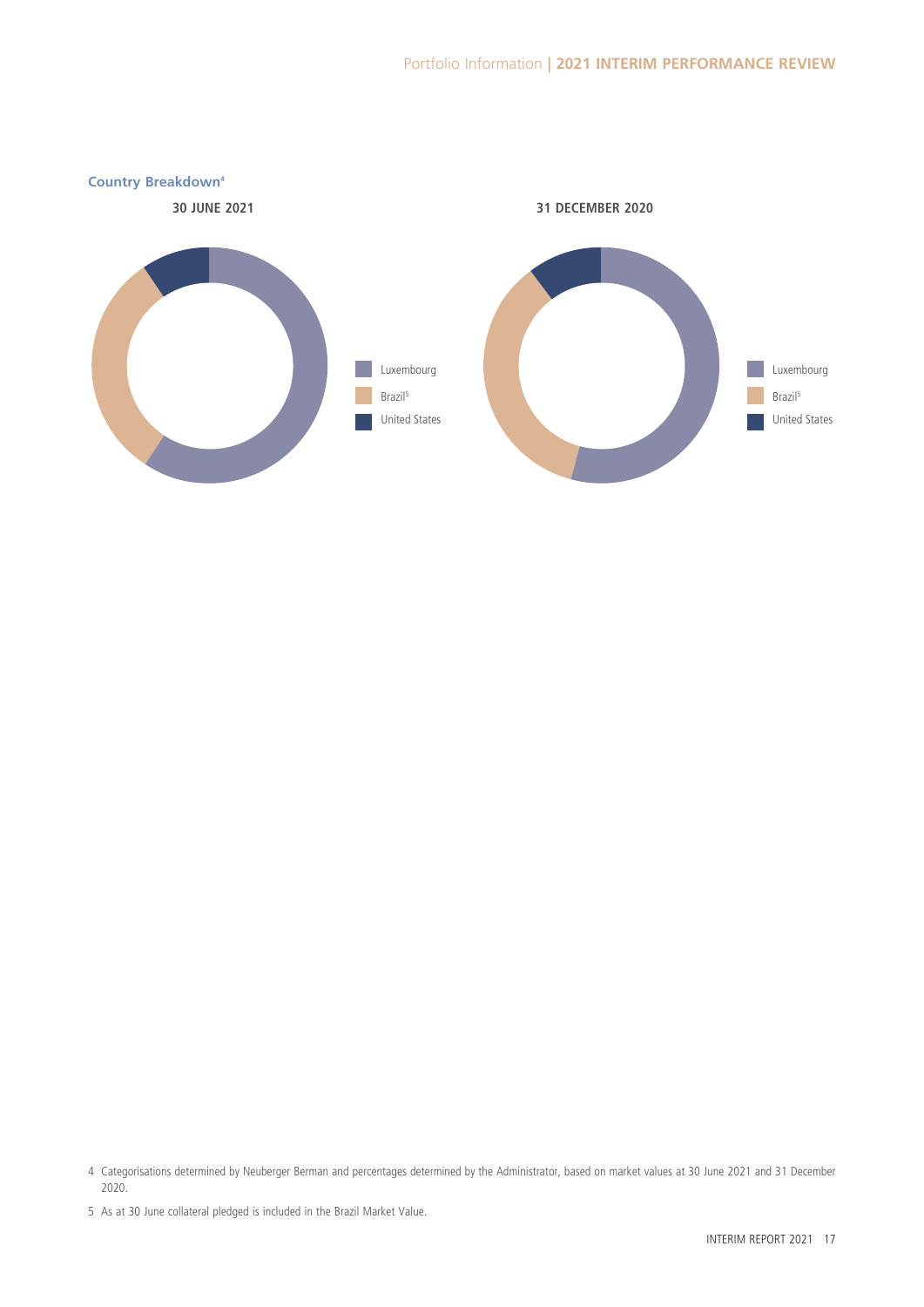### Portfolio Information (continued)

#### **Extended Life Share Class**

#### **TOP 10 HOLDINGS AT 30 JUNE 2021**

| <b>HOLDING</b> | <b>SECTOR</b>            | <b>PURCHASED</b><br><b>INSTRUMENT</b> | <b>STATUS</b> | <b>COUNTRY</b>     | $%$ OF<br><b>NAV</b> | <b>PRIMARY ASSET</b>                 |
|----------------|--------------------------|---------------------------------------|---------------|--------------------|----------------------|--------------------------------------|
|                | Shipping                 | Secured Loan/<br>Private Equity       | Post-Reorg    | Marshall Islands   | 18%                  | Ships                                |
| 2              | Specialty Packaging      | Post-Reorg Equity                     | Post-Reorg    | Luxembourg         | 17%                  | Manufacturing Plant and Equipment    |
| 3              | Financial Intermediaries | Secured Notes                         | Defaulted     | US.                | 12%                  | Cash and Securities                  |
| 4              | Surface Transport        | Trade Claim                           | Defaulted     | <b>Brazil</b>      | 10%                  | Municipal Claim                      |
| 5              | Oil & Gas                | Post-Reorg Equity                     | Post-Reorg    | US                 | 8%                   | Ethanol Plant                        |
| 6              | Commercial Mortgage      | Secured Loan                          | Defaulted     | <b>Netherlands</b> | 7%                   | Commercial Real Estate               |
| 7              | Lodging & Casinos        | Secured Notes                         | Post-Reorg    | US                 | 6%                   | Hotel/Lodging Real Estate and Casino |
| 8              | Surface Transport        | Secured Loan                          | Defaulted     | Spain              | 6%                   | Concession                           |
| 9              | Lodging & Casinos        | Secured Loan                          | Defaulted     | US.                | 5%                   | Hotel/Lodging Real Estate and Casino |
| 10             | Auto Components          | Secured Loan                          | Post-Reorg    | US                 | 4%                   | Manufacturing Plant and Equipment    |
| Total          |                          |                                       |               |                    | 93%                  |                                      |



#### **Sector Breakdown2**

1 As at 30 June collateral pledged is included in the Surface Transport Market Value.

2 Categorisations determined by Neuberger Berman; percentages determined by Neuberger Berman and U.S Bank Global Fund Services (Guernsey) Limited/U.S. Bank Global Fund Services (Ireland) as Administrator / Sub-Administrator to the Company. Please note that irrespective of the "sector" in which an investment is made, the underlying assets constituting the collateral for the investment comprise real estate assets in a majority of cases. As a result, NBDX's overall exposure to the real estate sector may be more than its actual direct exposure to that sector.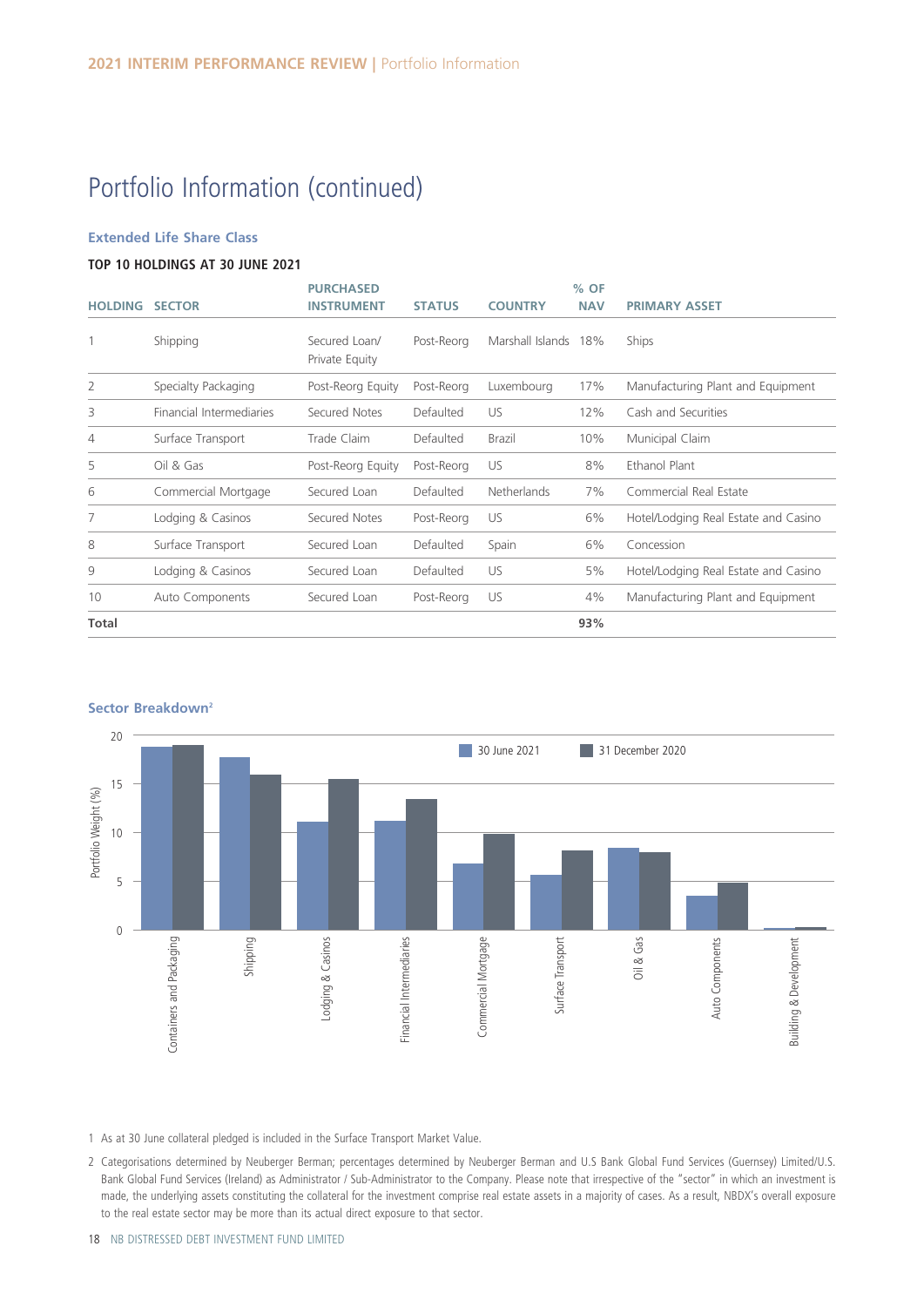

<sup>3</sup> Categorisations determined by Neuberger Berman and percentages determined by the Administrator, based on market values at 30 June 2021 and 31 December 2020.

<sup>4</sup> As at 30 June collateral pledged is included in the Brazil Market Value.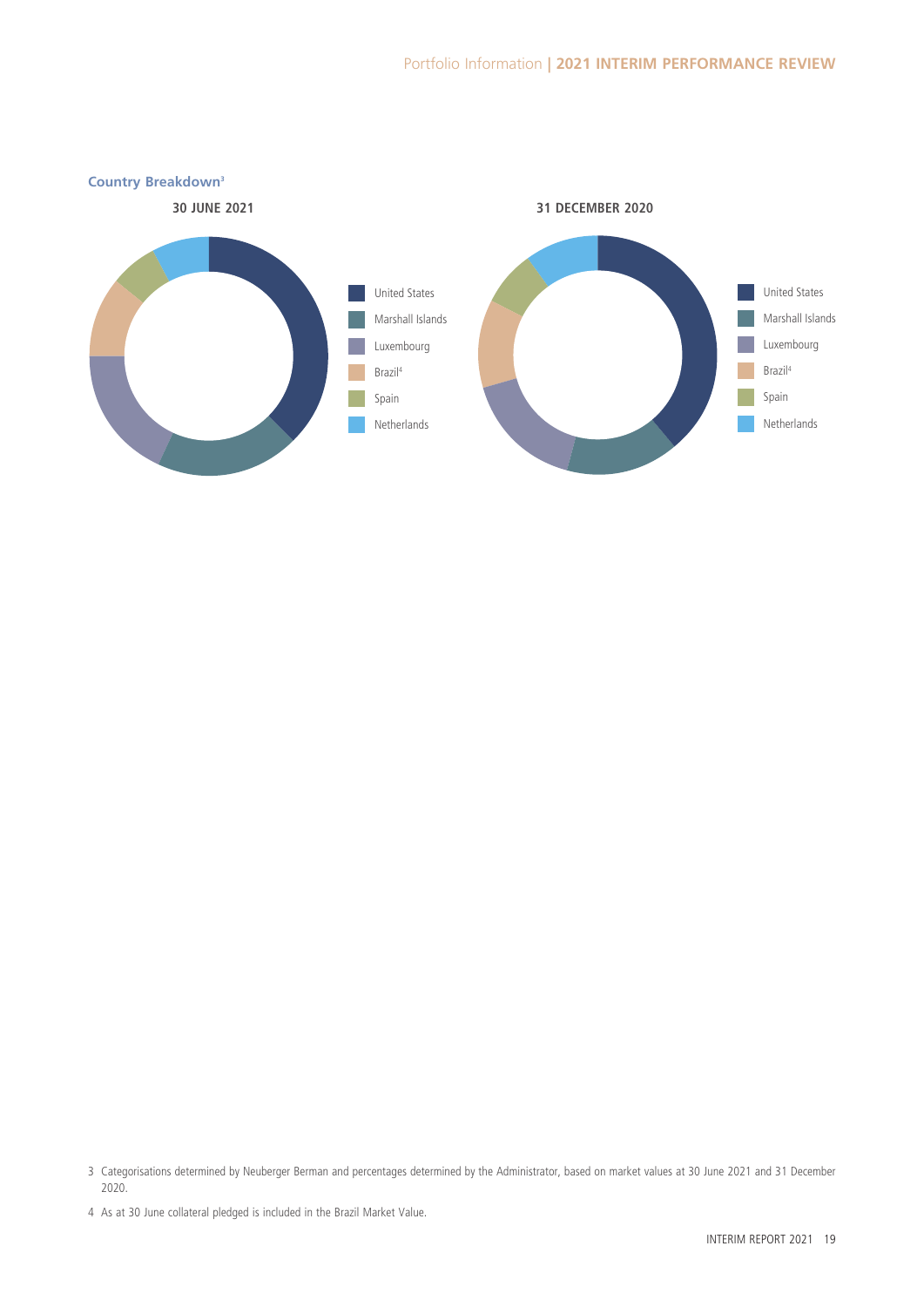### Portfolio Information (continued)

#### **New Global Share Class**

#### **TOP 71 HOLDINGS AT 30 JUNE 2020**

| <b>HOLDING</b> | <b>SECTOR</b>          | <b>PURCHASED</b><br><b>INSTRUMENT</b> | <b>STATUS</b> | <b>COUNTRY</b>       | $%$ OF<br><b>NAV</b> | <b>PRIMARY ASSET</b>   |
|----------------|------------------------|---------------------------------------|---------------|----------------------|----------------------|------------------------|
|                | Lodging & Casino       | Secured Loan/<br>Private Equity       | Current       | Spain                | 25%                  | Hotel/Casino           |
| $\overline{2}$ | Commercial Mortgage    | Secured Loan                          | Defaulted     | Netherlands          | 20%                  | Commercial Real Estate |
| 3              | Shipping               | Secured Loan/<br>Private Equity       | Post-Reorg    | Marshall Islands 16% |                      | <b>Ships</b>           |
| 4              | Surface Transportation | Secured Loan                          | Defaulted     | Spain                | 13%                  | Legal Claim            |
| 5              | Oil & Gas              | Private Equity                        | Post-Reorg    | US                   | 8%                   | Ethanol Plant          |
| 6              | Lodging & Casino       | Secured Notes                         | Defaulted     | US                   | 7%                   | Hotel/Casino           |
| 7              | Auto Components        | Secured Loan                          | Post-Reorg    | US                   | 3%                   | Manufacturing Plant    |
| Total          |                        |                                       |               |                      | 92%                  |                        |

#### **Sector Breakdown2**



1 Global Share Class holds seven investments by issuer.

2 Categorisations determined by Neuberger Berman; percentages determined by Neuberger Berman and U.S Bank Global Fund Services (Guernsey) Limited / U.S. Bank Global Fund Services (Ireland) Limited as Administrator / Sub-Administrator to the Company. Please note that irrespective of the "sector" in which an investment is made, the underlying assets constituting the collateral for the investment comprise real estate assets in a majority of cases. As a result, NBDG's overall exposure to the real estate sector may be more than its actual direct exposure to that sector.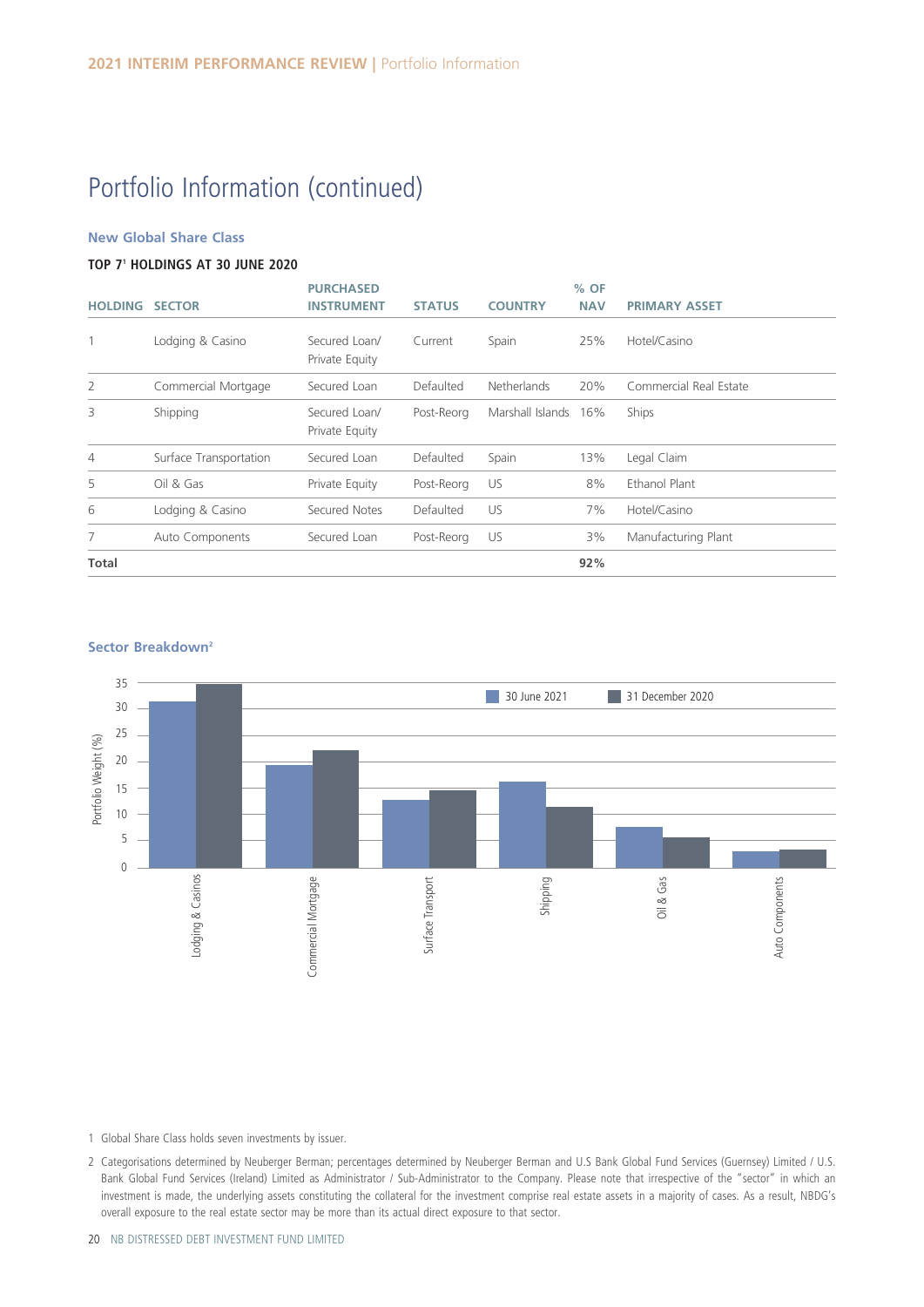

<sup>3</sup> Categorisations determined by Neuberger Berman and percentages determined by the Administrator, based on market values at 30 June 2021 and 31 December 2020.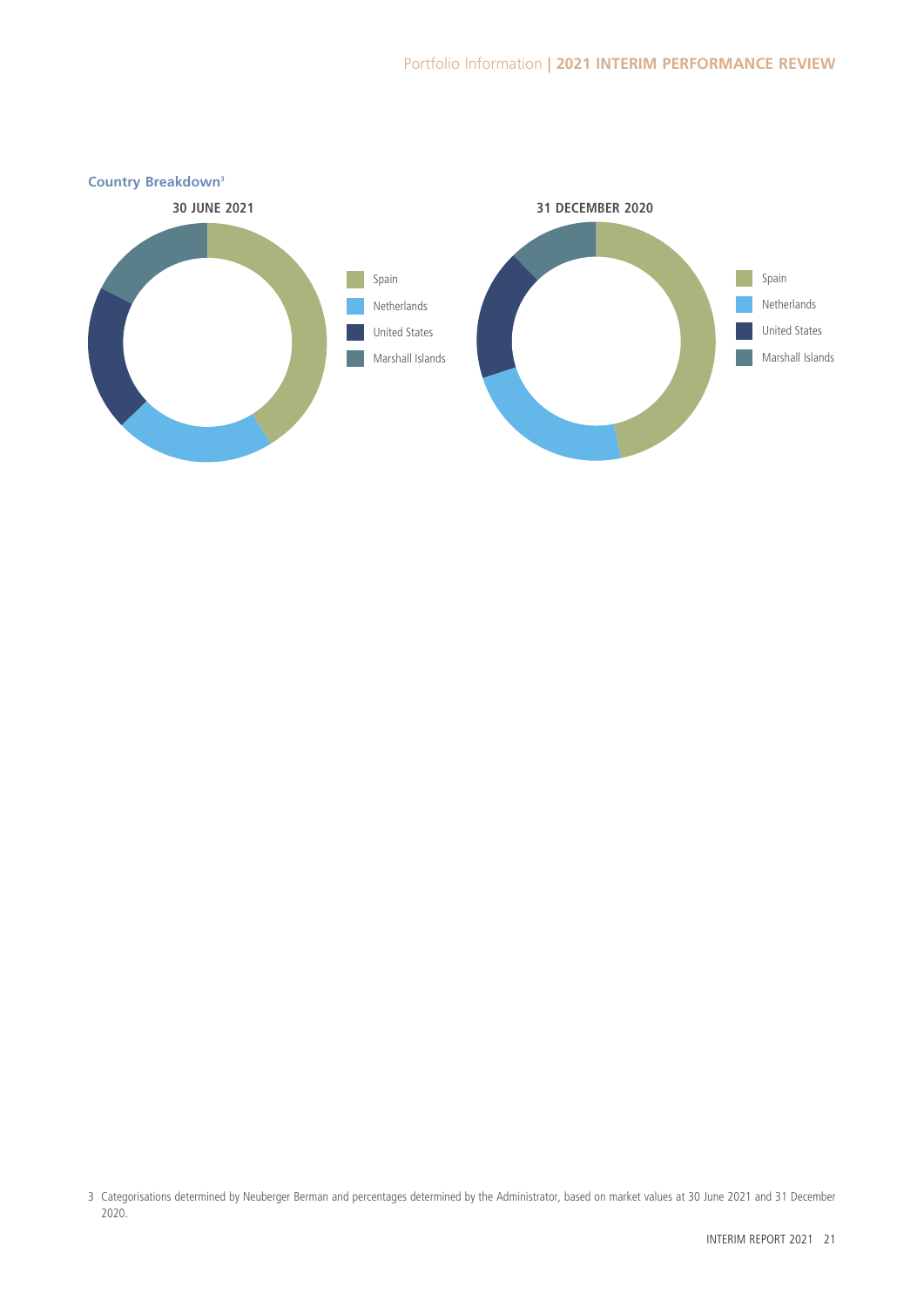### Interim Management Report and Directors' Responsibility Statement

#### **Principal Risks and Uncertainties**

The principal risks of the Company are in the following areas:

- investment activity and performance;
- principal risks associated to harvest periods;
- level of premium or discount;
- market price risk;
- fair valuation of illiquid assets;
- accounting, legal and regulatory risk; and
- operational risk.

These risks, and the way in which they are managed, are described in more detail in the Strategic Report on pages 28 to 30 of the Company's latest annual report and audited financial statements for the year ended 31 December 2020, which can be found on the Company's website at www.nbddif.com/pdf/annual\_report\_nbddif\_2020.pdf. The Board's view is that these risks remain appropriately identified for the remainder of 2021.

In addition to the Principal Risks, there remains uncertainty of the full and long term impacts of the global novel coronavirus ("COVID-19") pandemic. The Board considers downside risk to global growth and delay in global economic recovery and market liquidity arising from the COVID-19 pandemic could potentially result in a risk of the reduction in portfolio performance and delays to realisation of assets. The Investment Manager reviews the portfolio on a regular basis for impact of COVID-19 on underlying assets, performance etc. To manage this risk further, the Investment Manager reviews time to realisation quarterly to ensure balance between timing and value. In addition to its usual quarterly risk review, the Board will monitor the impact of the COVID-19 outbreak as the pandemic develops and further information becomes available.

#### **Going Concern**

Having reassessed the principal risks, the Directors consider it appropriate to prepare the Unaudited Consolidated Interim Financial Statements (the "Financial Statements") on a going concern basis.

#### **Related Party Transactions**

The contracts with the Investment Manager and Directors are the only related party transactions currently in place. Other than fees payable in the ordinary course of business, there have been no material transactions with related parties, which have affected the financial position or performance of the Company in the six month period ended 30 June 2021. Additional related party disclosures are given in Note 6 on pages 51 to 52.

#### **Directors' Responsibilities Statement**

The Board of Directors confirms that, to the best of its knowledge:

- The Financial Statements have been prepared in conformity with US generally accepted accounting principles ("US GAAP"), give a true and fair view of the assets, liabilities, financial position and the return of the undertakings included in the consolidation as a whole as required by DTR 4.2.4R of the Disclosure Guidance and Transparency Rules ("DTR") of the UK's Financial Conduct Authority (the "UK FCA"); and
- The combination of the Chairman's Statement, the Investment Manager's Report, this Interim Management Report and the notes to the Financial Statements meet the requirements of an interim management report, and include a fair view of the information required by: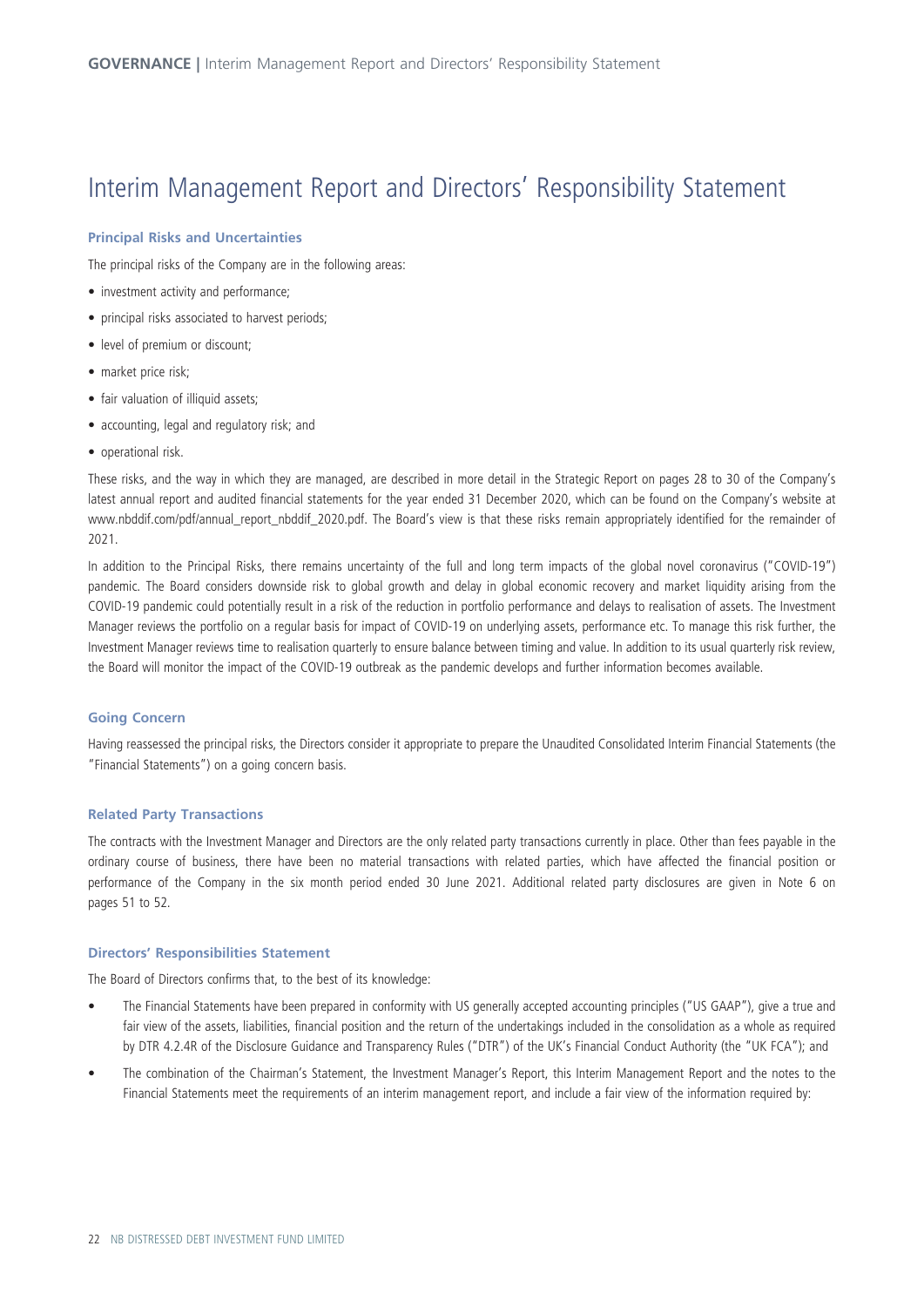- 1. DTR 4.2.7R, being an indication of important events that have occurred during the first six months of the current financial year and their impact on the set of financial statements together with a description of the principal risks and uncertainties for the remaining six months of the year; and
- 2. DTR 4.2.8R, being related party transactions that have taken place in the first six months of the current financial year and that have materially affected the financial position or performance of the Company during that period; and any changes in the related party transactions described in the last annual report that could do so.

The Directors are responsible for the maintenance and integrity of the corporate and financial information included on the Company's website and for the preparation and dissemination of Financial Statements. Legislation in Guernsey governing the preparation and dissemination of the Financial Statements may differ from legislation in other jurisdictions.

These Interim Report and Financial Statements have been reviewed by the Company's auditor and their report is set out on page 24.

By order of the Board

Chairman Director

**John Hallam Christopher Legge**  19 August 2021 19 August 2021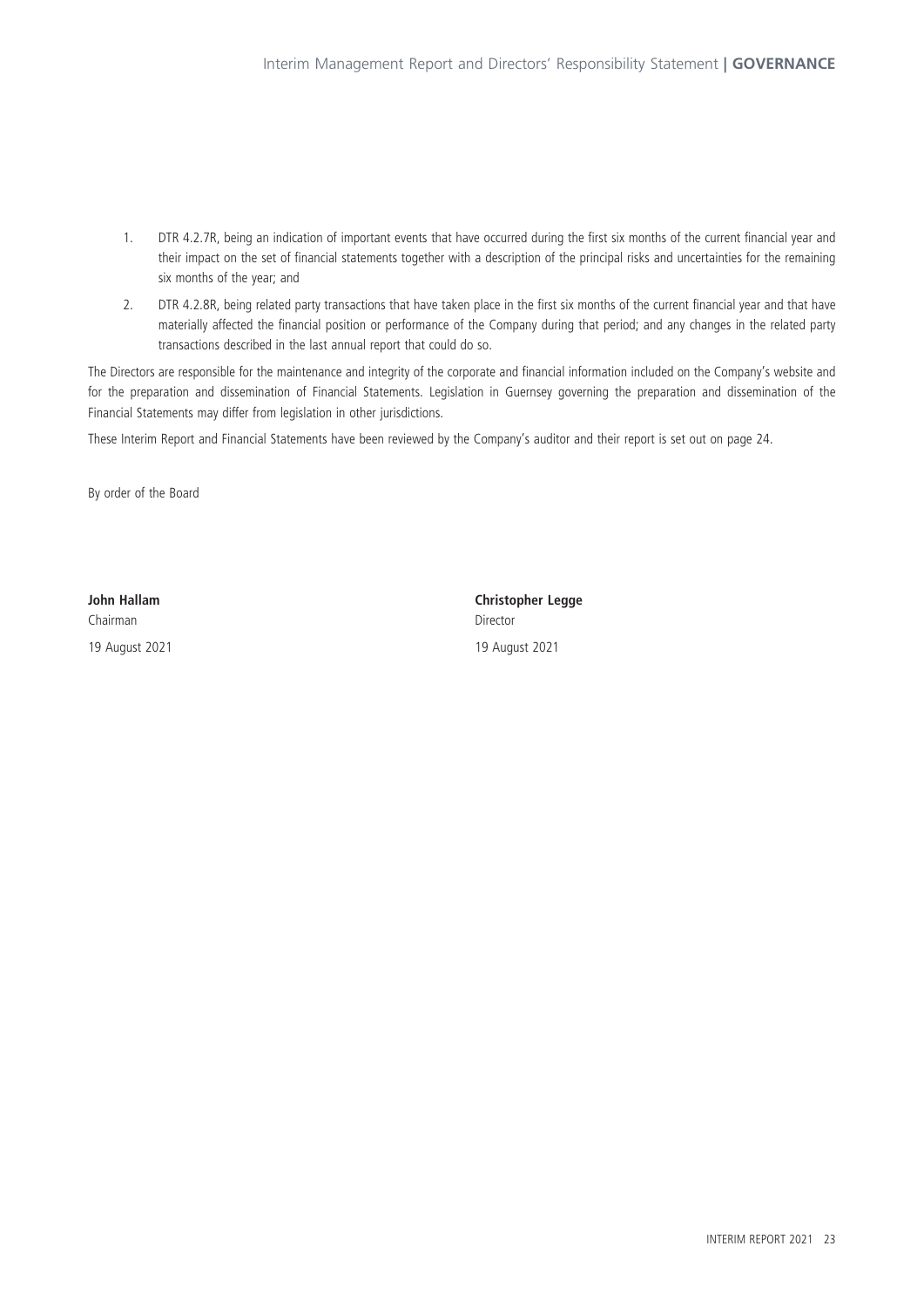### Independent Review Report to NB Distressed Debt Investment Fund Limited

#### **Conclusion**

We have been engaged by NB Distressed Debt Investment Fund Limited (the "Company") to review the consolidated financial statements (the "financial statements") in the half-yearly financial report for the six months ended 30 June 2021 of the Company and its subsidiaries (together the "Group") which comprises the unaudited consolidated statement of assets and liabilities, the unaudited consolidated statement of operations, the unaudited consolidated statement of changes in net assets, the unaudited consolidated statement of cash flows, the unaudited consolidated condensed schedule of investments and the related explanatory notes.

Based on our review, nothing has come to our attention that causes us to believe that the financial statements in the half-yearly financial report for the six months ended 30 June 2021 do not give a true and fair view of the financial position of the Group as at 30 June 2021 and of its financial performance and its cash flows for the six month period then ended in conformity with U.S generally accepted accounting principles and the Disclosure Guidance and Transparency Rules ("the DTR") of the UK's Financial Conduct Authority ("the UK FCA").

#### **Scope of review**

We conducted our review in accordance with International Standard on Review Engagements (UK and Ireland) 2410 Review of Interim Financial Information Performed by the Independent Auditor of the Entity issued by the Auditing Practices Board for use in the UK. A review of interim financial information consists of making enquiries, primarily of persons responsible for financial and accounting matters, and applying analytical and other review procedures. We read the other information contained in the half-yearly financial report and consider whether it contains any apparent misstatements or material inconsistencies with the information in the financial statements.

A review is substantially less in scope than an audit conducted in accordance with International Standards on Auditing (UK) and consequently does not enable us to obtain assurance that we would become aware of all significant matters that might be identified in an audit. Accordingly, we do not express an audit opinion.

#### **Directors' responsibilities**

The half-yearly financial report is the responsibility of, and has been approved by, the directors. The directors are responsible for preparing the halfyearly financial report in accordance with the DTR of the UK FCA.

The financial statements included in this interim report have been prepared in conformity with U.S generally accepted accounting principles.

#### **Our responsibility**

Our responsibility is to express to the Company a conclusion on the financial statements in the half-yearly financial report based on our review.

#### **The purpose of our review work and to whom we owe our responsibilities**

This report is made solely to the Company in accordance with the terms of our engagement letter to assist the Company in meeting the requirements of the DTR of the UK FCA. Our review has been undertaken so that we might state to the Company those matters we are required to state to it in this report and for no other purpose. To the fullest extent permitted by law, we do not accept or assume responsibility to anyone other than the Company for our review work, for this report, or for the conclusions we have reached.

**Barry Ryan**  For and on behalf of KPMG Channel Islands Limited Chartered Accountants, Guernsey

19 August 2021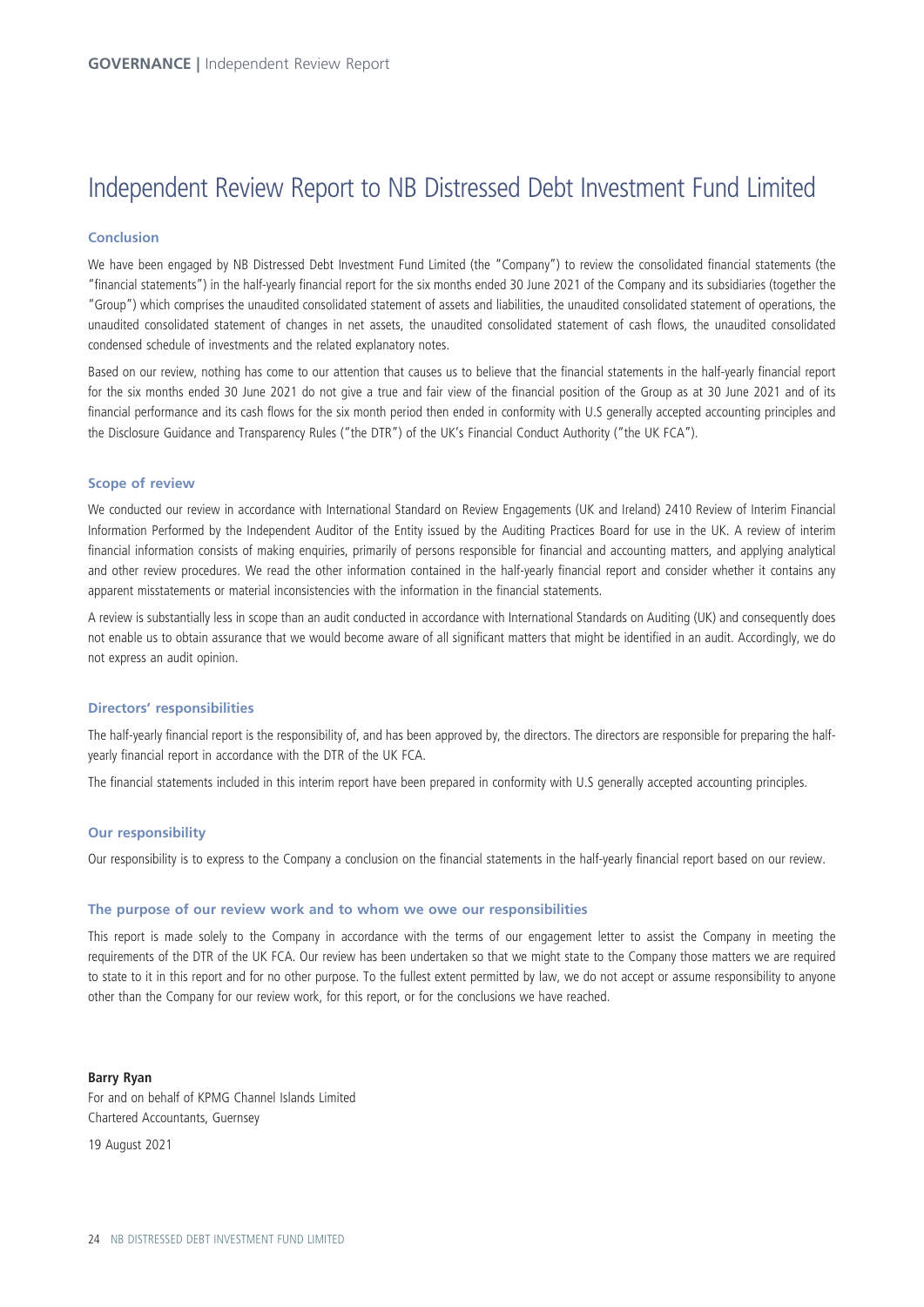# Unaudited Consolidated Statement of Assets and Liabilities

| (EXPRESSED IN US DOLLARS EXCEPT WHERE STATED OTHERWISE)                                        | <b>30 JUNE 2021</b><br>(UNAUDITED) | <b>31 DECEMBER 2020</b><br>(AUDITED) |
|------------------------------------------------------------------------------------------------|------------------------------------|--------------------------------------|
| <b>Assets</b>                                                                                  |                                    |                                      |
| Investments at fair value (2021: cost of \$132,060,691; 2020: cost of \$130,252,550)           | 109,949,606                        | 96,283,120                           |
| Forward currency contracts                                                                     | 381,046                            | 653,125                              |
| Cash and cash equivalents                                                                      | 2,489,553                          | 2,035,320                            |
| Restricted Cash:                                                                               |                                    |                                      |
| Forward currency contracts Collateral                                                          | 1,370,000                          | 630,000                              |
| Total return swap Collateral                                                                   | 10,970,000                         | 10,970,000                           |
|                                                                                                | 125,160,205                        | 110,571,565                          |
| Other assets                                                                                   |                                    |                                      |
| Interest receivables                                                                           | 422,263                            | 258,913                              |
| Receivables for investments sold                                                               | 501,456                            | 783,764                              |
| Other receivables and prepayments                                                              | 16,620                             | 33,872                               |
| Withholding tax receivable                                                                     | 445,762                            | 421,788                              |
| <b>Total assets</b>                                                                            | 126,546,306                        | 112,069,902                          |
| <b>Liabilities</b>                                                                             |                                    |                                      |
| Credit default swap (2021: cost of \$67,076; 2020: cost of \$67,076)                           | 27,366                             | 54,306                               |
| Total return swap (2021: cost of \$Nil)                                                        | 154,553                            | 1,222,546                            |
| Forward currency contracts                                                                     | 1,203,221                          | 1,979,765                            |
| Accrued expenses and other liabilities                                                         | 280,224                            | 249,238                              |
| Payables to Investment Manager and affiliates                                                  |                                    | 134,188                              |
| <b>Total liabilities</b>                                                                       | 1,665,364                          | 3,640,043                            |
| Net assets                                                                                     | 124,880,942                        | 108,429,859                          |
| Net assets attributable to Ordinary Shares (shares 2021: 15,382,770;<br>2020: 15,382,770)      | 14,641,226                         | 12,952,965                           |
| Net asset value per Ordinary Share                                                             | 0.9518                             | 0.8420                               |
| Net assets attributable to Extended Life Shares (shares 2021: 80,545,074;<br>2020: 80,545,074) | 76,591,506                         | 63,540,650                           |
| Net asset value per Extended Life Share                                                        | 0.9509                             | 0.7889                               |
| Net assets attributable to New Global Shares (shares 2021: 41,116,617;                         |                                    |                                      |
| 2020: 41,116,617)                                                                              | £24,357,168                        | £23,363,139                          |
| Net asset value per New Global Share                                                           | £0.5924                            | £0.5682                              |
| Net assets attributable to New Global Shares (USD equivalent)                                  | 33,648,210                         | 31,936,244                           |
| Net asset value per New Global Share (USD equivalent)                                          | 0.8184                             | 0.7767                               |

The Financial Statements were approved and authorised for issue by the Board of Directors on 19 August 2021, and signed on its behalf by:

| John Hallam | <b>Christopher Legge</b> |
|-------------|--------------------------|
| Chairman    | Director                 |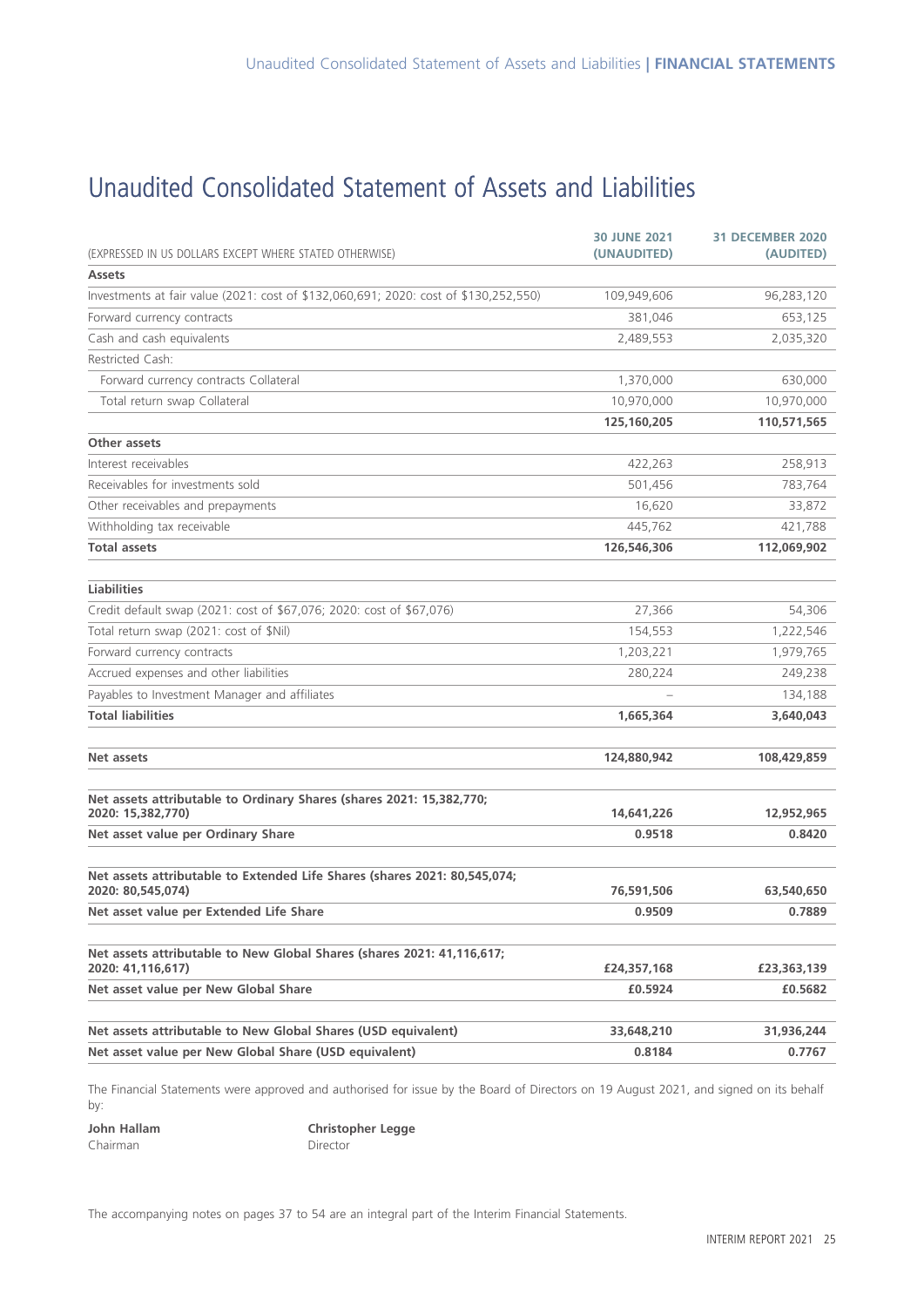# Unaudited Consolidated Statement of Operations

| (EXPRESSED IN US DOLLARS)                                                                                                                  | <b>30 JUNE 2021</b><br>(UNAUDITED) | <b>30 JUNE 2020</b><br>(UNAUDITED) |
|--------------------------------------------------------------------------------------------------------------------------------------------|------------------------------------|------------------------------------|
| Income                                                                                                                                     |                                    |                                    |
| Interest income                                                                                                                            | 2,752,874                          | 2,359,532                          |
| Dividend income net of withholding tax (2021: \$Nil; 2020: \$Nil)                                                                          | 157,227                            | 197,103                            |
|                                                                                                                                            | 2,910,101                          | 2,556,635                          |
| <b>Expenses</b>                                                                                                                            |                                    |                                    |
| Investment management fee                                                                                                                  | 342,338                            | 1,183,176                          |
| Professional and other expenses                                                                                                            | 546,225                            | 510,222                            |
| Administration fee                                                                                                                         | 51,252                             | 75,824                             |
| Loan administration and custody fees                                                                                                       | 22,852                             | 21,177                             |
| Directors' fees and expenses                                                                                                               | 96,724                             | 97,466                             |
|                                                                                                                                            | 1,059,391                          | 1,887,865                          |
| Net investment income                                                                                                                      | 1,850,710                          | 668,770                            |
| Realised and unrealised gain/(loss) from investments and foreign exchange                                                                  |                                    |                                    |
| Net realised gain/(loss) on investments, credit default swap, warrants, total return swap<br>and forward currency transactions             | 1,143,373                          | (31, 783, 615)                     |
| Net change in unrealised gain/(loss) on investments, credit default swap, warrants, total<br>return swap and forward currency transactions | 13,464,052                         | (19,507,965)                       |
| Income tax expense from net realised/unrealised loss on investments                                                                        | (7,052)                            |                                    |
| Net realised and unrealised gain/(loss) from investments and foreign exchange                                                              | 14,600,373                         | (51, 291, 580)                     |
| Net increase/(decrease) in net assets resulting from operations                                                                            | 16,451,083                         | (50, 622, 810)                     |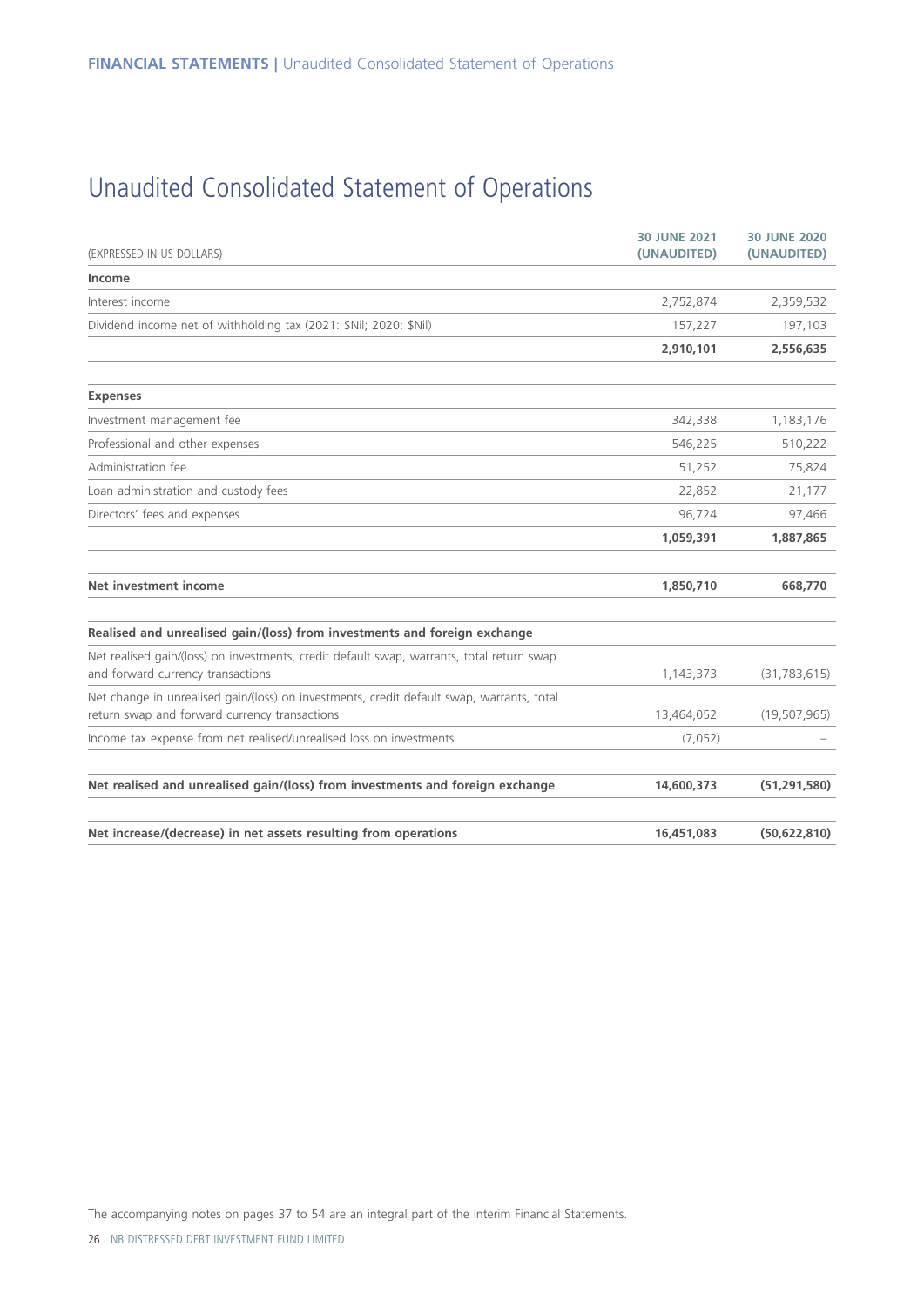# Unaudited Consolidated Statement of Changes in Net Assets

| FOR THE SIX MONTH PERIOD ENDED 30 JUNE 2021<br>(UNAUDITED)                                                                   | <b>30 JUNE 2021</b><br><b>ORDINARY</b>                  | <b>30 JUNE 2021</b><br><b>EXTENDED</b>                       | <b>30 JUNE 2021</b><br><b>NEW GLOBAL</b>                  | <b>30 JUNE 2021</b>                      |
|------------------------------------------------------------------------------------------------------------------------------|---------------------------------------------------------|--------------------------------------------------------------|-----------------------------------------------------------|------------------------------------------|
| (EXPRESSED IN US DOLLARS)                                                                                                    | <b>SHARES</b>                                           | <b>LIFE SHARES</b>                                           | <b>SHARES</b>                                             | <b>AGGREGATED</b>                        |
| Net assets at the beginning of the period                                                                                    | 12,952,965                                              | 63,540,650                                                   | 31,936,244                                                | 108,429,859                              |
|                                                                                                                              |                                                         |                                                              |                                                           |                                          |
| Net investment (loss)/income                                                                                                 | (120, 106)                                              | 1,230,169                                                    | 740,647                                                   | 1,850,710                                |
| Net realised gain on investments, credit default swap,<br>warrants, total return swap and forward currency transactions      | 88,777                                                  | 650,900                                                      | 403,696                                                   | 1,143,373                                |
| Net change in unrealised gain on investments, credit<br>default swap, total return swap and forward currency                 |                                                         |                                                              |                                                           |                                          |
| transactions                                                                                                                 | 1,720,420                                               | 11,173,196                                                   | 570,436                                                   | 13,464,052                               |
| Income taxes from net realised/unrealised gain on investments                                                                | (830)                                                   | (3,409)                                                      | (2, 813)                                                  | (7,052)                                  |
|                                                                                                                              |                                                         |                                                              |                                                           |                                          |
| Net assets at the end of the period                                                                                          | 14,641,226                                              | 76,591,506                                                   | 33,648,210                                                | 124,880,942                              |
| FOR THE SIX MONTH PERIOD ENDED 30 JUNE 2020<br>(UNAUDITED)<br>(EXPRESSED IN US DOLLARS)                                      | <b>30 JUNE 2020</b><br><b>ORDINARY</b><br><b>SHARES</b> | <b>30 JUNE 2020</b><br><b>EXTENDED</b><br><b>LIFE SHARES</b> | <b>30 JUNE 2020</b><br><b>NEW GLOBAL</b><br><b>SHARES</b> | <b>30 JUNE 2020</b><br><b>AGGREGATED</b> |
| Net assets at the beginning of the period                                                                                    | 13,976,415                                              | 105,771,674                                                  | 79,303,484                                                | 199,051,573                              |
|                                                                                                                              |                                                         |                                                              |                                                           |                                          |
| Net investment (loss)/income                                                                                                 | (53, 929)                                               | 570,576                                                      | 152,123                                                   | 668,770                                  |
| Net realised gain on investments, credit default swap,<br>warrants, total return swap and forward currency transactions      | (1,425,243)                                             | (12, 427, 388)                                               | (17, 930, 984)                                            | (31, 783, 615)                           |
| Net change in unrealised gain on investments, credit<br>default swap, total return swap and forward currency<br>transactions | (1,966,994)                                             | (11, 499, 968)                                               | (6,041,003)                                               | (19, 507, 965)                           |
| Income taxes from net realised/unrealised gains on investments                                                               | $\overline{\phantom{0}}$                                |                                                              |                                                           |                                          |
| Net cost of share buybacks                                                                                                   |                                                         | (982, 793)                                                   | (894, 202)                                                | (1,876,995)                              |
| Distributions during the period                                                                                              |                                                         | (22, 970, 178)                                               | (22, 102, 160)                                            | (45,072,338)                             |
| Net assets at the end of the period                                                                                          | 10,530,249                                              | 58,461,923                                                   | 32,487,258                                                | 101,479,430                              |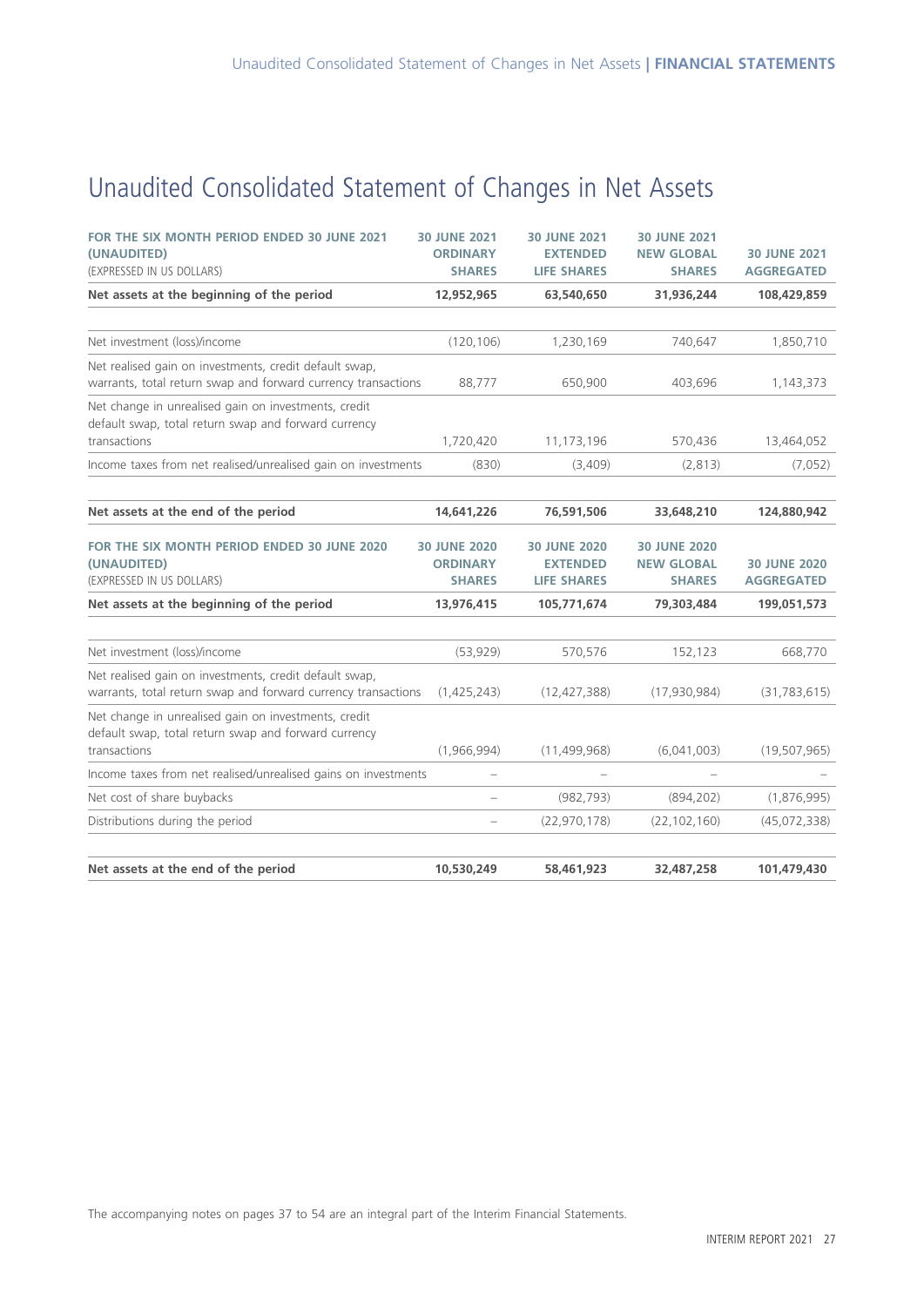# Unaudited Consolidated Statement of Cash Flows

| FOR THE SIX MONTH PERIOD ENDED 30 JUNE 2021 AND 30 JUNE 2020<br>(EXPRESSED IN US DOLLARS)                                                  | <b>30 JUNE 2021</b><br>(UNAUDITED) | <b>30 JUNE 2020</b><br>(UNAUDITED) |
|--------------------------------------------------------------------------------------------------------------------------------------------|------------------------------------|------------------------------------|
| Cash flows from operating activities:                                                                                                      |                                    |                                    |
| Net increase/(decrease) in net assets resulting from operations                                                                            | 16,451,083                         | (50, 622, 810)                     |
| Adjustment to reconcile net increase/(decrease) in net assets resulting from operations to<br>net cash flow provided by operations:        |                                    |                                    |
| Net realised (gain)/loss on investments, credit default swap, total return swap and forward<br>currency transactions                       | (1, 143, 373)                      | 31,783,615                         |
| Net change in unrealised (gain)/loss on investments, credit default swap, warrants, total return<br>swap and forward currency transactions | (13, 464, 052)                     | 19,507,965                         |
| Accretion of discount on loans and bonds                                                                                                   | (106, 857)                         | 21,780                             |
| Changes in interest receivable                                                                                                             | (163,350)                          | (632,888)                          |
| Changes in receivables for investments sold                                                                                                | 282,308                            | (429,906)                          |
| Changes in other receivables and prepayments                                                                                               | 17,252                             | 442,114                            |
| Changes in withholding tax receivable                                                                                                      | (23, 974)                          | (143, 348)                         |
| Changes in payables, accrued expenses and other liabilities                                                                                | (103, 202)                         | (460, 354)                         |
| Cash received on settled forward currency contracts and spot currency contracts                                                            | (100, 552)                         | 2,351,563                          |
| Capitalised payment in kind                                                                                                                | (2, 110, 630)                      | (1,065,020)                        |
| Purchase of investments                                                                                                                    | (606,993)                          | (1, 564, 730)                      |
| Sale of investments                                                                                                                        | 1,504,157                          | 64,961,134                         |
| Purchase of short term investments                                                                                                         |                                    | (44, 506, 881)                     |
| Sale of short term investments                                                                                                             | 803,247                            | 37,351,466                         |
| Net cash provided by operating activities                                                                                                  | 1,235,064                          | 56,993,700                         |
| Cash flows from financing activities:                                                                                                      |                                    |                                    |
| Cost of share buybacks                                                                                                                     |                                    | (1,876,995)                        |
| Shares redeemed during the period                                                                                                          |                                    | (21, 614, 639)                     |
| Net cash used in financing activities                                                                                                      |                                    | (23, 491, 634)                     |
| Net increase in cash, cash equivalents and restricted cash                                                                                 | 1,235,064                          | 33,502,066                         |
| Cash and cash equivalents at the beginning of the period                                                                                   | 2,035,320                          | 4,990,652                          |
| Restricted cash at the beginning of the year                                                                                               | 11,600,000                         | 819,074                            |
| Effect of exchange rate changes on cash and cash equivalents                                                                               | (40, 831)                          | (120, 354)                         |
| Cash and cash equivalents at the end of the period                                                                                         | 2,489,553                          | 27,405,645                         |
| Restricted cash at the end of the year                                                                                                     | 12,340,000                         | 11,785,793                         |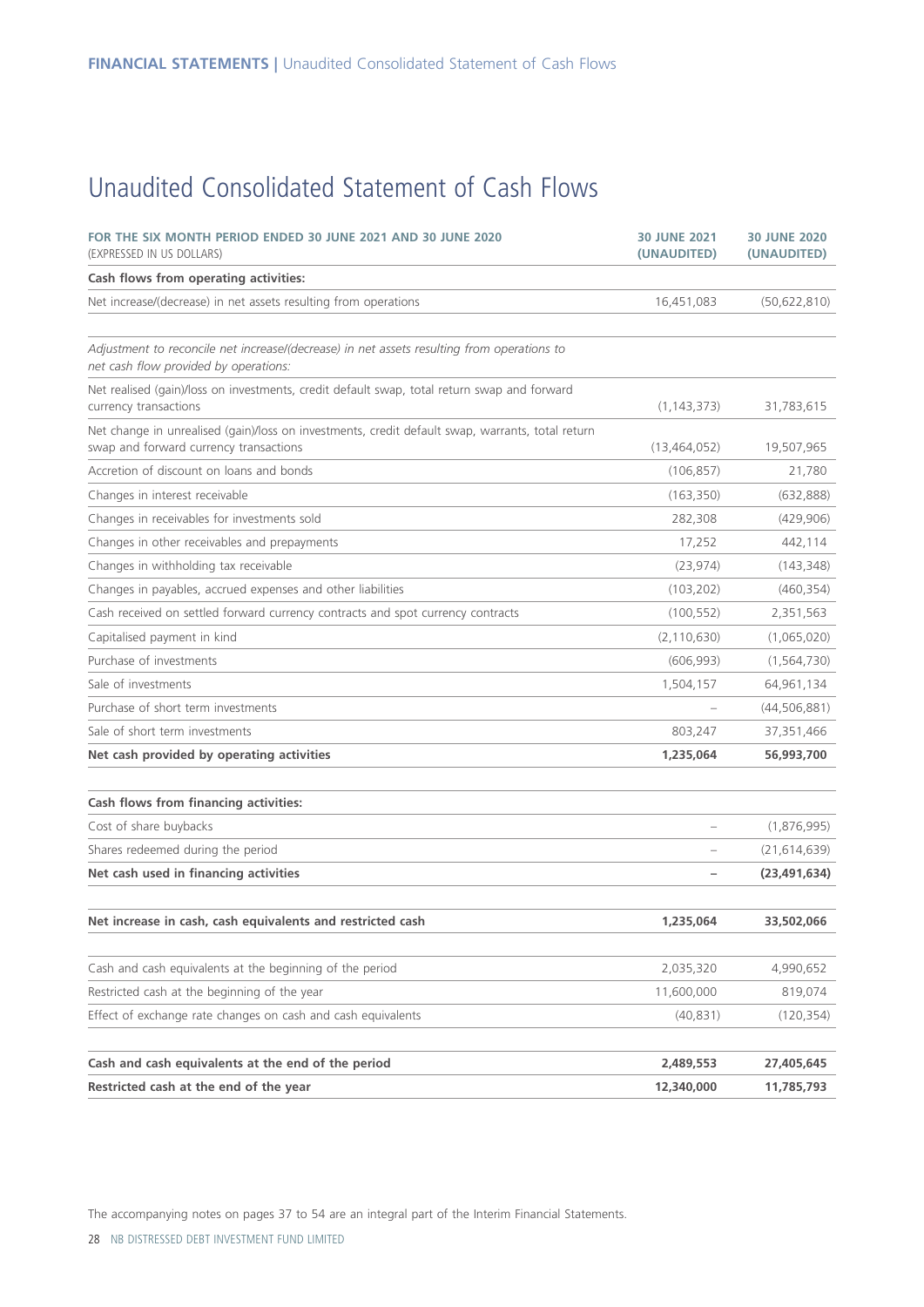### Unaudited Consolidated Condensed Schedule of Investments (by financial instrument)

|                                            |                          |                   |                          |                          | <b>NEW</b>               |                |
|--------------------------------------------|--------------------------|-------------------|--------------------------|--------------------------|--------------------------|----------------|
|                                            |                          |                   | <b>ORDINARY</b>          | <b>EXTENDED</b>          | <b>GLOBAL</b>            | <b>TOTAL</b>   |
| AT 30 JUNE 2021 (UNAUDITED)                |                          |                   | <b>SHARES</b>            | <b>LIFE SHARES</b>       | <b>SHARES</b>            | <b>COMPANY</b> |
| (EXPRESSED IN US DOLLARS)                  | <b>COST</b>              | <b>FAIR VALUE</b> | $(%)^1$                  | $(%)^1$                  | $(%)^1$                  | $(%)^1$        |
| <b>Portfolio of Distressed Investments</b> |                          |                   |                          |                          |                          |                |
| <b>Bank Debt Investments</b>               | 71,037,832               | 50,538,938        | 0.51                     | 35.52                    | 69.12                    | 40.47          |
| Private Equity                             | 18,791,896               | 34,167,053        | 38.24                    | 30.74                    | 14.94                    | 27.36          |
| Private Note                               | 32,766,006               | 16,299,584        | 4.70                     | 17.34                    | 6.93                     | 13.05          |
| <b>Short term Investments</b>              |                          |                   |                          |                          |                          |                |
| <b>US Treasury Bills</b>                   | 9,464,957                | 8,944,031         | 33.48                    | 3.49                     | 4.05                     | 7.16           |
| <b>Total Investments</b>                   | 132,060,691              | 109,949,606       | 76.93                    | 87.09                    | 95.04                    | 88.04          |
| Ordinary Shares                            | 7,867,997                | 11,263,426        | 76.93                    |                          | $\overline{\phantom{0}}$ | 9.02           |
| <b>Extended Life Shares</b>                | 79,972,878               | 66,705,197        | $\overline{\phantom{0}}$ | 87.09                    | $\overline{\phantom{0}}$ | 53.41          |
| New Global Shares                          | 44,219,816               | 31,980,983        | $\overline{a}$           |                          | 95.04                    | 25.61          |
|                                            | 132,060,691              | 109,949,606       | 76.93                    | 87.09                    | 95.04                    | 88.04          |
| <b>Credit Default Swap</b>                 |                          |                   |                          |                          |                          |                |
| Ordinary Shares                            | (18, 553)                | (7, 569)          | (0.05)                   | $\overline{\phantom{a}}$ | $\overline{\phantom{0}}$ |                |
| <b>Extended Life Shares</b>                | (48, 523)                | (19, 797)         | $\overline{a}$           | (0.03)                   | $\overline{\phantom{0}}$ | (0.02)         |
|                                            | (67,076)                 | (27, 366)         | (0.05)                   | (0.03)                   | $\overline{\phantom{0}}$ | (0.02)         |
| <b>Forward Currency Contracts</b>          |                          |                   |                          |                          |                          |                |
| <b>Assets</b>                              |                          |                   |                          |                          |                          |                |
| Ordinary Shares                            | $\overline{\phantom{0}}$ | 49,750            | 0.34                     |                          | $\overline{\phantom{0}}$ | 0.04           |
| <b>Extended Life Shares</b>                | $\overline{\phantom{0}}$ | 331,296           |                          | 0.43                     | $\overline{\phantom{0}}$ | 0.27           |
|                                            | $\overline{\phantom{0}}$ | 381,046           | 0.34                     | 0.43                     | $\overline{\phantom{0}}$ | 0.31           |
| <b>Liabilities</b>                         |                          |                   |                          |                          |                          |                |
| Ordinary Shares                            | $\overline{\phantom{0}}$ | (328, 547)        | (2.24)                   |                          | $\overline{\phantom{0}}$ | (0.26)         |
| <b>Extended Life Shares</b>                | $\overline{a}$           | (874, 674)        |                          | (1.14)                   | $\overline{\phantom{0}}$ | (0.70)         |
|                                            | $\overline{\phantom{0}}$ | (1,203,221)       | (2.24)                   | (1.14)                   | $\overline{\phantom{0}}$ | (0.96)         |
| Total Return Swap <sup>2</sup>             |                          |                   |                          |                          |                          |                |
| Ordinary Shares                            | $\overline{\phantom{0}}$ | (43, 139)         | (0.29)                   |                          | $\overline{\phantom{0}}$ | (0.03)         |
| <b>Extended Life Shares</b>                |                          | (111, 414)        |                          | (0.16)                   |                          | (0.09)         |
|                                            | $\overline{\phantom{0}}$ | (154, 553)        | (0.29)                   | (0.16)                   | $\overline{\phantom{0}}$ | (0.12)         |

1 This is the Fair Value expressed as a percentage of total Company NAV, Ordinary Share NAV, Extended Life Share NAV and New Global Share NAV.

2 The trade claim was structured through a fully funded total return swap with a major US financial institution. See Note 3.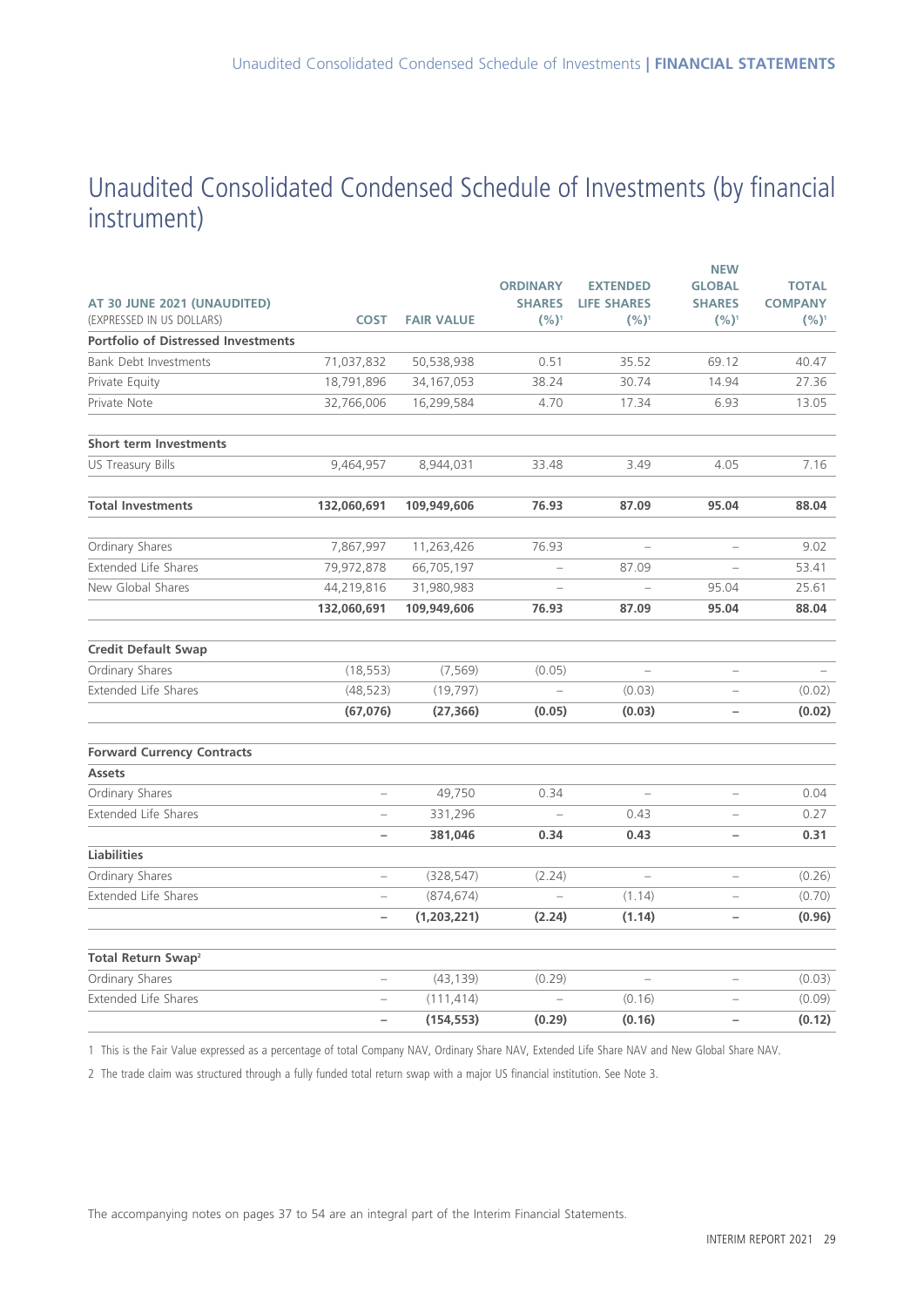### Unaudited Consolidated Condensed Schedule of Investments (by financial instrument) (continued)

| AT 31 DECEMBER 2020 (AUDITED)<br>(EXPRESSED IN US DOLLARS) | <b>COST</b>              | <b>FAIR VALUE</b> | <b>ORDINARY</b><br><b>SHARES</b><br>$(%)^1$ | <b>EXTENDED</b><br><b>LIFE SHARES</b><br>$(%)^1$ | <b>NEW</b><br><b>GLOBAL</b><br><b>SHARES</b><br>$(%)^1$ | <b>TOTAL</b><br><b>COMPANY</b><br>$(%)^1$ |
|------------------------------------------------------------|--------------------------|-------------------|---------------------------------------------|--------------------------------------------------|---------------------------------------------------------|-------------------------------------------|
| <b>Portfolio of Distressed Investments</b>                 |                          |                   |                                             |                                                  |                                                         |                                           |
| <b>Bank Debt Investments</b>                               | 68,103,787               | 44,348,976        | 0.58                                        | 36.15                                            | 66.71                                                   | 40.90                                     |
| Private Equity                                             | 18,791,896               | 26,664,758        | 31.74                                       | 27.86                                            | 15.19                                                   | 24.59                                     |
| Private Note                                               | 33,002,300               | 15,060,365        | 4.61                                        | 19.09                                            | 7.30                                                    | 13.89                                     |
| <b>Short term Investments</b>                              |                          |                   |                                             |                                                  |                                                         |                                           |
| US Treasury Bills                                          | 10,354,567               | 10,209,021        | 39.61                                       | 4.41                                             | 7.12                                                    | 9.42                                      |
| <b>Total Investments</b>                                   | 130,252,550              | 96,283,120        | 76.54                                       | 87.51                                            | 96.32                                                   | 88.80                                     |
| Ordinary Shares                                            | 7,905,282                | 9,913,802         | 76.54                                       |                                                  |                                                         | 9.14                                      |
| Extended Life Shares                                       | 78,752,876               | 55,603,896        | $\overline{\phantom{0}}$                    | 87.51                                            | $\overline{\phantom{0}}$                                | 51.29                                     |
| New Global Shares                                          | 43,594,392               | 30,765,422        | $\overline{\phantom{0}}$                    |                                                  | 96.32                                                   | 28.37                                     |
|                                                            | 130,252,550              | 96,283,120        | 76.54                                       | 87.51                                            | 96.32                                                   | 88.80                                     |
| <b>Credit Default Swap</b>                                 |                          |                   |                                             |                                                  |                                                         |                                           |
| Ordinary Shares                                            | (18, 553)                | (15,021)          | (0.12)                                      |                                                  | $\qquad \qquad -$                                       | (0.01)                                    |
| Extended Life Shares                                       | (48, 523)                | (39, 285)         | $\overline{\phantom{0}}$                    | (0.06)                                           | $\overline{\phantom{0}}$                                | (0.04)                                    |
|                                                            | (67, 076)                | (54, 306)         | (0.12)                                      | (0.06)                                           | $\overline{\phantom{0}}$                                | (0.05)                                    |
| <b>Forward Currency Contracts</b>                          |                          |                   |                                             |                                                  |                                                         |                                           |
| Assets                                                     |                          |                   |                                             |                                                  |                                                         |                                           |
| Ordinary Shares                                            | $\qquad \qquad -$        | 181,051           | 1.40                                        | $\overline{\phantom{0}}$                         | $\overline{\phantom{0}}$                                | 0.17                                      |
| <b>Extended Life Shares</b>                                |                          | 472,074           |                                             | 0.74                                             |                                                         | 0.44                                      |
|                                                            | $\overline{\phantom{0}}$ | 653,125           | 1.40                                        | 0.74                                             | $\qquad \qquad -$                                       | 0.61                                      |
| <b>Liabilities</b>                                         |                          |                   |                                             |                                                  |                                                         |                                           |
| Ordinary Shares                                            | $\qquad \qquad -$        | (467, 425)        | (3.61)                                      |                                                  | $\overline{\phantom{0}}$                                | (0.43)                                    |
| Extended Life Shares                                       | $\qquad \qquad -$        | (1, 512, 340)     | $\qquad \qquad -$                           | (2.38)                                           | $\overline{\phantom{0}}$                                | (1.39)                                    |
|                                                            |                          | (1,979,765)       | (3.61)                                      | (2.38)                                           |                                                         | (1.82)                                    |
| Total return swap <sup>2</sup>                             |                          |                   |                                             |                                                  |                                                         |                                           |
| Ordinary Shares                                            |                          | (341, 368)        | (2.64)                                      |                                                  |                                                         | (0.31)                                    |
| Extended Life Shares                                       | $\overline{\phantom{0}}$ | (881, 178)        | $\overline{\phantom{m}}$                    | (1.40)                                           | $\qquad \qquad -$                                       | (0.81)                                    |
|                                                            | $\overline{\phantom{0}}$ | (1,222,546)       | (2.64)                                      | (1.40)                                           | $\overline{\phantom{0}}$                                | (1.12)                                    |

1 This is the Fair Value expressed as a percentage of total Company NAV, Ordinary Share NAV, Extended Life Share NAV and New Global Share NAV.

2 The trade claim was structured through a fully funded total return swap with a major US financial institution.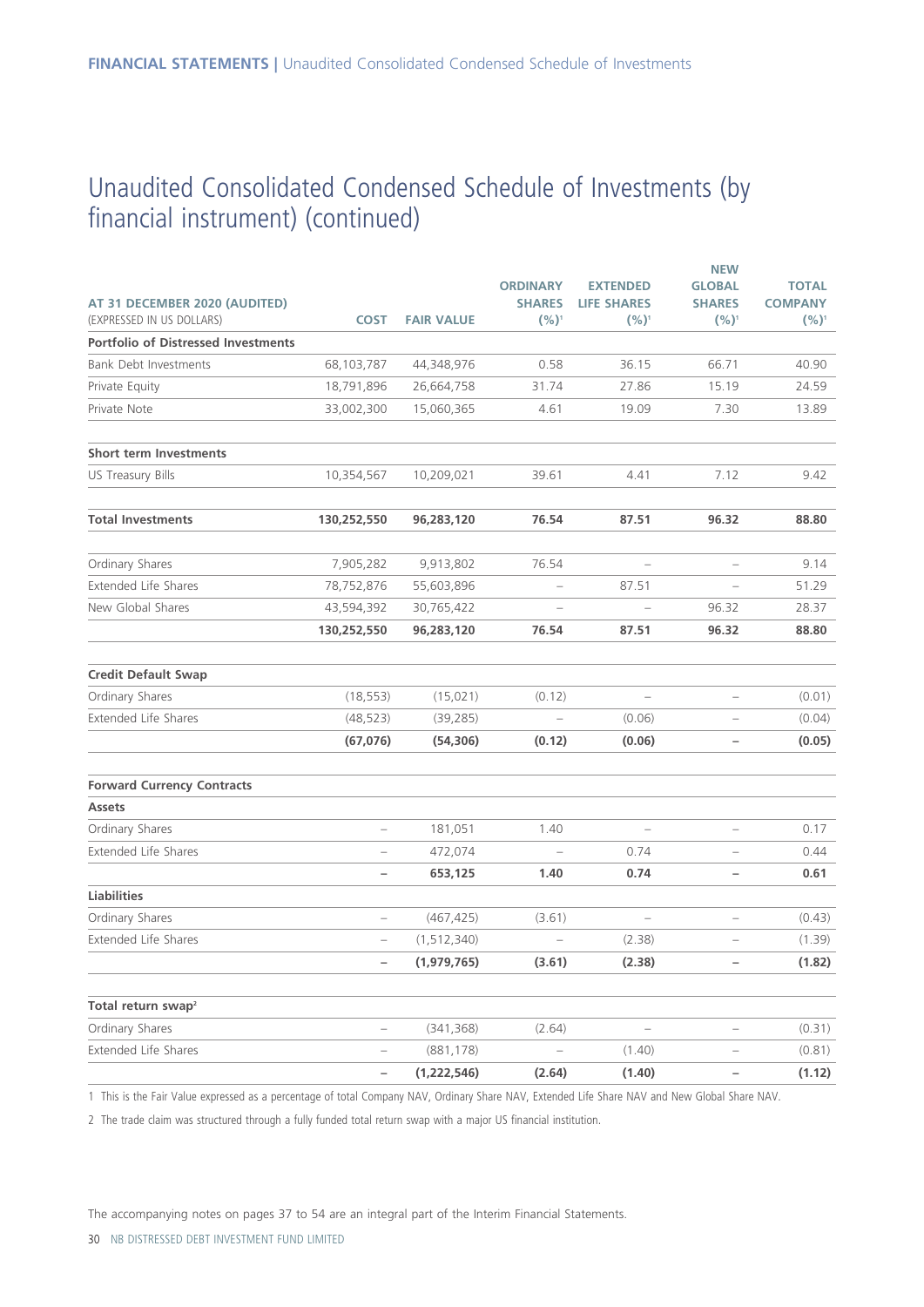# Unaudited Consolidated Condensed Schedule of Investments

Investments with the following issuers comprised greater than 5% of Total Company NAV

| <b>30 JUNE 2021</b><br>(UNAUDITED)                                                                                 |                         |                                      |                |             | <b>FAIR</b>  | <b>ORDINARY</b><br><b>SHARES</b> | <b>EXTENDED</b><br>LIFE<br><b>SHARES</b> | <b>NEW</b><br><b>GLOBAL</b> | <b>TOTAL</b><br><b>SHARES COMPANY</b> |
|--------------------------------------------------------------------------------------------------------------------|-------------------------|--------------------------------------|----------------|-------------|--------------|----------------------------------|------------------------------------------|-----------------------------|---------------------------------------|
| (EXPRESSED IN US DOLLARS)                                                                                          |                         | <b>COUNTRY INDUSTRY</b>              | <b>NOMINAL</b> | <b>COST</b> | <b>VALUE</b> | $(%)^1$                          | $(%)^1$                                  | $(%)^1$                     | $(%)^1$                               |
| Investments at fair value<br>Dumas Shipping TL B<br>15.00% 31/08/2022<br>(Bank Debt Investments)                   | Marshall<br>Islands     | Shipping                             | 21,552,939     | 21,518,718  | 17,048,375   |                                  | 15.87                                    | 14.53                       | 13.65                                 |
| Dumas Shipping TL A<br>15.00% 31/08/2022<br>(Bank Debt Investments)                                                | Marshall<br>Islands     | Shipping                             | 2,555,465      | 2,555,465   | 2,021,373    |                                  | 1.88                                     | 1.72                        | 1.62                                  |
| Package Holdings 1<br>(Private Note)                                                                               |                         | Luxembourg Containers &<br>Packaging | 11,108,610     | ä,          | 17,515,752   | 33.43                            | 16.48                                    |                             | 14.03                                 |
| Package Holdings 6<br>(Private Note)                                                                               |                         | Luxembourg Containers &<br>Packaging | 2,948,481      | 1,893,980   | 2,428,741    | 4.64                             | 2.28                                     | L.                          | 1.94                                  |
| AB Zwolle T/L<br>EUR 31/05/2022<br>FRN <sup>2</sup> (Bank Debt Investments)                                        |                         | Netherlands Commercial<br>Mortgage   | 18,685,167     | 13,759,186  | 11,766,291   |                                  | 6.81                                     | 19.47                       | 9.42                                  |
| US Treasury N/B 1.500%<br>15/02/2030 (US Treasury Bills)                                                           | United<br><b>States</b> | United<br><b>States</b>              | 8,850,000      | 9,464,957   | 8,944,031    | 33.48                            | 3.50                                     | 4.05                        | 7.16                                  |
| Buffalo Thunder Dev Auth<br>11.00% 12/09/22 SR: Regs<br>(Private Note)                                             | United<br><b>States</b> | Lodging &<br>Casinos                 | 14,001,965     | 11,641,233  | 7,000,982    |                                  | 6.10                                     | 6.93                        | 5.61                                  |
| TP Ferro Concesionaria TL 1L<br>(Bank Debt Investments)                                                            | Spain                   | Surface<br>Transport                 | 18,787,735     | 18,531,522  | 6,238,505    |                                  | 4.09                                     | 9.24                        | 5.00                                  |
| TP Ferro Concesionaria TP<br>Ferro TL-A (First-Lien)<br>25.00% 01/06/2022<br>(Bank Debt Investments)               | Spain                   | Surface<br>Transport                 | 1,604,933      | 1,604,933   | 1,604,933    |                                  | 1.05                                     | 2.38                        | 1.29                                  |
| TP Ferro Concesionaria<br>TP Ferro 1L TL-B EUR<br>(First-Lien) EUR 25.00%<br>01/06/2022<br>(Bank Debt Investments) | Spain                   | Surface<br>Transport                 | 323,141        | 374,425     | 383,213      | $\sim$                           | 0.25                                     | 0.57                        | 0.31                                  |
| TP Ferro PIK 5A 4/20<br>25.00% 01/06/2022<br>(Bank Debt Investments)                                               | Spain                   | Surface<br>Transport                 | 284,595        | 284,595     | 284,595      |                                  | 0.19                                     | 0.42                        | 0.23                                  |
| TP Ferro Concesionaria<br>TP Ferro 1L TL-C (First-Lien)<br>25.00% 01/06/2022<br>(Bank Debt Investments)            | Spain                   | Surface<br>Transport                 | 139,787        | 139,787     | 139,787      |                                  | 0.09                                     | 0.21                        | 0.11                                  |
| White Energy Holding<br>Company LLC (Private Equity)                                                               | United<br>States        | Oil & Gas                            | 367            | 9,174,989   | 9,046,550    |                                  | 8.43                                     | 7.69                        | 7.24                                  |
| Aca Fin Guaranty Corp<br>12-31/12/2021 Frn<br>(Private Note)                                                       | United<br>States        | Financial<br>Intermediaries          | 68,829,452     | 10,963,549  | 4,818,062    | 4.70                             | 5.39                                     | ×                           | 3.86                                  |
| Aca Fin Gur Sur Non Vt<br>12-31/12/2021 Frn (Private Note) States                                                  | United                  | Financial<br>Intermediaries          | 64,007,712     | 10,161,224  | 4,480,540    |                                  | 5.85                                     |                             | 3.58                                  |
| Hotel Puerta America PIK TL<br>EUR 7.25% 09/01/2022<br>(Bank Debt Investments)                                     | Spain                   | Lodging &<br>Casinos                 | 3,730,680      | 4,067,188   | 4,424,214    |                                  |                                          | 13.15                       | 3.54                                  |
| Hotel Puerta America<br>(Private Equity)                                                                           | Spain                   | Lodging &<br>Casinos                 | 934            | 3,013,332   | 1,356,105    |                                  |                                          | 4.03                        | 1.09                                  |
| Hotel Puerta America PIK<br>Addon EUR 7.25% 09/01/2022<br>(Bank Debt Investments)                                  | Spain                   | Lodging &<br>Casinos                 | 2,105,563      | 2,350,434   | 2,496,987    |                                  | i.                                       | 7.42                        | 2.00                                  |
|                                                                                                                    |                         |                                      |                | 121,499,517 | 101,999,036  | 76.25                            | 78.26                                    | 91.81                       | 81.68                                 |

1 This is the Fair Value expressed as a percentage of total Company NAV, Ordinary Share NAV, Extended Life Share NAV and New Global Share NAV.

2 Floating Rate Note (FRN) – variable coupon rate during the period as per contract notice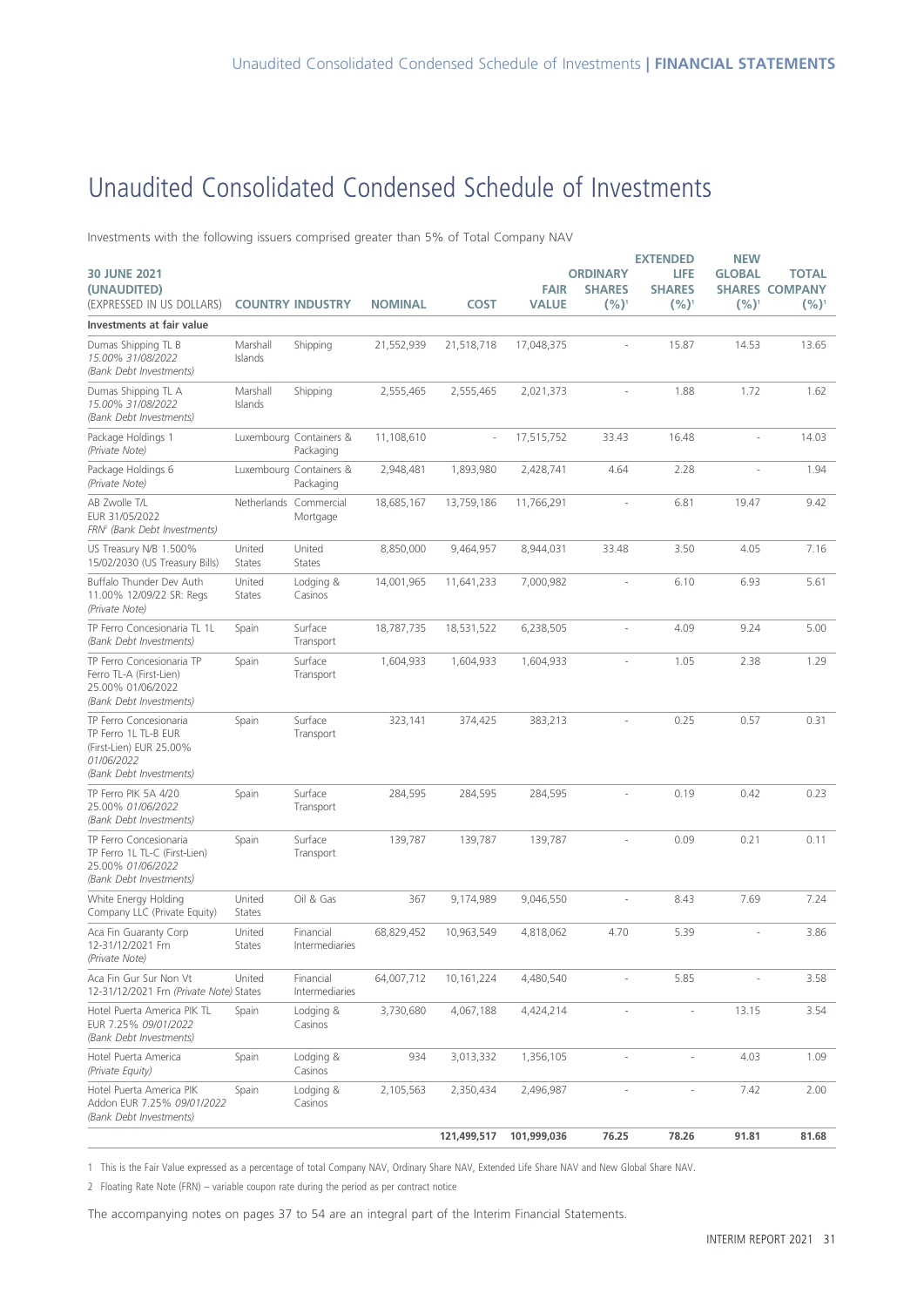### Unaudited Consolidated Condensed Schedule of Investments (continued)

Investments with the following issuers comprised greater than 5% of Total Company NAV

| <b>31 DECEMBER 2020</b><br>(AUDITED)                                                                               |                     |                                      |                |                          | <b>FAIR</b>  | <b>ORDINARY</b><br><b>SHARES</b> | <b>EXTENDED</b><br>LIFE<br><b>SHARES</b> | <b>NEW</b><br><b>GLOBAL</b> | <b>TOTAL</b><br><b>SHARES COMPANY</b> |
|--------------------------------------------------------------------------------------------------------------------|---------------------|--------------------------------------|----------------|--------------------------|--------------|----------------------------------|------------------------------------------|-----------------------------|---------------------------------------|
| (EXPRESSED IN US DOLLARS)<br>Investments at fair value                                                             |                     | <b>COUNTRY INDUSTRY</b>              | <b>NOMINAL</b> | <b>COST</b>              | <b>VALUE</b> | $(%)^1$                          | $(%)^1$                                  | $(%)^1$                     | $(%)^1$                               |
| Dumas Shipping TL B<br>15.00% 31/08/2022<br>(Bank Debt Investments)                                                | Marshall<br>Islands | Shipping                             | 20,015,014     | 19,812,305               | 11,081,139   |                                  | 12.44                                    | 9.95                        | 10.22                                 |
| Dumas Shipping TL A<br>15.00% 31/08/2022<br>(Bank Debt Investments)                                                | Marshall<br>Islands | Shipping                             | 2,373,118      | 2,373,118                | 1,313,856    |                                  | 1.47                                     | 1.18                        | 1.21                                  |
| Dumas Shipping<br>(Private Equity)                                                                                 | Marshall<br>Islands | Shipping                             | 349            | 1,003,803                |              |                                  |                                          |                             |                                       |
| Package Holdings 1<br>(Private Note)                                                                               |                     | Luxembourg Containers &<br>Packaging | 11,108,610     | $\overline{\phantom{0}}$ | 12,841,665   | 27.71                            | 14.56                                    | $\overline{\phantom{0}}$    | 11.84                                 |
| Package Holdings 6<br>(Private Note)                                                                               |                     | Luxembourg Containers &<br>Packaging | 2,948,481      | 1,893,980                | 1,780,718    | 3.84                             | 2.02                                     | $\overline{\phantom{0}}$    | 1.64                                  |
| AB Zwolle T/L EUR 31/05/2022<br>FRN <sup>2</sup> (Bank Debt Investments)                                           |                     | Netherlands Commercial<br>Mortgage   | 18,526,730     | 13,646,548               | 12,329,248   |                                  | 8.60                                     | 21.49                       | 11.37                                 |
| US Treasury N/B 1.500%<br>15/02/2030 (US Treasury Bills)                                                           | United<br>States    | United States                        | 9,650,000      | 10,354,566               | 10,209,021   | 39.61                            | 4.41                                     | 7.12                        | 9.42                                  |
| Buffalo Thunder Dev Auth<br>11.000% 12/09/22 SR: Regs<br>(Private Note)                                            | United<br>States    | Lodging &<br>Casinos                 | 14,001,965     | 11,641,233               | 7,000,982    |                                  | 7.35                                     | 7.30                        | 6.46                                  |
| TP Ferro Concesionaria TL 1L<br>(Bank Debt Investments)                                                            | Spain               | Surface<br>Transport                 | 18,787,735     | 18,531,522               | 6,896,320    |                                  | 5.45                                     | 10.76                       | 6.36                                  |
| TP Ferro Concesionaria<br>TP Ferro TL-A (First-Lien)<br>25.00% 01/06/2022<br>(Bank Debt Investments)               | Spain               | Surface<br>Transport                 | 1,422,129      | 1,422,129                | 1,422,129    |                                  | 1.12                                     | 2.23                        | 1.31                                  |
| TP Ferro Concesionaria<br>TP Ferro 1L TL-B EUR<br>(First-Lien) EUR<br>25.00% 01/06/2022<br>(Bank Debt Investments) | Spain               | Surface<br>Transport                 | 286,335        | 329,920                  | 350,345      |                                  | 0.28                                     | 0.55                        | 0.32                                  |
| TP Ferro PIK 5A 4/20<br>25.00% 01/06/2022<br>(Bank Debt Investments)                                               | Spain               | Surface<br>Transport                 | 252,179        | 252,179                  | 252,179      | $\overline{\phantom{m}}$         | 0.20                                     | 0.39                        | 0.23                                  |
| TP Ferro Concesionaria<br>TP Ferro 1L TL-C (First-Lien)<br>25.00% 01/06/2022<br>(Bank Debt Investments)            | Spain               | Surface<br>Transport                 | 123,865        | 123,865                  | 123,865      |                                  | 0.10                                     | 0.19                        | 0.11                                  |
| White Energy Holding<br>Company Llc (Private Equity)                                                               | United<br>States    | Oil & Gas                            | 367            | 9,174,989                | 6,239,000    |                                  | 7.01                                     | 5.59                        | 5.75                                  |
| Aca Fin Guaranty Corp<br>12-31/12/2021 Frn (Private Note) States                                                   | United              | Financial<br>Intermediaries          | 69,599,357     | 11,086,183               | 4,175,961    | 4.61                             | 5.63                                     |                             | 3.85                                  |
| Aca Fin Gur Sur Non Vt<br>12-31/12/2021 Frn (Private Note) States                                                  | United              | Financial<br>Intermediaries          | 64,723,682     | 10,274,884               | 3,883,421    |                                  | 6.11                                     |                             | 3.58                                  |
| Hotel Puerta America Pik TL<br>EUR 7.25% 09/01/2022<br>(Bank Debt Investments)                                     | Spain               | Lodging &<br>Casinos                 | 3,728,985      | 4,065,113                | 4,562,599    | $\qquad \qquad -$                | $\qquad \qquad -$                        | 14.29                       | 4.21                                  |
| Hotel Puerta America<br>(Private Equity)                                                                           | Spain               | Lodging &<br>Casinos                 | 934            | 3,013,332                | 1,983,471    |                                  | ÷                                        | 6.21                        | 1.83                                  |
| Hotel Puerta America Pik<br>Addon EUR 7.25% 09/01/2022<br>(Bank Debt Investments)                                  | Spain               | Lodging &<br>Casinos                 | 1,482,704      | 1,609,295                | 1,814,163    |                                  |                                          | 5.68                        | 1.68                                  |
|                                                                                                                    |                     |                                      |                | 120,608,964              | 88,260,082   | 75.77                            | 76.75                                    | 92.93                       | 81.39                                 |

1 This is the Fair Value expressed as a percentage of total Company NAV, Ordinary Share NAV, Extended Life Share NAV and New Global Share NAV.

2 Floating Rate Note (FRN) – variable coupon rate during the period as per contract notice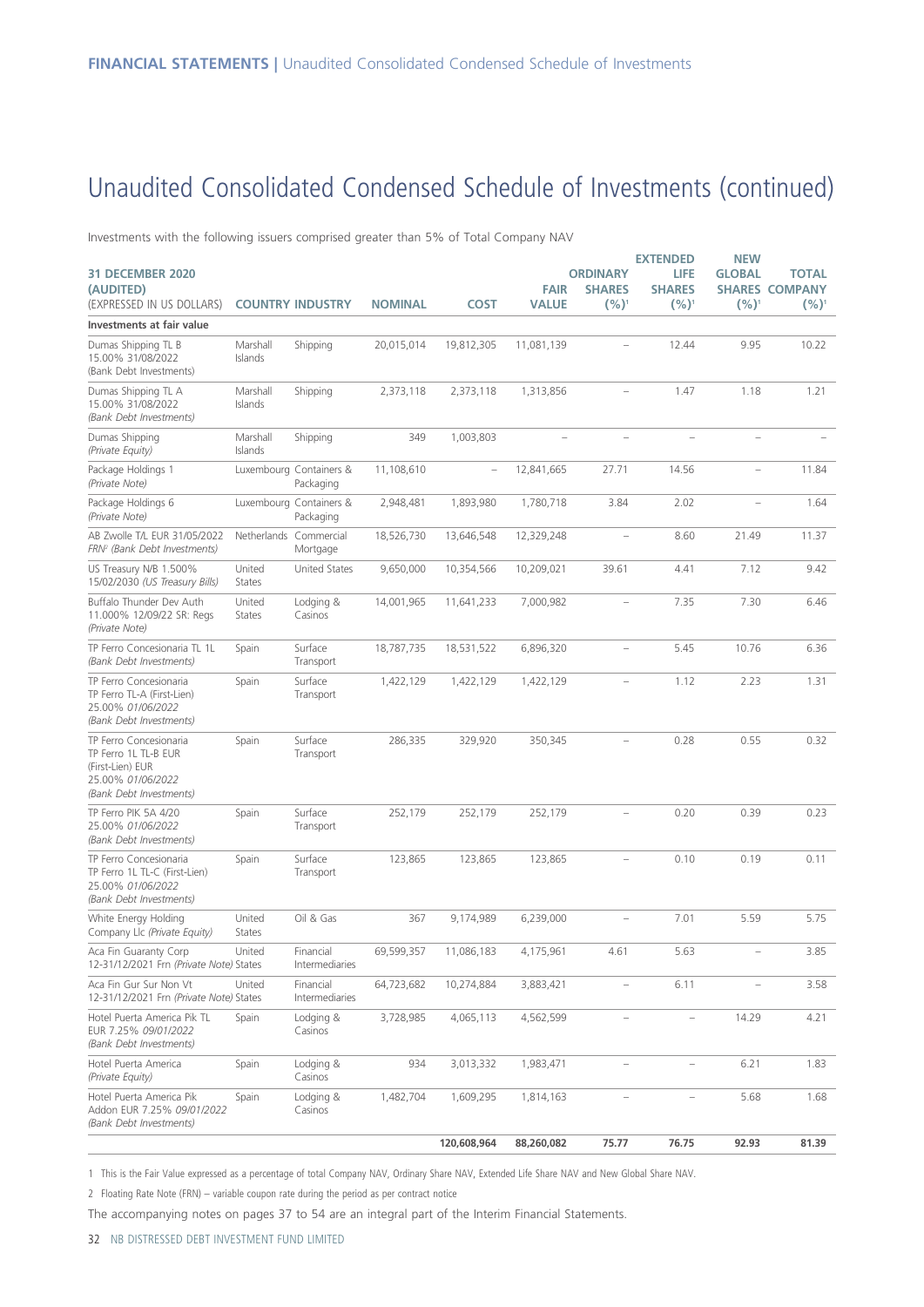# Unaudited Consolidated Condensed Schedule of Investments (by geography)

|                                            |             |                   |                 |                    | <b>NEW</b>    |                |
|--------------------------------------------|-------------|-------------------|-----------------|--------------------|---------------|----------------|
|                                            |             |                   | <b>ORDINARY</b> | <b>EXTENDED</b>    | <b>GLOBAL</b> | <b>TOTAL</b>   |
| AT 30 JUNE 2021 (UNAUDITED)                |             |                   | <b>SHARES</b>   | <b>LIFE SHARES</b> | <b>SHARES</b> | <b>COMPANY</b> |
| (EXPRESSED IN US DOLLARS)                  | <b>COST</b> | <b>FAIR VALUE</b> | $(%)^1$         | $(%)^1$            | $(%)^1$       | $(%)^1$        |
| <b>Geographic diversity of Portfolios</b>  |             |                   |                 |                    |               |                |
| <b>Portfolio of Distressed Investments</b> |             |                   |                 |                    |               |                |
| Luxembourg                                 | 1,893,980   | 19,944,493        | 38.07           | 18.76              |               | 15.97          |
| Marshall Islands                           | 25,077,986  | 19,069,747        | —               | 17.76              | 16.26         | 15.27          |
| <b>Netherlands</b>                         | 13,759,185  | 11,766,291        | -               | 6.81               | 19.47         | 9.42           |
| Spain                                      | 30,366,217  | 16,928,340        | -               | 5.66               | 37.42         | 13.56          |
| United States                              | 51,498,367  | 33,296,703        | 5.38            | 34.60              | 17.85         | 26.66          |
| <b>Short term Investments</b>              |             |                   |                 |                    |               |                |
| US Treasury Bills                          | 9,464,956   | 8,944,032         | 33.48           | 3.50               | 4.05          | 7.16           |
|                                            | 132,060,691 | 109,949,606       | 76.93           | 87.09              | 95.04         | 88.04          |

1 This is the Fair Value expressed as a percentage of total Company NAV, Ordinary Share NAV, Extended Life Share NAV and New Global Share NAV.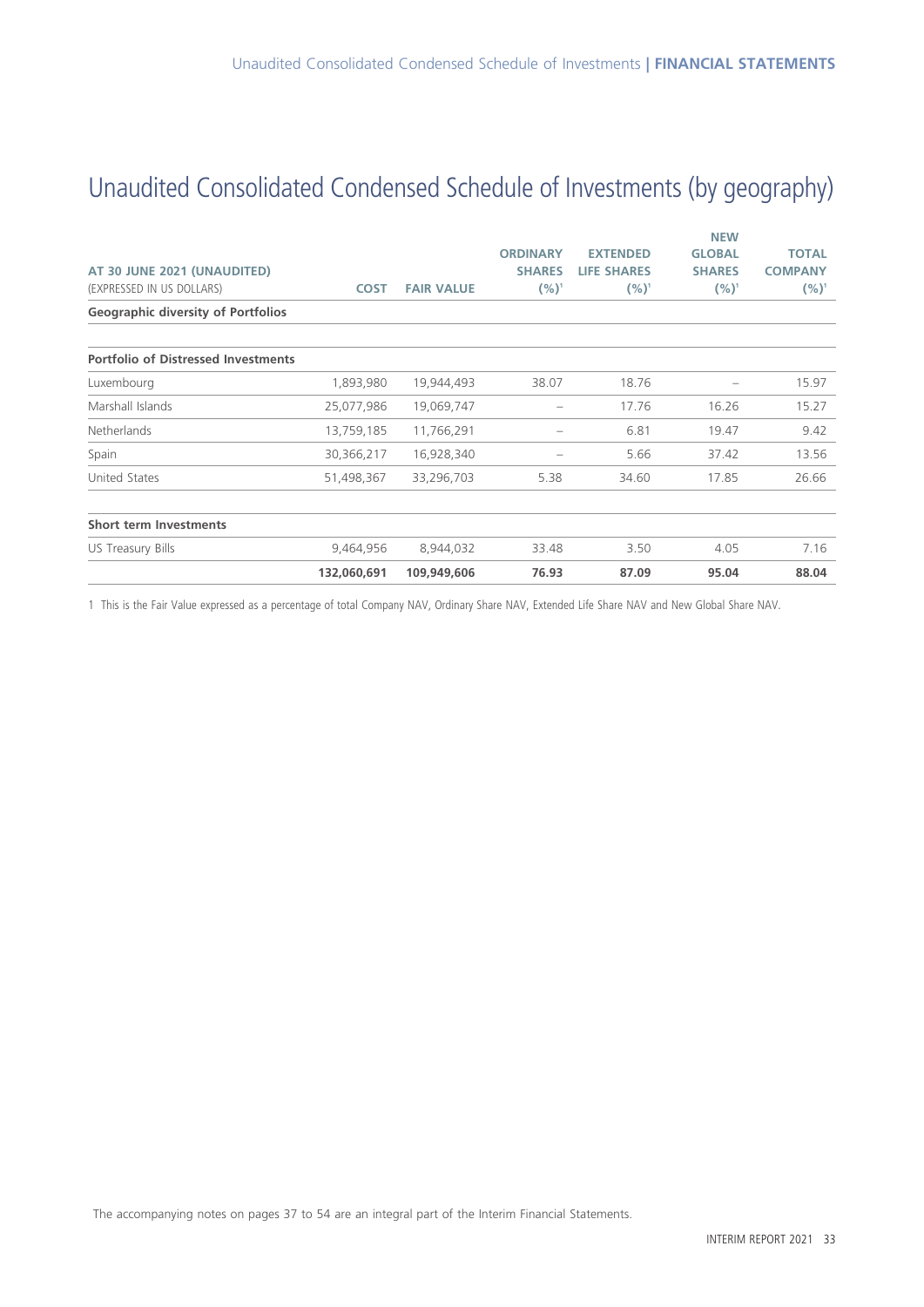### Unaudited Consolidated Condensed Schedule of Investments (by geography) (continued)

|                                            |             |                   |                 |                    | <b>NEW</b>    |                |
|--------------------------------------------|-------------|-------------------|-----------------|--------------------|---------------|----------------|
|                                            |             |                   | <b>ORDINARY</b> | <b>EXTENDED</b>    | <b>GLOBAL</b> | <b>TOTAL</b>   |
| AT 31 DECEMBER 2020 (AUDITED)              |             |                   | <b>SHARES</b>   | <b>LIFE SHARES</b> | <b>SHARES</b> | <b>COMPANY</b> |
| (EXPRESSED IN US DOLLARS)                  | <b>COST</b> | <b>FAIR VALUE</b> | $(%)^1$         | $(%)^1$            | $(%)^1$       | $(%)^1$        |
| <b>Geographic diversity of Portfolios</b>  |             |                   |                 |                    |               |                |
| <b>Portfolio of Distressed Investments</b> |             |                   |                 |                    |               |                |
| Luxembourg                                 | 1,893,980   | 14,622,383        | 31.55           | 16.58              |               | 13.49          |
| Marshall Islands                           | 23,189,227  | 12,394,995        | -               | 13.91              | 11.13         | 11.43          |
| Netherlands                                | 13,646,548  | 12,329,248        |                 | 8.60               | 21.49         | 11.37          |
| Spain                                      | 29,347,356  | 17,405,071        | -               | 7.14               | 40.30         | 16.05          |
| United States                              | 51,820,873  | 29,322,401        | 5.38            | 36.87              | 16.29         | 27.04          |
| <b>Short term Investments</b>              |             |                   |                 |                    |               |                |
| US Treasury Bills                          | 10,354,566  | 10,209,022        | 39.61           | 4.41               | 7.12          | 9.42           |
|                                            | 130,252,550 | 96,283,120        | 76.54           | 87.51              | 96.32         | 88.80          |
|                                            |             |                   |                 |                    |               |                |

1 This is the Fair Value expressed as a percentage of total Company NAV, Ordinary Share NAV, Extended Life Share NAV and New Global Share NAV.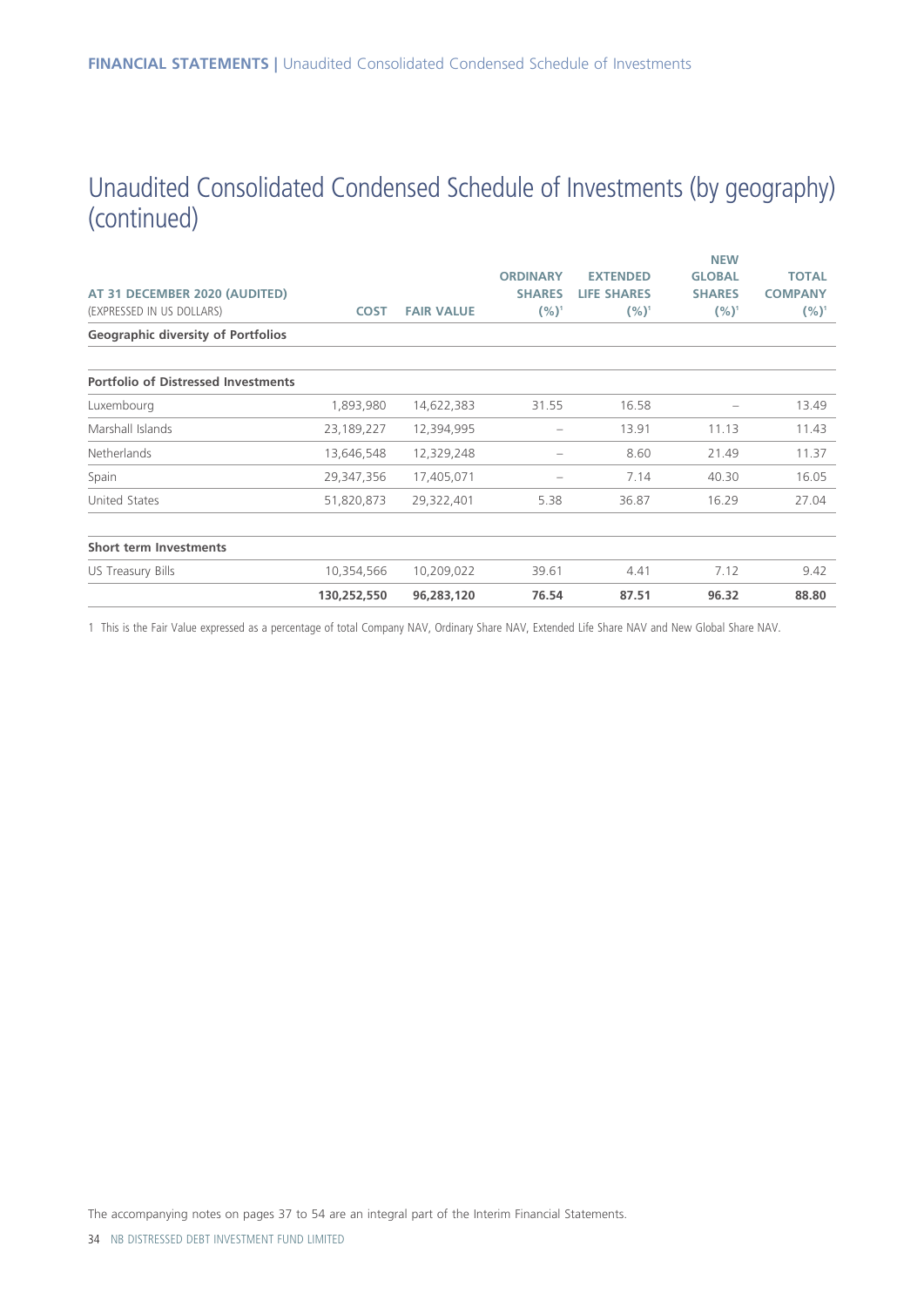# Unaudited Consolidated Condensed Schedule of Investments (by sector)

| AT 30 JUNE 2021 (UNAUDITED)<br>(EXPRESSED IN US DOLLARS) | <b>COST</b> | <b>FAIR VALUE</b> | <b>ORDINARY</b><br><b>SHARES</b><br>$(%)^1$ | <b>EXTENDED</b><br><b>LIFE SHARES</b><br>$(%)^1$ | <b>NEW</b><br><b>GLOBAL</b><br><b>SHARES</b><br>$(%)^1$ | <b>TOTAL</b><br><b>COMPANY</b><br>$(%)^1$ |
|----------------------------------------------------------|-------------|-------------------|---------------------------------------------|--------------------------------------------------|---------------------------------------------------------|-------------------------------------------|
| <b>Industry diversity of Portfolios</b>                  |             |                   |                                             |                                                  |                                                         |                                           |
| <b>Portfolio of Distressed Investments</b>               |             |                   |                                             |                                                  |                                                         |                                           |
| Auto Components                                          | 3,705,793   | 3,819,904         | 0.17                                        | 3.54                                             | 3.22                                                    | 3.06                                      |
| Building & Development                                   | 1,934,272   | 269,330           | 0.51                                        | 0.25                                             |                                                         | 0.22                                      |
| Commercial Mortgage                                      | 13,759,185  | 11,766,291        | $\overline{\phantom{0}}$                    | 6.81                                             | 19.47                                                   | 9.42                                      |
| Containers and Packaging                                 | 1,893,980   | 19,944,493        | 38.07                                       | 18.76                                            |                                                         | 15.97                                     |
| <b>Financial Intermediaries</b>                          | 21,124,773  | 9,298,603         | 4.70                                        | 11.24                                            |                                                         | 7.45                                      |
| Lodging & Casinos                                        | 24,989,494  | 19,139,626        | $\qquad \qquad -$                           | 11.14                                            | 31.53                                                   | 15.33                                     |
| Oil & Gas                                                | 9,174,989   | 9,046,550         | $\overline{\phantom{0}}$                    | 8.43                                             | 7.69                                                    | 7.24                                      |
| Shipping                                                 | 25,077,986  | 19,069,747        |                                             | 17.76                                            | 16.26                                                   | 15.26                                     |
| Surface Transport                                        | 20,935,263  | 8,651,031         | $\overline{\phantom{0}}$                    | 5.66                                             | 12.82                                                   | 6.93                                      |
| <b>Short term Investments</b>                            |             |                   |                                             |                                                  |                                                         |                                           |
| <b>US Treasury Bills</b>                                 | 9.464.956   | 8.944.031         | 33.48                                       | 3.50                                             | 4.05                                                    | 7.16                                      |
|                                                          | 132,060,691 | 109,949,606       | 76.93                                       | 87.09                                            | 95.04                                                   | 88.04                                     |

1 This is the Fair Value expressed as a percentage of total Company NAV, Ordinary Share NAV, Extended Life Share NAV and New Global Share NAV.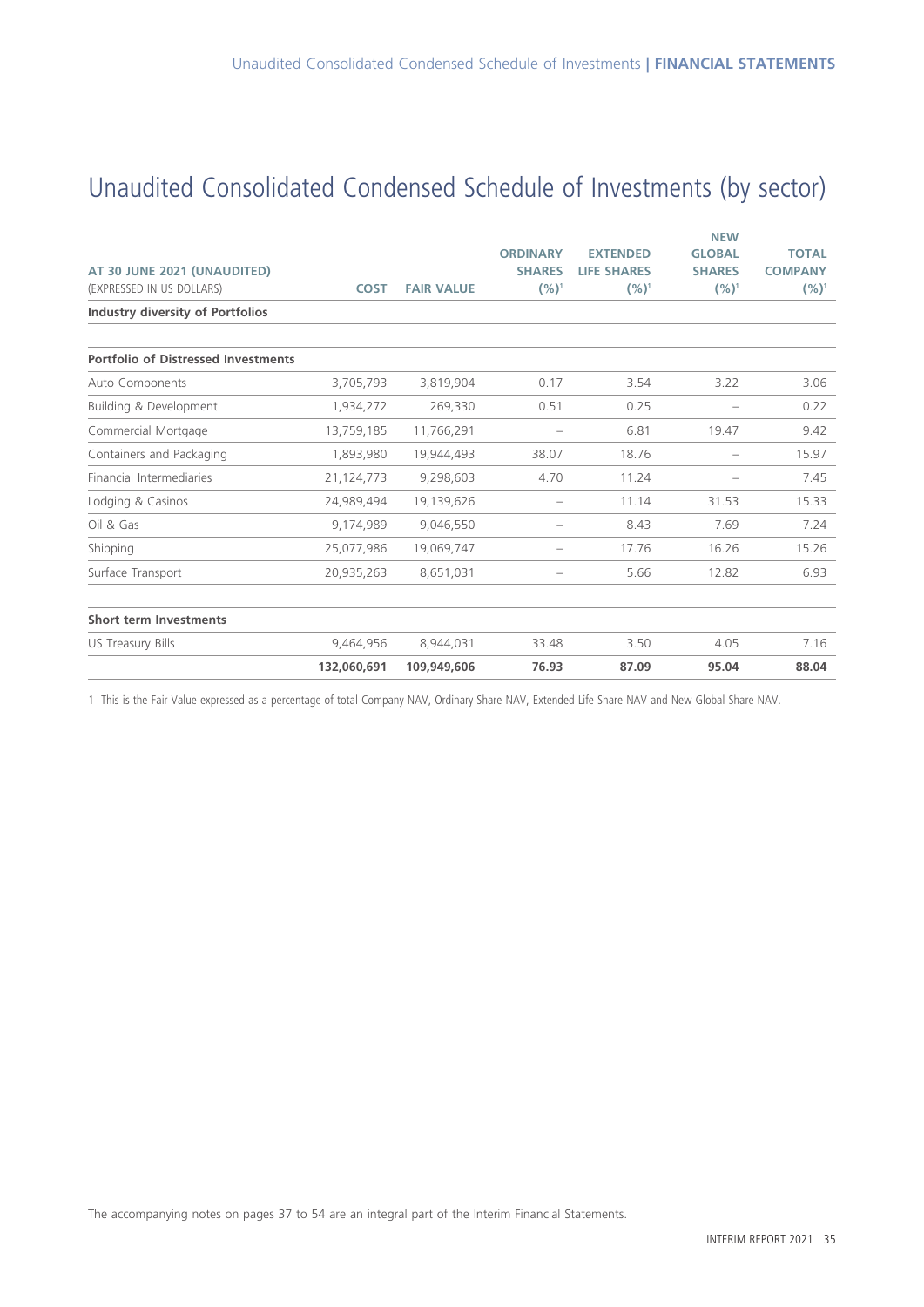### Unaudited Consolidated Condensed Schedule of Investments (by sector) (continued)

|                                            |             |                   |                          |                    | <b>NEW</b>               |                |
|--------------------------------------------|-------------|-------------------|--------------------------|--------------------|--------------------------|----------------|
|                                            |             |                   | <b>ORDINARY</b>          | <b>EXTENDED</b>    | <b>GLOBAL</b>            | <b>TOTAL</b>   |
| AT 31 DECEMBER 2020 (AUDITED)              |             |                   | <b>SHARES</b>            | <b>LIFE SHARES</b> | <b>SHARES</b>            | <b>COMPANY</b> |
| (EXPRESSED IN US DOLLARS)                  | <b>COST</b> | <b>FAIR VALUE</b> | $(%)^1$                  | $(%)^1$            | $(%)^1$                  | $(%)^1$        |
| <b>Industry diversity of Portfolios</b>    |             |                   |                          |                    |                          |                |
| <b>Portfolio of Distressed Investments</b> |             |                   |                          |                    |                          |                |
| Auto Components                            | 3,705,793   | 3,819,904         | 0.19                     | 4.27               | 3.39                     | 3.52           |
| Building & Development                     | 1,934,272   | 269,330           | 0.58                     | 0.31               |                          | 0.25           |
| Commercial Mortgage                        | 13,646,548  | 12,329,248        |                          | 8.60               | 21.49                    | 11.37          |
| Containers and Packaging                   | 1,893,980   | 14,622,383        | 31.55                    | 16.58              | $\overline{\phantom{0}}$ | 13.49          |
| Financial Intermediaries                   | 21,361,067  | 8,059,383         | 4.61                     | 11.74              |                          | 7.43           |
| Lodging & Casinos                          | 24,332,492  | 19,295,018        | $\overline{\phantom{0}}$ | 13.54              | 33.48                    | 17.80          |
| Oil & Gas                                  | 9,174,989   | 6,239,000         | $\overline{\phantom{0}}$ | 7.01               | 5.59                     | 5.75           |
| Shipping                                   | 23,189,227  | 12,394,995        | $\overline{\phantom{0}}$ | 13.91              | 11.13                    | 11.43          |
| Surface Transport                          | 20,659,616  | 9,044,838         | $\overline{\phantom{0}}$ | 7.14               | 14.12                    | 8.34           |
| Short term Investments                     |             |                   |                          |                    |                          |                |
| <b>US Treasury Bills</b>                   | 10,354,566  | 10,209,021        | 39.61                    | 4.41               | 7.12                     | 9.42           |
|                                            | 130,252,550 | 96,283,120        | 76.54                    | 87.51              | 96.32                    | 88.80          |
|                                            |             |                   |                          |                    |                          |                |

1 This is the Fair Value expressed as a percentage of total Company NAV, Ordinary Share NAV, Extended Life Share NAV and New Global Share NAV.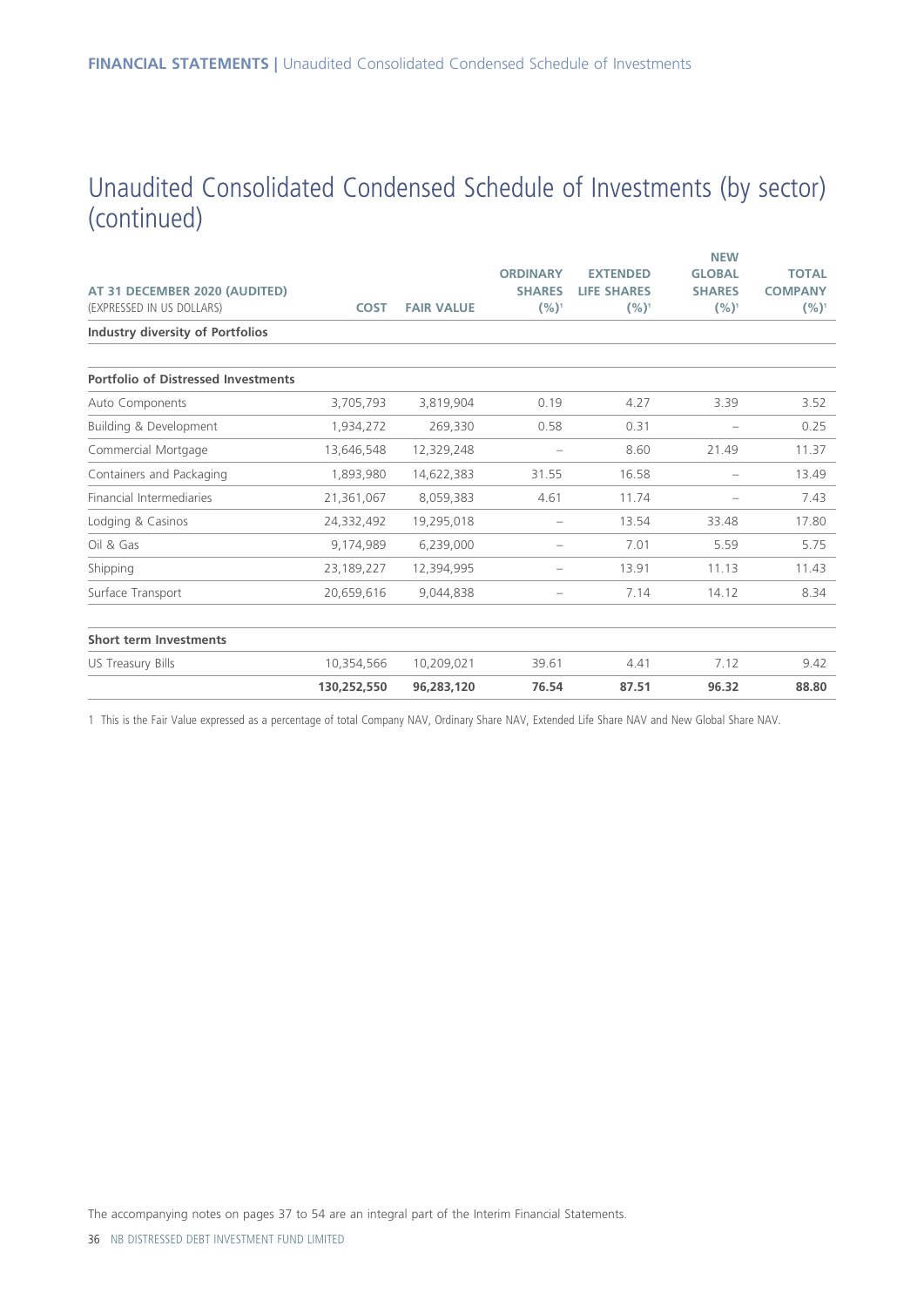### Notes to the Unaudited Consolidated Interim Financial Statements

#### **NOTE 1 – ORGANISATION AND DESCRIPTION OF BUSINESS**

NB Distressed Debt Investment Fund Limited (the "Company") is a closed-ended investment company registered and incorporated in Guernsey under the provisions of the Companies (Guernsey) Law, 2008 (as amended) (the "Companies Law") with registration number 51774. The Company's shares are traded on the Specialist Fund Segment ("SFS") of the London Stock Exchange ("LSE"). All share classes are in the harvest period.

The Company's objective is to provide investors with attractive risk-adjusted returns through long-biased, opportunistic stressed, distressed and special situation credit-related investments while seeking to limit downside risk by, amongst other things, focusing on senior and senior secured debt with both collateral and structural protection.

The Company's share capital is denominated in US Dollars for Ordinary Shares and Extended Life Shares and Pounds Sterling for New Global Shares.

#### **NOTE 2 – SUMMARY OF ACCOUNTING POLICIES**

#### **(a) Basis of Preparation**

The accompanying Unaudited Consolidated Interim Financial Statements ("Financial Statements") give a true and fair view of the assets, liabilities, financial position and return and have been prepared in conformity with accounting principles generally accepted in the United States of America ("US GAAP") and Companies (Guernsey) Law and are expressed in US Dollars. All adjustments considered necessary for the fair presentation of the financial statements, for the period presented, have been included.

The Company is regarded as an Investment Company and follows the accounting and reporting guidance in Financial Accounting Standards Board ("FASB") Accounting Standards Codification ("ASC") Topic 946. Accordingly, the Company reflects its investments on the Unaudited Consolidated Statement of Assets and Liabilities at their estimated fair values, with unrealised gains and losses resulting from changes in fair value reflected in net change in unrealised gain/(loss) on investments, credit default swap, warrants, total return swap and forward currency transactions in the Unaudited Consolidated Statement of Operations.

The Board recognises that the Portfolios (the Ordinary Share Class; the Extended Life Share Class; and the New Global Share Class) are now in their harvest periods. The Directors have a reasonable expectation that the Company has adequate resources to continue in operational existence for the twelve months from the date these accounts are signed and the foreseeable future. Thus, they continue to prepare the Financial Statements in accordance with U.S. generally accepted accounting principles, as liquidation is not imminent.

The Financial Statements include the results of the Company and its wholly-owned and partially-owned subsidiaries, whose accounting policies are consistent with those of the Company. The Consolidated Financial Statements include full consolidation of any owned subsidiaries, except where the effect on the Company's financial position and results of operations are immaterial. Transactions between the Company and the subsidiaries have been eliminated on consolidation.

Wholly-owned subsidiaries, London Wabash LLC and London Wabash (Global) LLC are incorporated in Delaware and operate in the United States.

Wholly-owned subsidiaries, London Lake Michigan LP and London Lake Michigan (Global) LP are incorporated in the Cayman Islands.

Wholly-owned subsidiaries, London Lux Masterco 1 S.a.r.l., London Lux Debtco 1 S.a.r.l. and London Lux Propco 1 S.a.r.l. are incorporated in Luxembourg.

Partially owned indirect subsidiaries NB Distressed Debt Aggregating Inc. and Chicago Aircraft Fund LLC are incorporated in Delaware and operate in the United States.

Wholly-owned subsidiaries, London Jackson Holdco LLC and London Dearborn (Global) LLC were respectively dissolved on 12 November 2020 and 6 October 2020.

#### **(b) Use of Estimates**

The preparation of these Financial Statements in conformity with US GAAP requires that the Directors make estimates and assumptions (as mentioned in detail on note 2 (f) below) that affect the reported amounts of assets and liabilities at the date of the financial statements and reported amounts of income and expenses during the reporting period.

Actual results could differ significantly from these estimates.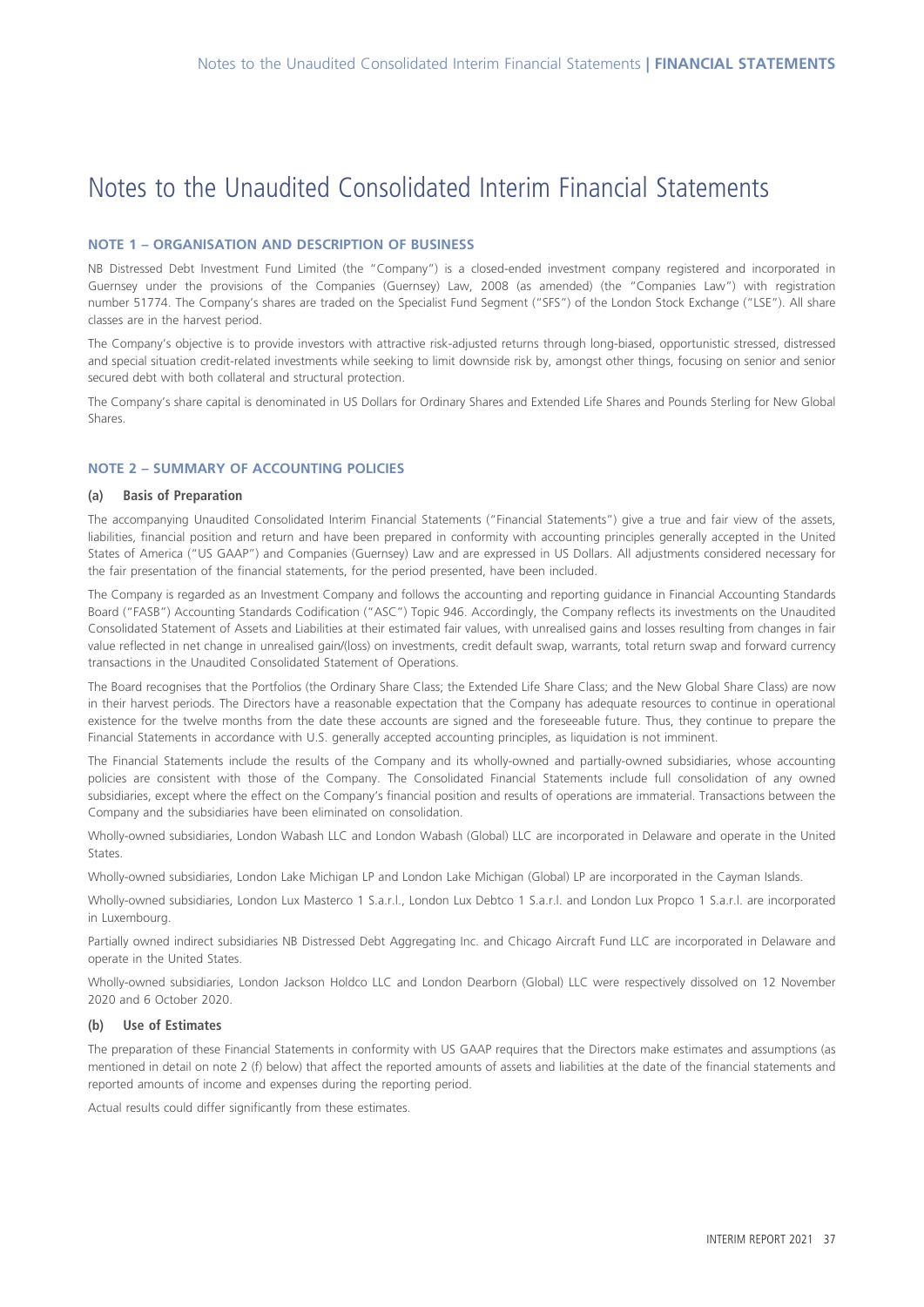#### **(c) Cash and Cash Equivalents**

The Company holds cash and cash equivalents in US Dollar and non-US Dollar denominated currencies with original maturities of less than 90 days that are both readily convertible to known amounts of cash and so near maturity that they represent an insignificant risk of change in value to be cash equivalents. As at 30 June 2021, the Company has cash balances in various currencies equating to \$14,829,553 (Cost: \$15,488,983) (31 December 2020: \$13,635,320) including cash and cash equivalents of \$2,489,553 (31 December 2020: \$2,035,320) as well as restricted cash of \$12,340,000 (31 December 2020: \$11,600,000). Restricted cash of \$1,370,000 and \$10,970,000 are respectively used as collateral for forward currency contracts and the total return swap positions on the Consolidated Statement of Assets and Liabilities and are held by UBS and Bank of America Merrill Lynch. The amount of collateral will vary depending on the current fair value of the forward currency contracts and total return swap.

#### **(d) Payables/Receivables on Investments Purchased/Sold**

At 30 June 2021, the amount payable/receivable on investments purchased/sold represents amounts due for investments purchased/sold that have been contracted for but not settled on the Unaudited Consolidated Statement of Assets and Liabilities date.

#### **(e) Foreign Currency Translation**

Assets and liabilities denominated in foreign currency are translated into US Dollars at the currency exchange rates on the date of valuation. On initial recognition, foreign currency sales and purchases transactions are recorded and translated at the spot exchange rate at the transaction date and for all other transactions, the average rate is applied. Non-monetary assets and liabilities are translated at the historic exchange rate.

The Company does not separate the changes relating to currency exchange rates from those relating to changes in fair value of the investments. These fluctuations are included in the net realised gain and net change in unrealised gain/(loss) on investments, credit default swap, warrants, total return swap and forward currency transactions in the Unaudited Consolidated Statements of Operations.

#### **(f) Fair Value of Financial Instruments**

The fair value of the Company's assets and liabilities that qualify as financial instruments under FASB ASC 825, Financial Instruments, approximate the carrying amounts presented in the Unaudited Consolidated Statement of Assets and Liabilities.

Fair value prices are estimates made at a discrete point in time, based on relevant market data, information about the financial instruments, and other factors.

Fair value is determined using available market information and appropriate valuation methodologies. Estimates of fair value of financial instruments without quoted market prices are subjective in nature and involve various assumptions and estimates that are matters of judgement. Accordingly, fair values are not necessarily indicative of the amounts that will be realised on disposal of financial instruments. The use of different market assumptions and/or estimation methodologies may have a material effect on estimated fair value amounts.

The following estimates and assumptions were used at 30 June 2021 and 31 December 2020 to estimate the fair value of each class of financial instruments:

- Cash and cash equivalents The carrying value reasonably approximates fair value due to the short-term nature of these instruments.
- Receivables for investments sold The carrying value reasonably approximates fair value as it reflects the value at which investments are sold to a willing buyer and the settlement period on their balances is short term.
- Interest receivables and other receivables and prepayments The carrying value reasonably approximates fair value.
- Quoted investments are valued according to their bid price at the close of the relevant reporting date. Investments in private securities are priced at the bid price using a pricing service for private loans. If a price cannot be ascertained from the above sources, the Company will seek bid prices from third party broker/dealer quotes for the investments.
- Warrants are priced using the bid price provided by third party broker/dealer market quotes.
- In cases where no third party price is available, or where the Investment Manager determines that the provided price is not an accurate representation of the fair value of the investment, the Investment Manager determines the valuation based on its fair valuation policy. Further information on valuations is provided in Note 2 (g), "Investment transactions, investment income/expenses and valuation", on page 43.
- Payables for investments purchased The carrying value reasonably approximates fair value as they reflect the value at which investments are purchased from a willing seller and the settlement period on their balances is short term.
- Payables to Investment Manager and affiliates and accrued expenses and other liabilities The carrying value reasonably approximates fair value.
- Forward currency contracts are revalued using the forward exchange rate prevailing at the Unaudited Consolidated Statement of Assets and Liabilities date.
- Total Return Swaps are priced using Mark to market prices provided by a third party broker.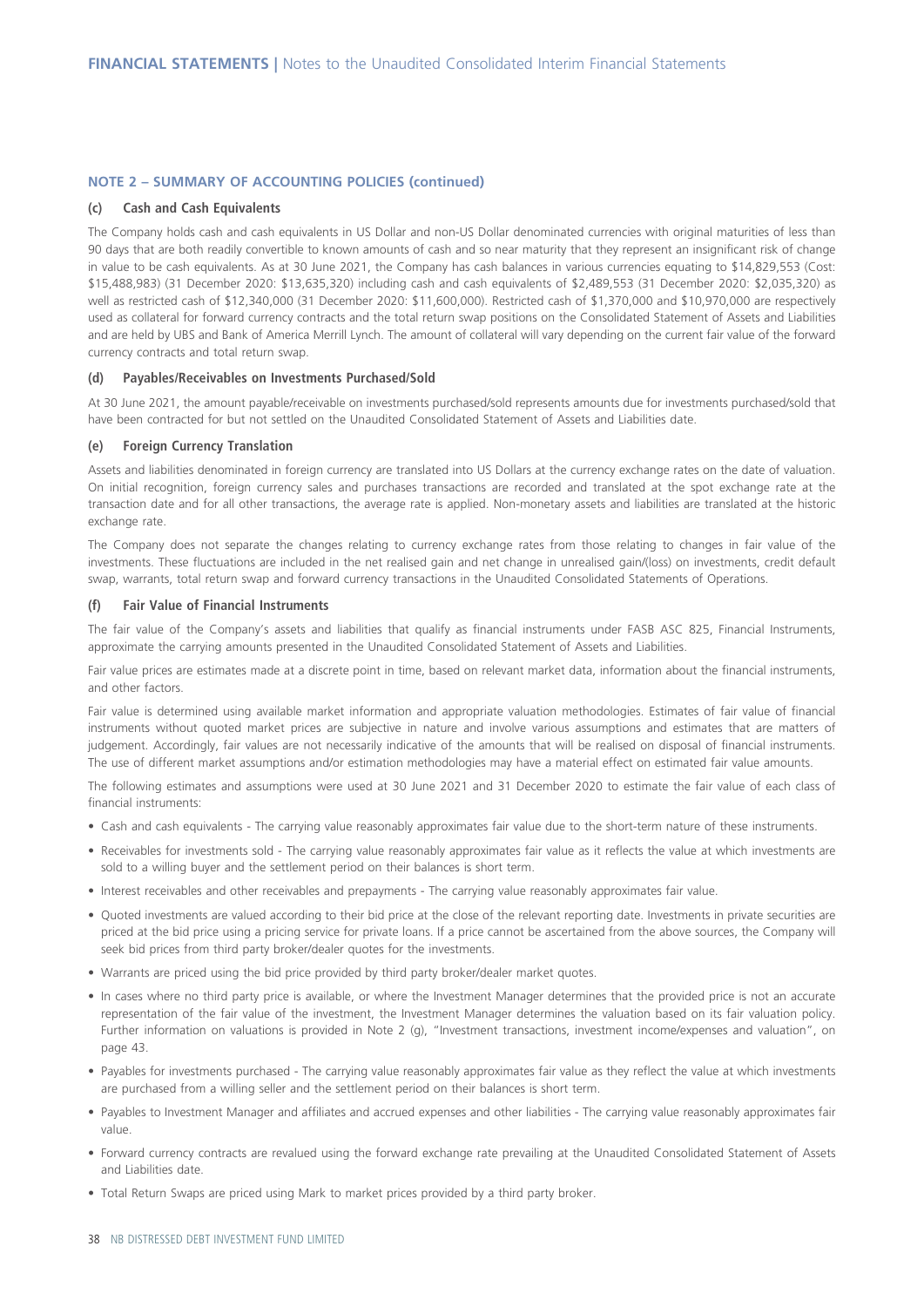#### **(f) Fair Value of Financial Instruments (continued)**

The Company follows guidance in ASC 820, Fair Value Measurement ("ASC 820"), where fair value is defined as the price that would be received to sell an asset or paid to transfer a liability in an orderly transaction between market participants at the measurement date. Fair value measurements are determined within a framework that establishes a three-tier hierarchy which maximises the use of observable market data and minimises the use of unobservable inputs to establish a classification of fair value measurements for disclosure purposes.

Inputs refer broadly to the assumptions that market participants would use in pricing the asset or liability, including assumptions about risk, such as the risk inherent in a particular valuation technique used to measure fair value using a pricing model and/or the risk inherent in the inputs for the valuation technique. Inputs may be observable or unobservable.

Observable inputs reflect the assumptions market participants would use in pricing the asset or liability based on market data obtained from sources independent of the Company. Unobservable inputs reflect the Company's own assumptions about the assumptions market participants would use in pricing the asset or liability based on the information available. The inputs or methodology used for valuing assets or liabilities may not be an indication of the risks associated with investing in those assets or liabilities.

ASC 820 classifies the inputs used to measure these fair values into the following hierarchy:

**Level 1**: Quoted prices are available in active markets for identical investments as of the reporting date.

Level 2: Pricing inputs are other than quoted prices in active markets, which are either directly or indirectly observable as of the reporting date, and fair value is determined through the use of models or other valuation methodologies..

Level 3: Pricing inputs are unobservable for the investment and include situations where there is little, if any, market activity for the investment. The inputs used in the determination of the fair value require significant management judgment or estimation.

In all cases, the level in the fair value hierarchy within which the fair value measurement in its entirety falls has been determined based on the lowest level of input that is significant to the fair value measurement. The Company's assessment of the significance of a particular input to the fair value measurement in its entirety requires judgment and considers factors specific to each investment.

The following is a summary of the levels within the fair value hierarchy in which the Company invests:

#### **FAIR VALUE OF FINANCIAL INSTRUMENTS AT 30 JUNE 2021 (UNAUDITED)**

| (EXPRESSED IN US DOLLARS)                              | <b>LEVEL 1</b>           | <b>LEVEL 2</b> | LEVEL <sub>3</sub> | <b>TOTAL</b> |
|--------------------------------------------------------|--------------------------|----------------|--------------------|--------------|
| Bank Debt Investments                                  |                          | 4,130,666      | 46,408,272         | 50,538,938   |
| Private Equity                                         |                          | 9,046,550      | 25,120,503         | 34, 167, 053 |
| Private Note                                           |                          | 7,000,983      | 9,298,601          | 16,299,584   |
| US Treasury Bills                                      | 8.944.031                |                |                    | 8,944,031    |
| Investments at fair value                              | 8,944,031                | 20,178,199     | 80,827,376         | 109,949,606  |
| Credit Default Swap                                    |                          | (27, 366)      |                    | (27, 366)    |
| Total Return Swap                                      | $\overline{\phantom{m}}$ |                | (154, 553)         | (154, 553)   |
| Forward Currency Contracts                             |                          | (822, 175)     |                    | (822, 175)   |
| Total investments that are accounted for at fair value | 8.944.031                | 19,328,658     | 80,672,823         | 108,945,512  |

#### **FAIR VALUE OF FINANCIAL INSTRUMENTS AT 31 DECEMBER 2020 (AUDITED)**

| (EXPRESSED IN US DOLLARS)                              | LEVEL 1         | <b>LEVEL 2</b> | LEVEL <sub>3</sub> | <b>TOTAL</b> |
|--------------------------------------------------------|-----------------|----------------|--------------------|--------------|
| Bank Debt Investments                                  |                 | 4,203,132      | 40.145.844         | 44,348,976   |
| Private Equity                                         |                 | 6,239,000      | 20,425,758         | 26,664,758   |
| Private Notes                                          |                 | 7,000,983      | 8,059,382          | 15,060,365   |
| US Treasury Bills                                      | 10,209,021      |                |                    | 10,209,021   |
| Investments at fair value                              | 10,209,021      | 17,443,115     | 68.630.984         | 96,283,120   |
| Credit Default Swap                                    |                 | (54,306)       |                    | (54, 306)    |
| Total return swap                                      | $\qquad \qquad$ |                | (1,222,546)        | (1,222,546)  |
| Forward Currency Contracts                             |                 | (1,326,640)    |                    | (1,326,640)  |
| Total investments that are accounted for at fair value | 10,209,021      | 16.062.169     | 67,408,438         | 93,679,628   |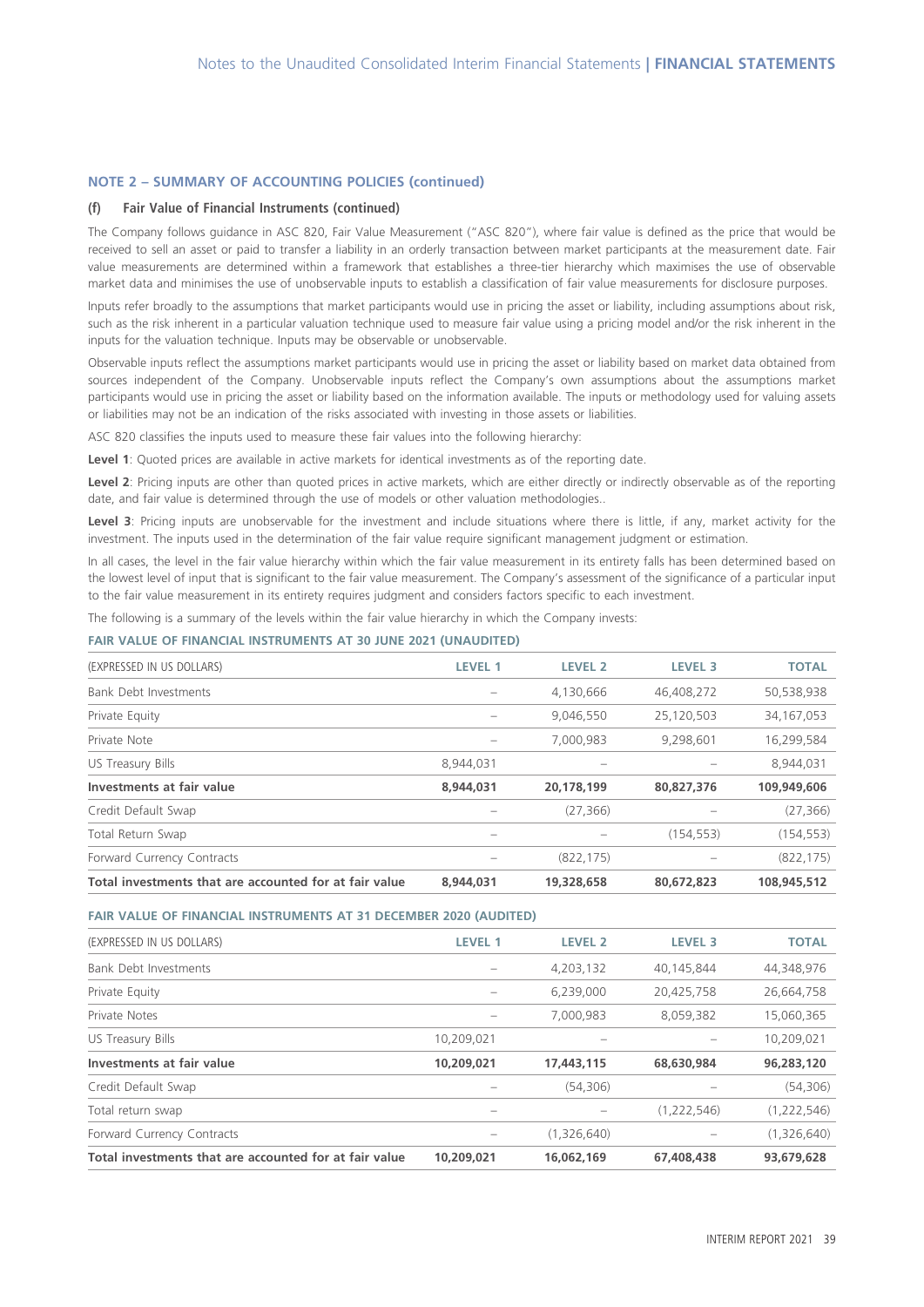#### **(f) Fair Value of Financial Instruments (continued)**

The following table summarises the significant unobservable inputs the Company used to value its investments categorised within Level 3 at 30 June 2021. The table is not intended to be all-inclusive but instead captures the significant unobservable inputs relevant to our determination of fair values.

|                              |                          |                   | <b>PRIMARY</b>      | <b>SIGNIFICANT</b>      |                           |
|------------------------------|--------------------------|-------------------|---------------------|-------------------------|---------------------------|
|                              |                          | <b>FAIR VALUE</b> | <b>VALUATION</b>    | <b>UNOBSERVABLE</b>     |                           |
| <b>TYPE</b>                  | <b>SECTOR</b>            | (5)               | <b>TECHNIOUE</b>    | <b>INPUTS</b>           | <b>RANGE INPUT</b>        |
| <b>Bank Debt Investments</b> | Commercial Mortgage      | 11,766,291        | Market Comparatives | Discount Rate           | 10%                       |
| <b>Bank Debt Investments</b> | Lodging & Casinos        | 6,921,201         | Market Comparatives | Discount Rate           | 15%                       |
| <b>Bank Debt Investments</b> | Shipping                 | 19,069,747        | Market Information  | Value Per Vessel        | \$10.5 million per vessel |
| <b>Bank Debt Investments</b> | Surface Transport        | 8,651,033         | Market Information  | Unadjusted Broker Quote | N/A                       |
| Private Equity               | Auto Components          | 3,819,905         | Market Information  | <b>EBITDA Multiple</b>  | $4-5X$                    |
| Private Equity               | Containers and Packaging | 19,944,493        | Market Comparatives | <b>EBITDA Multiple</b>  | 10.25X                    |
| Private Equity               | Lodging & Casinos        | 1,356,105         | Market Comparatives | Discount Rate           | 15%                       |
| Private Note                 | Financial Intermediaries | 9,298,601         | Market Information  | Unadjusted Broker Quote | N/A                       |
| Total Return Swap            | Surface Transport        | (154, 553)        | Market Information  | Unadjusted Broker Quote | N/A                       |
| Total                        |                          | 80,672,823        |                     |                         |                           |

The following table summarises the significant unobservable inputs the Company used to value its investments categorised within Level 3 at 31 December 2020. The table is not intended to be all-inclusive but instead captures the significant unobservable inputs relevant to our determination of fair values.

|                              |                          |                   | <b>PRIMARY</b>      | <b>SIGNIFICANT</b>      |                          |
|------------------------------|--------------------------|-------------------|---------------------|-------------------------|--------------------------|
|                              |                          | <b>FAIR VALUE</b> | <b>VALUATION</b>    | <b>UNOBSERVABLE</b>     |                          |
| <b>TYPE</b>                  | <b>SECTOR</b>            | (5)               | <b>TECHNIQUE</b>    | <b>INPUTS</b>           | <b>RANGE INPUT</b>       |
| <b>Bank Debt Investments</b> | Commercial Mortgage      | 12,329,248        | Market Comparatives | Discount Rate           | 10%                      |
| <b>Bank Debt Investments</b> | Lodging & Casinos        | 6,376,763         | Market Comparatives | Discount Rate           | 15%                      |
| <b>Bank Debt Investments</b> | Shipping                 | 12,394,995        | Market Information  | Value Per Vessel        | \$7.5 million per vessel |
| <b>Bank Debt Investments</b> | Surface Transport        | 9,044,838         | Market Information  | Unadjusted Broker Quote | N/A                      |
| Private Equity               | Auto Components          | 3,819,904         | Market Information  | <b>EBITDA Multiple</b>  | $4-5X$                   |
| Private Equity               | Containers and Packaging | 14,622,383        | Market Comparatives | <b>EBITDA Multiple/</b> | 9X/                      |
|                              |                          |                   |                     | Discount Rate           | 20%                      |
| Private Equity               | Lodging & Casinos        | 1,983,471         | Market Comparatives | Discount Rate           | 15%                      |
| Private Equity               | Shipping                 |                   | Market Information  | Value Per Vessel        | \$7.5 million per vessel |
| Private Note                 | Financial Intermediaries | 8,059,382         | Market Information  | Unadjusted Broker Quote | N/A                      |
| Total Return Swap            | Surface Transport        | (1,222,546)       | Market Information  | Unadjusted Broker Quote | N/A                      |
| Total                        |                          | 67,408,438        |                     |                         |                          |

Changes in any of the above inputs may positively or adversely impact the fair value of the relevant investments.

Level 3 assets are valued using single bid-side broker quotes or by good faith methods of the Investment Manager. For single broker quotes the Investment Manager uses unobservable inputs to assess the reasonableness of the broker quote. For good faith valuations, the Investment Manager directly uses unobservable inputs to produce valuations. The significant unobservable inputs used in Level 3 assets at 30 June 2021 and 31 December 2020 are outlined in the tables above.

These inputs vary by asset class. For example, real estate asset valuations may utilise discounted cash flow models using an average value per square foot and appropriate discount rate. Other assets may be valued based on analysis of the liquidation of the underlying assets. In general, increases/(decreases) to per unit valuation inputs such as value per square foot, will result in increases/(decreases) to investment value.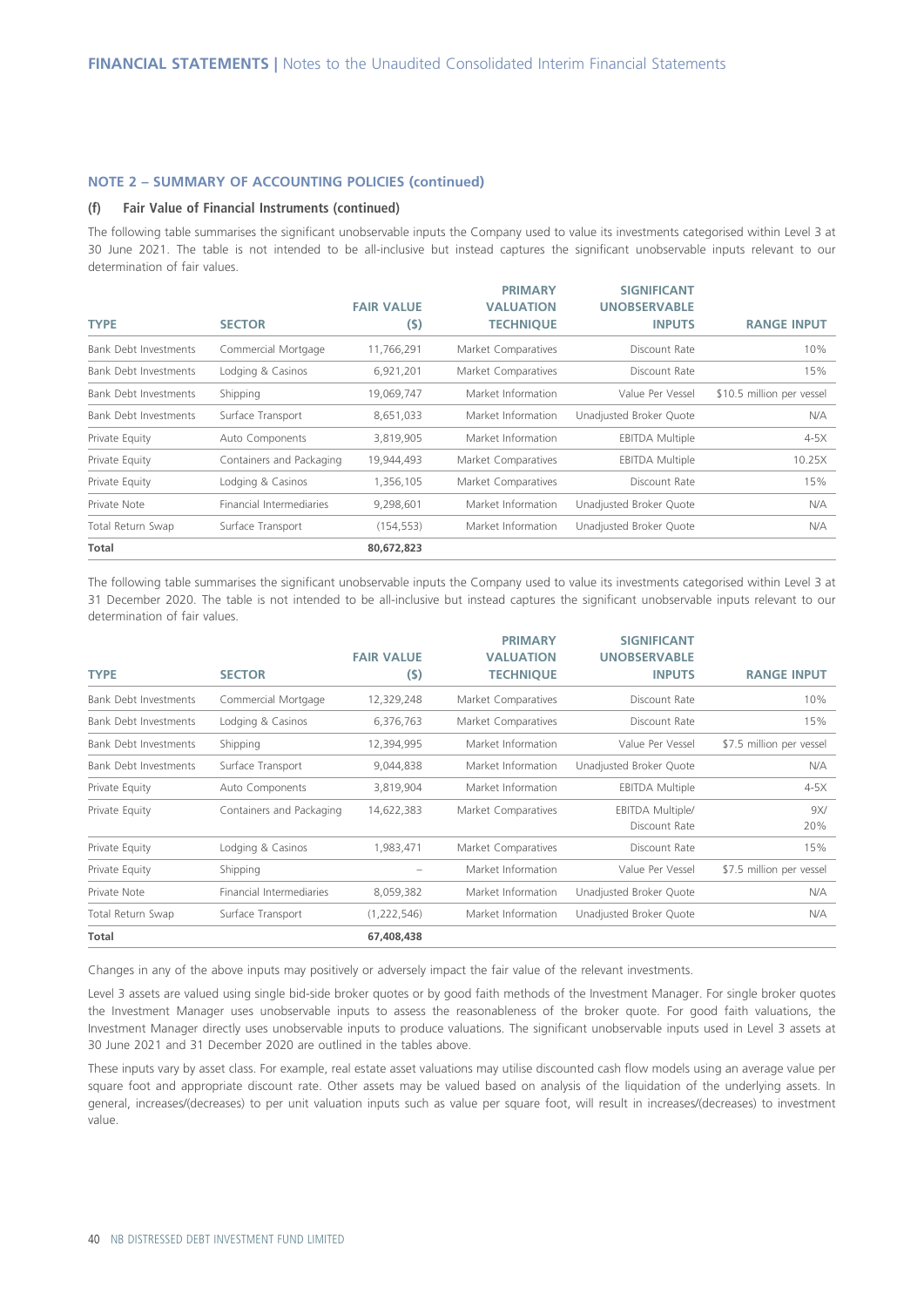| u<br>ш<br>ڗ<br>I<br>é<br>ς<br>ó<br>г<br>ι<br>÷<br>¢<br>١<br>Ļ,<br>d<br>ш<br>ō<br>⋗<br>ö<br>é<br>к<br>r.<br>ı,<br>é<br>۰<br>÷<br>Ü<br>I<br>J<br>ť<br>J<br>J | ۶<br>١<br>ċ<br>ţ<br>۰<br>ä<br>ı<br>١<br>I<br>I |
|------------------------------------------------------------------------------------------------------------------------------------------------------------|------------------------------------------------|
|                                                                                                                                                            |                                                |
|                                                                                                                                                            |                                                |
|                                                                                                                                                            |                                                |
|                                                                                                                                                            |                                                |
| ١<br>ł<br>ż                                                                                                                                                |                                                |

# Fair Value of Financial Instruments (continued) **(f) Fair Value of Financial Instruments (continued)**   $\oplus$

Similarly, increases/(decreases) of asset realisation inputs (liquidation estimate, letter of intent, etc.) will also result in increases/(decreases) in value. In situations where discounted cash flow models Similarly, increases/(decreases) of asset realisation inputs (liquidation estimate, letter of intent, etc.) will also result in increases/(decreases) in value. In situations where discounted cash flow models are used, increasing/(decreasing) discount rates or increasing/(decreasing) weighted average life, in isolation, will generally result in (decreased)/increased valuations. are used, increasing/(decreasing) discount rates or increasing/(decreasing) weighted average life, in isolation, will generally result in (decreased)/increased valuations.

The following is a reconciliation of opening and closing balances of assets and liabilities measured at fair value on a recurring basis using Level 3 inputs: The following is a reconciliation of opening and closing balances of assets and liabilities measured at fair value on a recurring basis using Level 3 inputs:

| FOR THE PERIOD ENDED                                                                                                                                     |                    |                |             |              |              |
|----------------------------------------------------------------------------------------------------------------------------------------------------------|--------------------|----------------|-------------|--------------|--------------|
| 30 JUNE 2021 (UNAUDITED)                                                                                                                                 | <b>BANK DEBT</b>   |                |             |              |              |
| EXPRESSED IN US DOLLARS)                                                                                                                                 | <b>INVESTMENTS</b> | PRIVATE EQUITY | TRADE CLAIM | PRIVATE NOTE | <b>TOTAL</b> |
| Balance, 31 December 2020                                                                                                                                | 40,145,844         | 20,425,758     | (1,222,546) | 8,059,382    | 67,408,438   |
| Purchases                                                                                                                                                | 2,851,772          |                |             |              | 2,851,772    |
| Sales and distributions                                                                                                                                  | I                  | I              | I           | (236, 294)   | (236, 294)   |
| Unrealised gain on investments                                                                                                                           | 3,410,656          | 4,694,745      | 1,067,993   | 1,475,513    | 10,648,907   |
| Balance, 30 June 2021                                                                                                                                    | 46,408,272         | 25,120,503     | (154, 553)  | 9,298,601    | 80,672,823   |
| Change in unrealised gain on investments included in Unaudited Consolidated<br>30 June 2021<br>Statement of Operation for Level 3 investments held as of | 3,410,656          | 4,694,745      | 1,067,993   | 1,475,513    | 10,648,907   |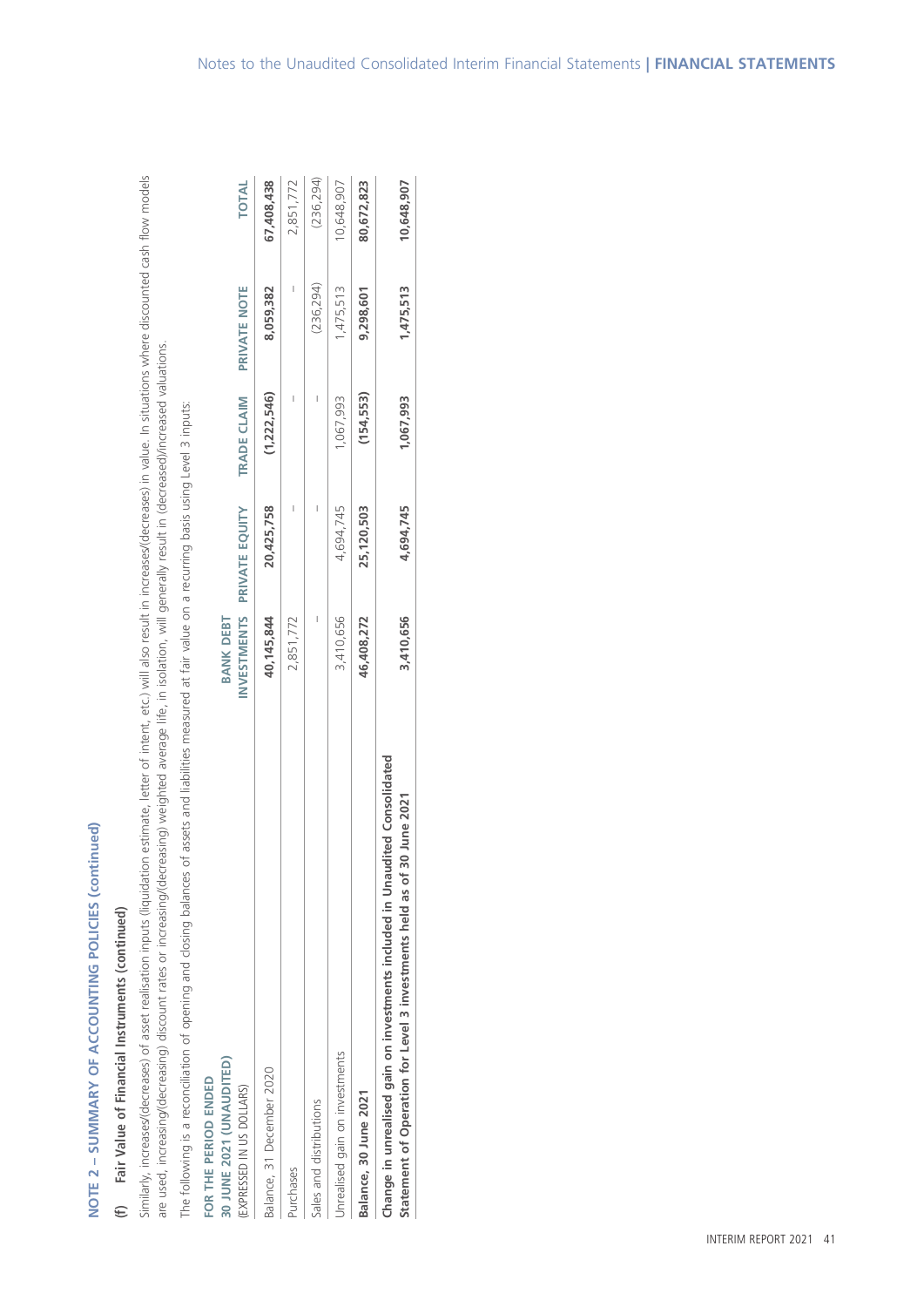| NOTE 2 – SUMMARY OF ACCOUNTING POLICIES (continued)<br>42                                                                                                        |                    |                |                |              |               |
|------------------------------------------------------------------------------------------------------------------------------------------------------------------|--------------------|----------------|----------------|--------------|---------------|
| (f) Fair Value of Financial Instruments (continued)                                                                                                              |                    |                |                |              |               |
| of assets and liabilities measured at fair value on a recurring basis using Level 3 inputs:<br>The following is a reconciliation of opening and closing balances |                    |                |                |              |               |
| 31 DECEMBER 2020 (AUDITED)<br>FOR THE YEAR ENDED<br>NB DISTRESSED                                                                                                | BANK DEBT          |                |                |              |               |
| (EXPRESSED IN US DOLLARS)<br><b>DFRT</b>                                                                                                                         | <b>INVESTMENTS</b> | PRIVATE EQUITY | TRADE CLAIM    | PRIVATE NOTE | <b>TOTAL</b>  |
| Balance, 31 December 2019                                                                                                                                        | 33,737,207         | 27,340,522     | 12, 149, 475   | 11,223,671   | 84,450,875    |
| <b>Purchases</b>                                                                                                                                                 | 5,637,229          | 3,705,792      | I              | 10,346       | 9,353,367     |
| Sales and distributions                                                                                                                                          | (32, 662)          | (563, 490)     | (10, 963, 563) | (3,900,503)  | (15,460,218)  |
| Realised gain/(loss) on sale of investments<br><b>FUND</b>                                                                                                       | 30,317             | (10,084,280)   | (2,068,527)    | (7,346,911)  | (19,469,401)  |
| Unrealised (loss)/gain on investments<br><b>LIMITED</b>                                                                                                          | (5,072,795)        | 6,266,214      | (339,931)      | (2,050,127)  | (1, 196, 639) |
| 2<br>Transfers from level 3 into Level                                                                                                                           | (269, 329)         | (6,239,000)    | I              | I            | (6,508,329)   |
| $\infty$<br>Transfers from level 2 into Level                                                                                                                    | 6,115,877          | I              | I              | 10,122,906   | 16,238,783    |
| Balance, 31 December 2020                                                                                                                                        | 40,145,844         | 20,425,758     | (1,222,546)    | 8,059,382    | 67,408,438    |
| 31 December 2020<br>Consolidated<br>Change in unrealised (loss)/gain on investments included in<br>Statement of Operation for Level 3 investments held as of     | (5,072,795)        | 6,266,214      | (339, 931)     | (2,050,122)  | (1, 196, 633) |
|                                                                                                                                                                  |                    |                |                |              |               |

The Company's policy is to recognise transfers into and out of Level 3 as of the actual date of the event or change in circumstances that caused the transfer. During the year the Company had The Company's policy is to recognise transfers into and out of Level 3 as of the actual date of the event or change in circumstances that caused the transfer. During the year the Company had three transfers out of Level 3 into Level 2 of fair value amounting to \$6,508,329 due to quoted prices being observable. The Company also had one transfer out of Level 2 into Level 3 of fair value three transfers out of Level 3 into Level 2 of fair value amounting to \$6,508,329 due to quoted prices being observable. The Company also had one transfer out of Level 2 into Level 3 of fair value amounting to \$16,238,783 as no quoted prices were observable. amounting to \$16,238,783 as no quoted prices were observable.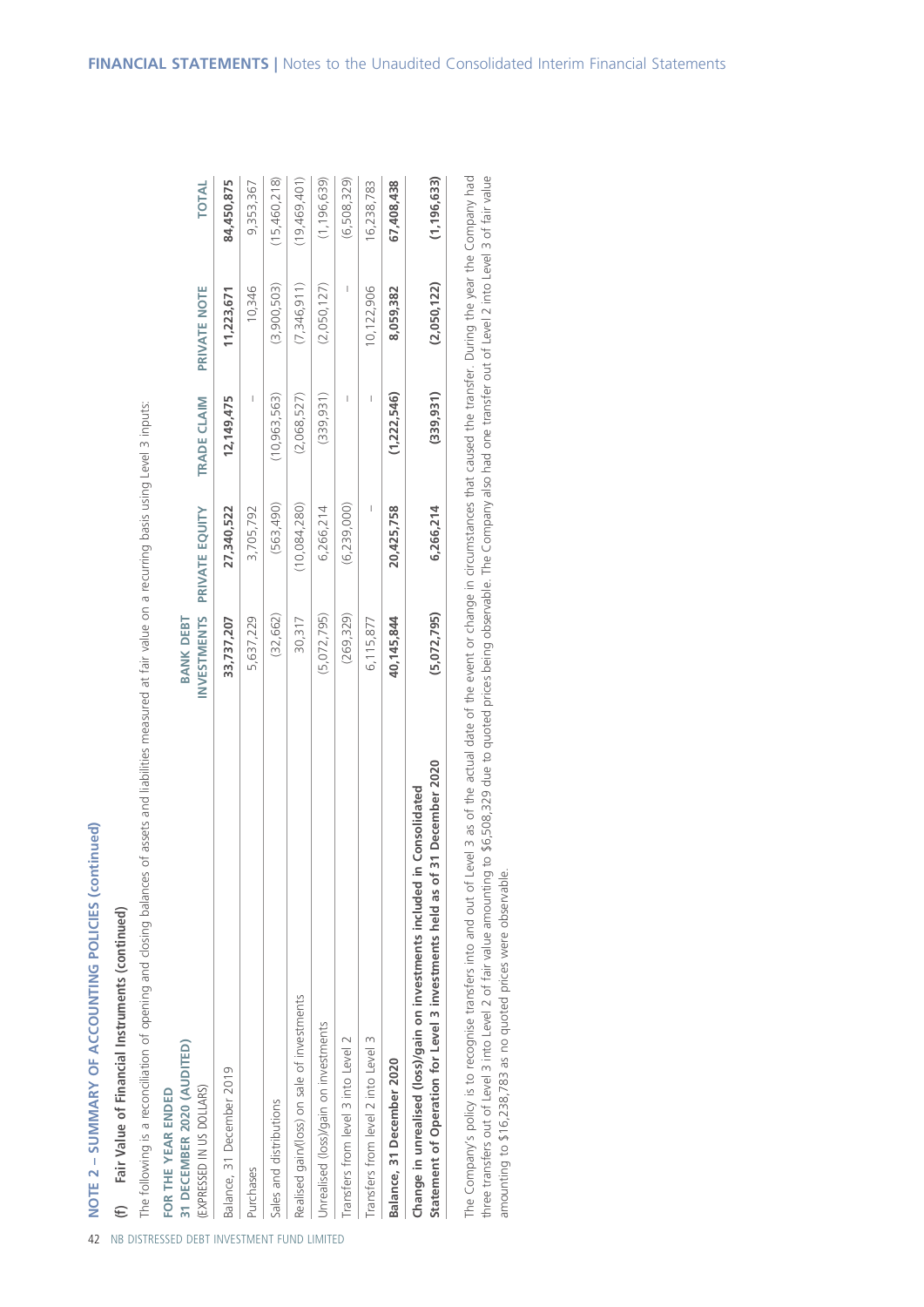#### **(g) Investment transactions, investment income/expenses and valuation**

Investment transactions are accounted for on a trade-date basis. Upon sale or maturity, the difference between the consideration received and the cost of the investment is recognised as a realised gain or loss. The cost is determined based on the average cost method. All transactions relating to the restructuring of current investments are recorded at the date of such restructuring. The difference between the fair value of the new consideration received and the cost of the original investment is recognised as a realised gain or loss. Unrealised gains and losses on an investment are the difference between the cost if purchased during the period or fair value at the previous year end and the fair value at the current period end. Unrealised gains and losses are included in the Unaudited Consolidated Statement of Operations.

Operating expenses are recognised on an accrual basis. Operating expenses include amounts directly or indirectly incurred by the Company as part of its operations. Each share class will bear its respective pro-rata share based on its respective NAVs of the ongoing costs and expenses of the Company. Each share class will also bear all costs and expenses of the Company determined by the Directors to be attributable solely to it. Any costs incurred by a share buyback are charged to that share class.

For the period ended 30 June 2021, \$106,857 (30 June 2020: (\$21,780)) was recorded to reflect accretion of discount on loans and bonds during the period.

Interest earned on debt instruments is accounted for, net of applicable withholding taxes and it is recognised as income over the terms of the loans and bonds. Discounts received or premiums paid in connection with the acquisition of loans and bonds are amortised into interest income using the effective interest method over the contractual life of the related loan and bond. If a loan is repaid prior to maturity, the recognition of the fees and costs is accelerated as appropriate. The Company raises a provision when the collection of interest is deemed doubtful. Dividend income is recognised on the ex-dividend date net of withholding tax.

Capitalised payment-in-kind ("PIK") interest is computed at the contractual rate specified in the loan agreement for any portion of the interest which may be added to the principal balance of a loan rather than paid in cash by the obligator on the scheduled interest payment date. PIK interest is periodically added to the principal balance of the loan and recorded as interest income. The Investment Manager places a receivable on non-accrual status when the collection of principal or interest is deemed doubtful. The amount of interest income recorded, plus initial costs of underlying PIK interest is reviewed periodically to ensure that these do not exceed fair value of those assets.

The Company carries investments on its Unaudited Consolidated Statement of Assets and Liabilities at fair value in accordance with US GAAP, with changes in fair value recognised in the Unaudited Consolidated Statement of Operations in each reporting period. Fair value is defined as the price that would be received on the sale of an asset or paid to transfer a liability (i.e. the "exit price") in an orderly transaction between market participants at the measurement date.

Quoted investments are valued according to their bid price at the close of the relevant reporting date. Investments in private securities are priced at the bid price using a pricing service for private loans.

If a price cannot be ascertained from the above sources the Company will seek bid prices from third party broker/dealer quotes for the investments. The Investment Manager believes that bid price is the best estimate of fair value and is in line with the valuation policy adopted by the Company.

In cases where no third party price is available, or where the Investment Manager determines that the provided price is not an accurate representation of the fair value of the investment, the Administrator will value such investments with the input of the Investment Manager who will determine the valuation based on its fair valuation policy. As part of the investment fair valuation policy, the Investment Manager prepares a fair valuation memorandum for each such investment presenting the methodology and assumptions used to derive the price. This analysis is presented to the Investment Manager's Valuation Committee for approval.

The following criteria are considered when applicable:

- The valuation of other securities by the same issuer for which market quotations are available;
- The reasons for absence of market quotations;
- The soundness of the security, its interest yield, the date of maturity, the credit standing of the issue and the current general interest rates;
- Any recent sales prices and/or bid and ask quotations for the security;
- The value of similar securities of issuers in the same or similar industries for which market quotations are available;
- The economic outlook of the industry;
- The issuer's position in the industry;
- The financial statements of the issuer; and
- The nature and duration of any restriction on disposition of the security.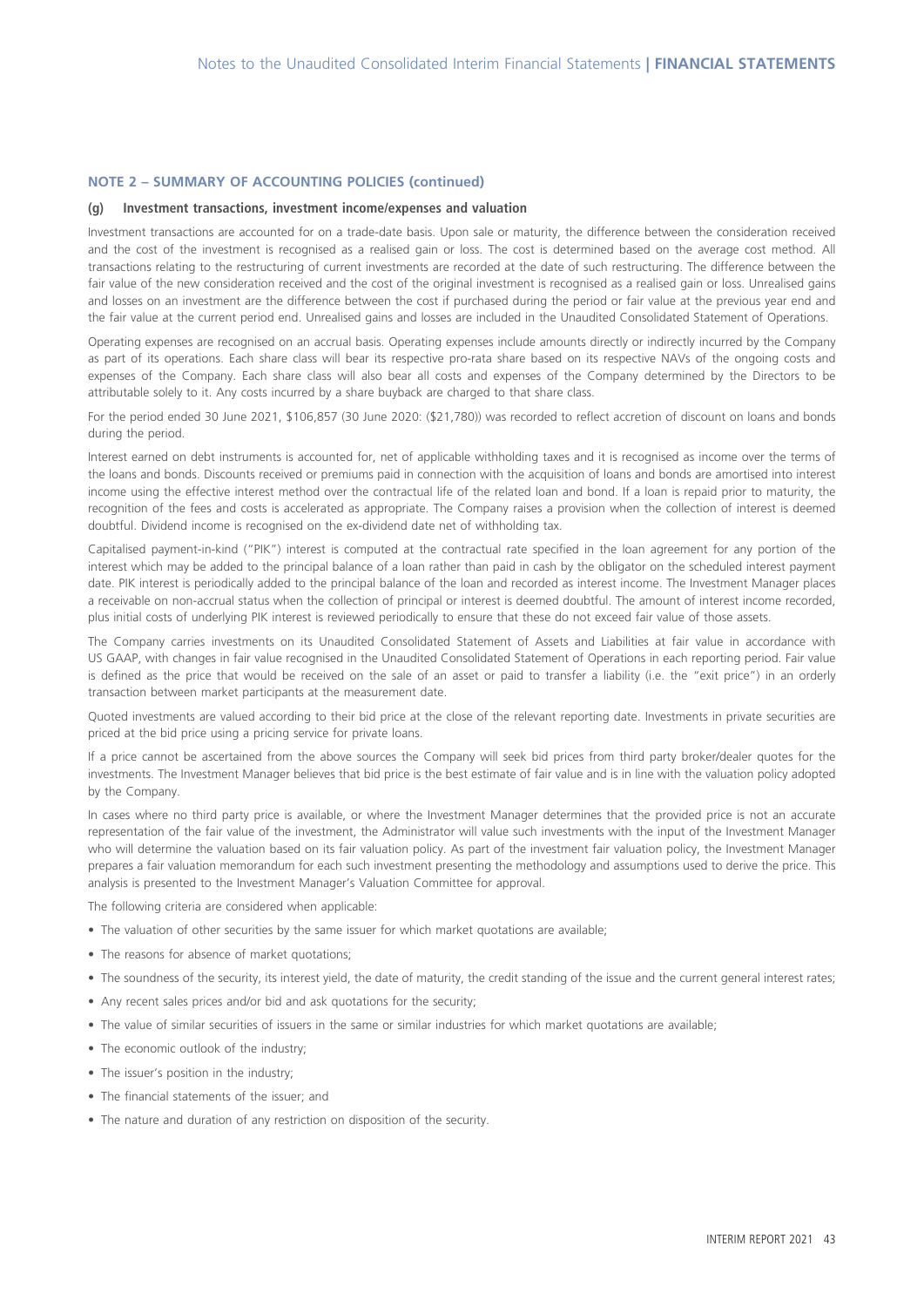#### **(h) Derivative Contracts**

The Company may, from time to time, hold derivative financial instruments for the purposes of managing foreign currency exposure. These derivatives are measured at fair value in conformity with US GAAP with changes in fair value recognised in the Unaudited Consolidated Statement of Operations in each reporting period.

As part of the Company's investment strategy, the Company enters into over-the-counter ("OTC") derivative contracts which may include forward currency contracts, credit default swaps, total return swaps and warrants.

Forward currency contracts are valued at the prevailing forward exchange rate of the underlying currencies on the reporting date and the value recorded in the financial statements represents net unrealised gain and loss on forwards as at 30 June. Forward contracts are generally categorised in Level 2 of the fair value hierarchy.

The credit default swap has been entered into on the OTC market. The fair value of the credit default swap contract is derived using a pricing service provided by Markit Partners. Markit Partners use a pricing model that is widely accepted by marketplace participants. Their pricing model takes into account multiple inputs including specific contract terms, interest rate yield curves, interest rates, credit curves, recovery rates, and current credit spreads obtained from swap counterparties and other market participants. Many inputs into the model do not require material subjectivity as they are observable in the marketplace or set per the contract. Other than the contract terms, valuation is mainly determined by the difference between the contract spread and the current market spread. The contract spread (or rate) is generally fixed and the market spread is determined by the credit risk of the underlying debt or reference entity. If the underlying debt is liquid and the OTC market for the current spread is active, credit default swaps are categorised in Level 2 of the fair value hierarchy. If the underlying debt is illiquid and the OTC market for the current spread is not active, credit default swaps are categorised in Level 3 of the fair value hierarchy.

The total return swap is valued using a mark to market prices provided by a third party broker.

#### **(i) Taxation**

The Company is not subject to income taxes in Guernsey; however, it may be subject to taxes imposed by other countries on income it derives from investments.

Such taxes are reflected in the Unaudited Consolidated Statement of Operations. In accordance with US GAAP, management is required to determine whether a tax position of the Company is more likely than not to be sustained upon examination by the applicable taxing authority, including resolution of any related appeals or litigation processes, based on the technical merits of the position. The tax benefit to be recognised is measured as the largest amount of benefit that is greater than fifty percent likely of being realised upon ultimate settlement. De-recognition of a tax benefit previously recognised could result in the Company recording a tax liability that would reduce net assets. US GAAP also provides guidance on thresholds, measurement, de-recognition, classification, interest and penalties, accounting in interim periods, disclosure, and transition that is intended to provide better financial statement comparability among different entities.

There were no uncertain tax positions at 30 June 2021 or 31 December 2020. The Company is subject to examination for US Federal and state tax returns for calendar years 2018–2021.

During the period ended 30 June 2021, the Company recorded current income tax expense \$7,052 (31 December 2020 income tax benefit: \$7,172). Deferred taxes are recorded to reflect the tax consequences of future years' differences between the tax basis of assets and their financial reporting basis. The deferred tax benefit recorded for the period ended 30 June 2021 was \$Nil (31 December 2020 deferred tax benefit: \$Nil). The net total income tax expense from realised/unrealised gains/(losses) on investments for the period ended 30 June 2021 was \$7,052 (31 December 2020 income tax benefit: \$7,172).

#### **NOTE 3 – DERIVATIVES**

In the normal course of business, the Company uses derivative contracts in connection with its proprietary trading activities. Investments in derivative contracts are subject to additional risks that can result in a loss of all or part of the derivative investment. The Company's derivative activities and exposure to derivative contracts are classified by the following primary underlying risks: foreign currency exchange rate, credit, and equity price. In addition to its primary underlying risks, the Company is also subject to additional counterparty risk due to inability of its counterparties to meet the terms of their contracts.

#### **Forward Contracts**

The Company enters into forwards for the purposes of managing foreign currency exposure.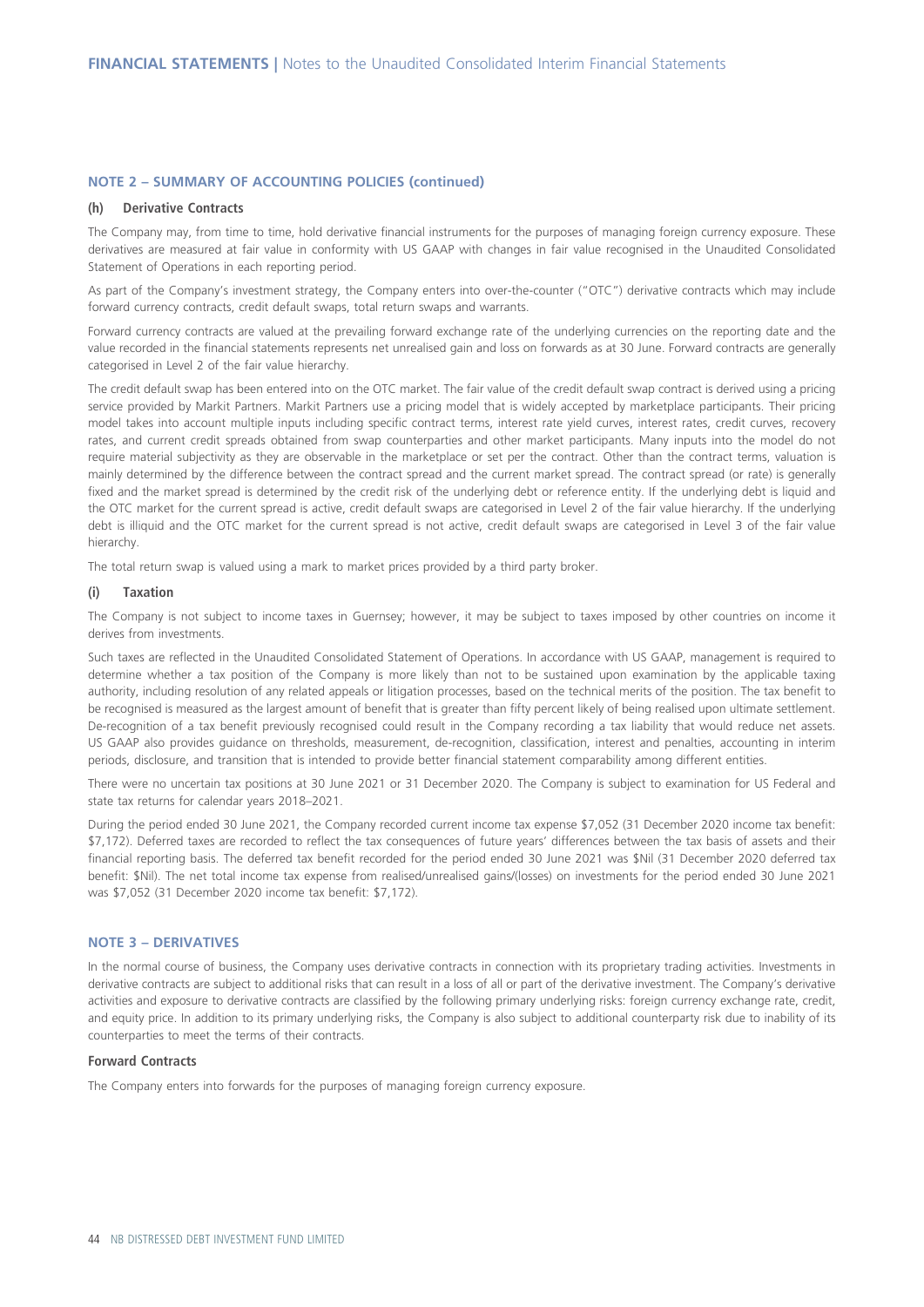#### **Credit Default Swap**

The Company uses credit default swap agreements on corporate or sovereign issues to provide a measure of protection against defaults of the issuers (i.e., to reduce risk where a Company owns or has exposure to the referenced obligation) from time to time.

There was one credit default swap position (Brazilian Government) held at 30 June 2021 (31 December 2020: one).

#### **Total Return Swap**

The Company entered into two fully funded total return swaps on 2 May 2011 and 18 April 2012. These swaps matured on 25 February 2020 and rolled over into a new swap agreement. New ISDA regulations enacted in 2019 require booking the total return swaps with cash collateral maintained vs fully funded swaps. The new swap was booked on 02 March 2020 and mature on 01 February 2022. The value of the swap, exclusive of related cash collateral, as at 30 June 2021 is (\$154,553) (31 December 2020: (\$1,222,546)) representing an unrealised gain of \$1,067,993 in the period.

#### **Derivative activity**

For the period ended 30 June 2021 and for the year ended 31 December 2020 the volume of the Company's derivative activities based on their notional amounts and number of contracts, categorised by primary underlying risk, are as follows:

| <b>30 JUNE 2021 (UNAUDITED)</b> |                                   | <b>LONG EXPOSURE</b>                 | <b>SHORT EXPOSURE</b>             |                                      |
|---------------------------------|-----------------------------------|--------------------------------------|-----------------------------------|--------------------------------------|
| <b>PRIMARY UNDERLYING RISK</b>  | <b>NOTIONAL</b><br><b>AMOUNTS</b> | <b>NUMBER OF</b><br><b>CONTRACTS</b> | <b>NOTIONAL</b><br><b>AMOUNTS</b> | <b>NUMBER OF</b><br><b>CONTRACTS</b> |
| Foreign currency exchange rate  |                                   |                                      |                                   |                                      |
| Forward currency contracts      | \$75,051,955                      | 28                                   | \$71,919,522                      | 19                                   |
| <b>Financial assets</b>         |                                   |                                      |                                   |                                      |
| Credit default swap             | \$9,400,000                       |                                      |                                   |                                      |
| Total return swap               |                                   |                                      | \$10,960,348                      |                                      |

| 31 DECEMBER 2020 (AUDITED)     |                                   | <b>LONG EXPOSURE</b>                 | <b>SHORT EXPOSURE</b>             |                                      |
|--------------------------------|-----------------------------------|--------------------------------------|-----------------------------------|--------------------------------------|
| <b>PRIMARY UNDERLYING RISK</b> | <b>NOTIONAL</b><br><b>AMOUNTS</b> | <b>NUMBER OF</b><br><b>CONTRACTS</b> | <b>NOTIONAL</b><br><b>AMOUNTS</b> | <b>NUMBER OF</b><br><b>CONTRACTS</b> |
| Foreign currency exchange rate |                                   |                                      |                                   |                                      |
| Forward currency contracts     | \$197,834,461                     | 91                                   | \$163,940,579                     | 92                                   |
| <b>Financial assets</b>        |                                   |                                      |                                   |                                      |
| Credit default swap            | \$9,400,000                       |                                      |                                   |                                      |
| Total return swap              |                                   |                                      | \$10,960,348                      |                                      |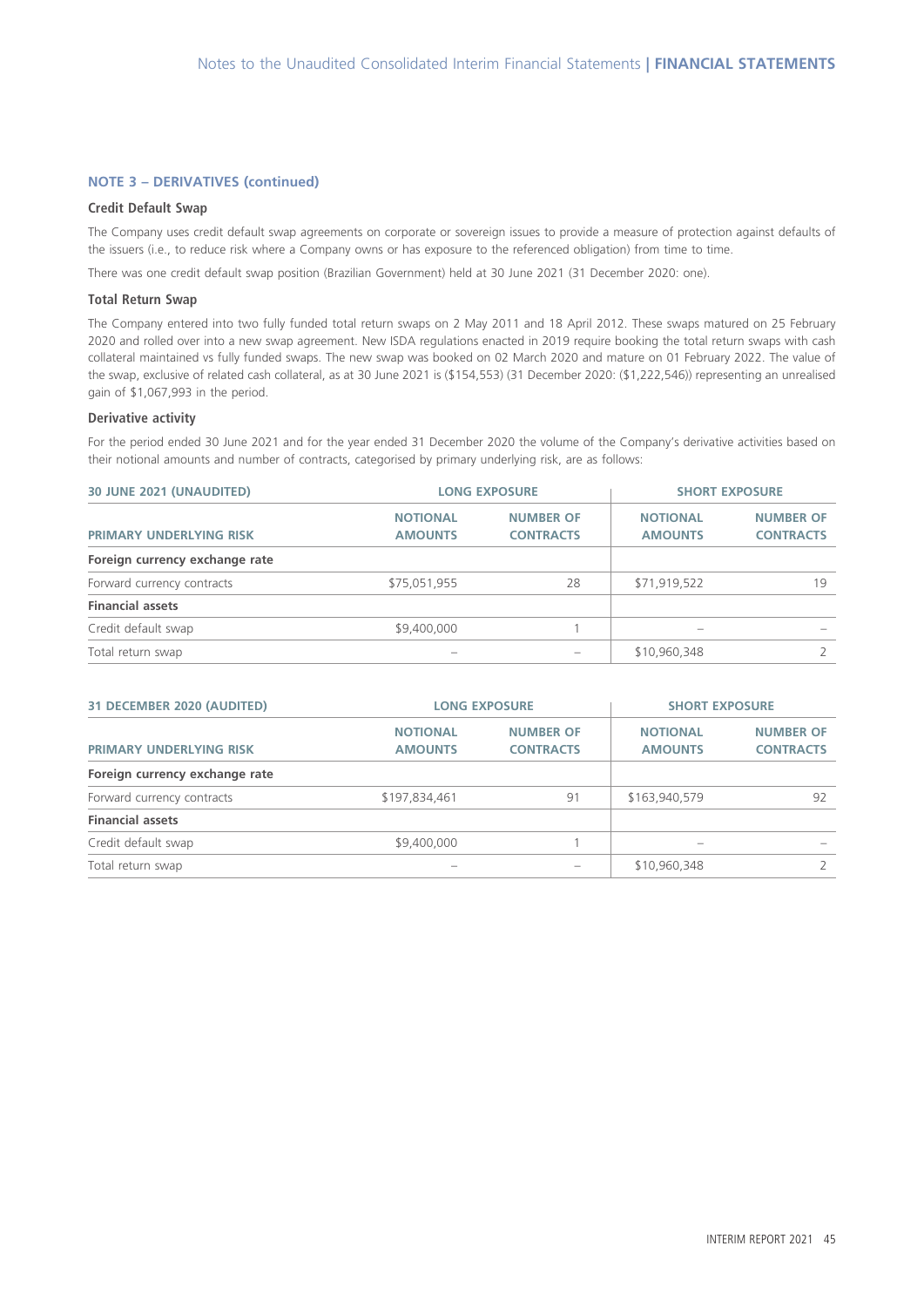#### **Derivative activity (continued)**

The following tables show, at 30 June 2021 and 31 December 2020, the fair value amounts of derivative contracts included in the Unaudited Consolidated Statement of Assets and Liabilities, categorised by primary underlying risk. Balances are presented on a gross basis prior to application of the impact of counterparty and collateral netting. Total derivative assets and liabilities are adjusted on an aggregate basis to take into account the effects of master netting arrangements and, where applicable, have been adjusted by the application of cash collateral receivables and payables with its counterparties. The tables also identify, at 30 June 2021 and 31 December 2020, the realised and unrealised gain and loss amounts included in the Unaudited Consolidated Statement of Operations, categorised by primary underlying risk:

| <b>30 JUNE 2021 (UNAUDITED)</b><br>PRIMARY UNDERLYING RISK | <b>DERIVATIVE</b><br><b>ASSETS</b><br>(5) | <b>DERIVATIVE</b><br><b>LIABILITIES</b><br>$(5)$ | <b>REALISED</b><br><b>GAIN (LOSS)</b><br>(\$) | <b>NET CHANGE IN</b><br><b>UNREALISED GAIN</b><br>(LOSS)<br>(\$) |
|------------------------------------------------------------|-------------------------------------------|--------------------------------------------------|-----------------------------------------------|------------------------------------------------------------------|
|                                                            |                                           |                                                  |                                               |                                                                  |
| Foreign currency exchange rate                             |                                           |                                                  |                                               |                                                                  |
| Forward currency contracts                                 | 381,046                                   | (1,203,221)                                      | (103, 024)                                    | 504,465                                                          |
| Credit                                                     |                                           |                                                  |                                               |                                                                  |
| Purchased protection                                       |                                           |                                                  |                                               |                                                                  |
| Credit default swap                                        |                                           | (27, 366)                                        | (47, 522)                                     | 161,091                                                          |
| Total return swap                                          |                                           | (154, 553)                                       |                                               | 1,067,993                                                        |
| 31 DECEMBER 2020 (AUDITED)                                 | <b>DERIVATIVE</b><br><b>ASSETS</b>        | <b>DERIVATIVE</b><br><b>LIABILITIES</b>          | <b>REALISED</b><br><b>GAIN (LOSS)</b>         | <b>NET CHANGE IN</b><br><b>UNREALISED GAIN</b><br>(LOSS)         |

| 31 DECEMBER 2020 (AUDITED)     | <b>ASSETS</b> | <b>LIABILITIES</b> | <b>GAIN (LOSS)</b> | (LOSS)      |
|--------------------------------|---------------|--------------------|--------------------|-------------|
| <b>PRIMARY UNDERLYING RISK</b> | (5)           | (5)                | $(5)$              | (\$)        |
| Foreign currency exchange rate |               |                    |                    |             |
| Forward currency contracts     | 653,125       | (1, 979, 765)      | 2,173,950          | (435,860)   |
| Credit                         |               |                    |                    |             |
| Purchased protection           |               |                    |                    |             |
| Credit default swap            |               | (54, 306)          | (76, 482)          | (143, 343)  |
| Total return swap              |               | (1,222,546)        |                    | (1,222,546) |
| <b>Equity price</b>            |               |                    |                    |             |
| Warrants                       |               |                    | (211, 330)         | 752,802     |

#### **Offsetting assets and liabilities**

Amounts due from and to brokers are presented on a net basis, by counterparty, to the extent the Company has the legal right to offset the recognised amounts and intends to settle on a net basis.

The Company presents on a net basis the fair value amounts recognised for OTC derivatives executed with the same counterparty under the same master netting agreement.

The Company is required to disclose the impact of offsetting assets and liabilities presented in the Unaudited Consolidated Statement of Assets and Liabilities to enable users of the Financial Statements to evaluate the effect or potential effect of netting arrangements on its financial position for recognised assets and liabilities.

These recognised assets and liabilities include financial instruments and derivative contracts that are either subject to an enforceable master netting arrangement or similar agreement or meet the following right of set off criteria:

- each of the two parties owes the other determinable amounts;
- the Company has the right to set off the amounts owed with the amounts owed by the other party;
- the Company intends to set off; and
- the Company's right of set off is enforceable at law.

The Company is subject to enforceable master netting agreements with its counterparties of credit default swap, the total return swaps and foreign currency exchange contracts. These agreements govern the terms of certain transactions and reduce the counterparty risk associated with relevant transactions by specifying offsetting mechanisms and collateral posting arrangements at pre-arranged exposure levels.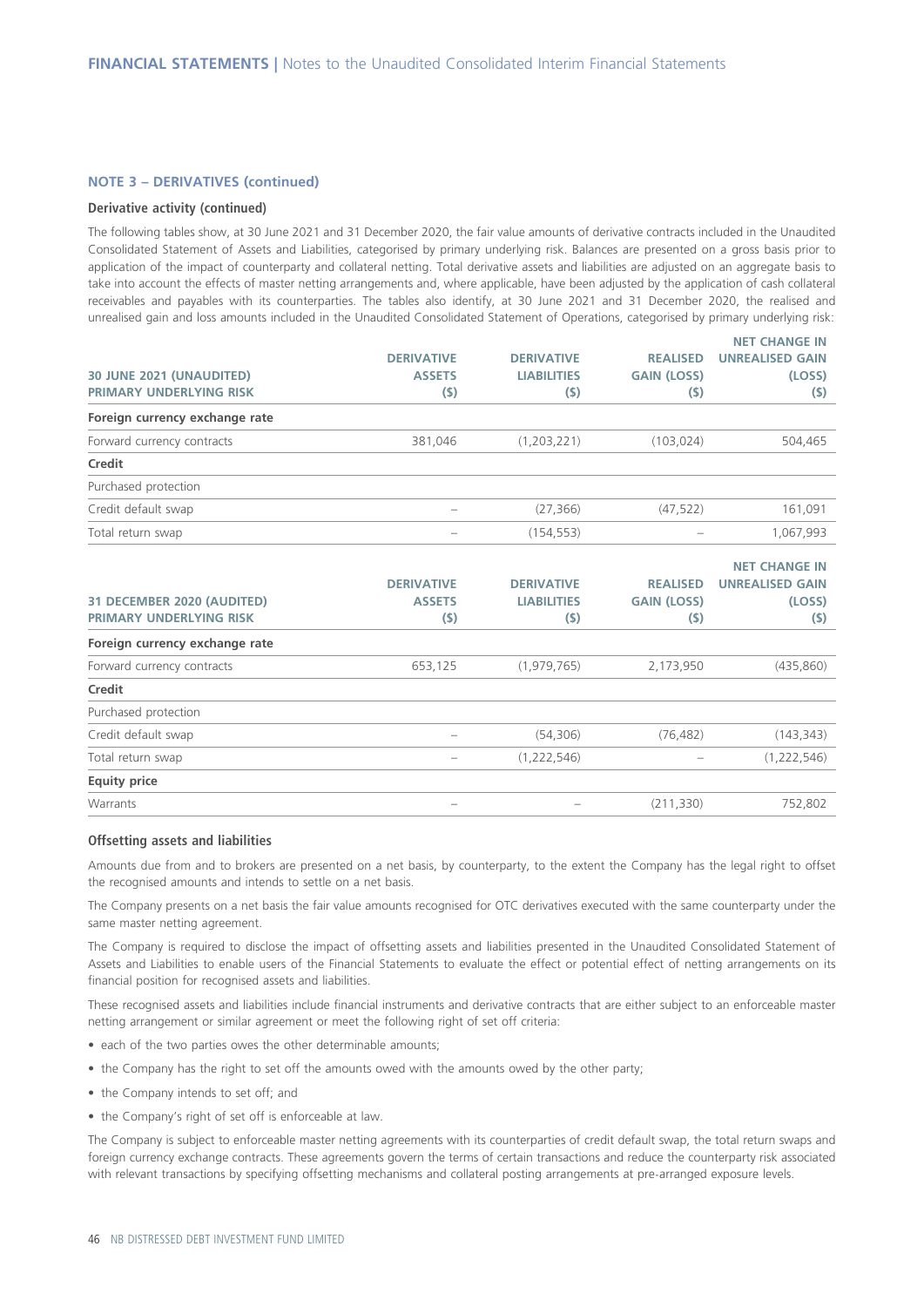#### **Derivative activity**

The following tables, at 30 June 2021 and 31 December 2020, show the gross and net derivatives assets and liabilities by contract type and amount for those derivatives contracts for which netting is permissible.

#### **30 JUNE 2021 (UNAUDITED)**

|                            |                   | <b>AMOUNTS NOT OFFSET IN</b><br>THE STATEMENT OF ASSETS |                            |                        |                             |                          |
|----------------------------|-------------------|---------------------------------------------------------|----------------------------|------------------------|-----------------------------|--------------------------|
| (Expressed in US Dollars)  |                   |                                                         |                            | <b>AND LIABILITIES</b> |                             |                          |
|                            |                   |                                                         | <b>NET AMOUNTS</b>         |                        |                             |                          |
|                            |                   |                                                         | <b>OF RECOGNISED</b>       |                        |                             |                          |
|                            |                   |                                                         | <b>ASSETS</b>              |                        |                             |                          |
|                            |                   | <b>GROSS</b>                                            | <b>PRESENTED</b>           |                        |                             |                          |
|                            |                   | <b>AMOUNTS</b>                                          | IN THE                     |                        |                             |                          |
|                            | <b>GROSS</b>      |                                                         | OFFSET IN THE CONSOLIDATED | <b>FINANCIAL</b>       |                             |                          |
|                            | <b>AMOUNTS OF</b> | <b>STATEMENTS</b>                                       | <b>STATEMENT OF</b>        | <b>INSTRUMENTS</b>     | <b>FINANCIAL</b>            |                          |
|                            |                   | <b>RECOGNISED OF ASSETS AND</b>                         | <b>ASSETS AND</b>          | (POLICY                | <b>COLLATERAL</b>           |                          |
| <b>DESCRIPTION</b>         | <b>ASSETS</b>     | <b>LIABILITIES</b>                                      | <b>LIABILITIES</b>         | <b>ELECTION</b> )      | <b>RECEIVED<sup>1</sup></b> | <b>NET AMOUNT</b>        |
| Forward Currency Contracts | 381.046           |                                                         | 381,046                    | (381, 046)             |                             |                          |
| Total                      | 381.046           | -                                                       | 381,046                    | (381,046)              | -                           | $\overline{\phantom{0}}$ |

| <b>AMOUNTS NOT OFFSET IN</b> |
|------------------------------|
| THE STATEMENT OF ASSETS      |
| <b>AND LIABILITIES</b>       |

| Total Return Swaps         | (27, 366)<br>(154, 553)            | $\qquad \qquad$                                                            | (27, 366)<br>(154, 553)                                                                                                        | $\hspace{0.05cm}$<br>$\overline{\phantom{0}}$              | 154,553                                                             | (27, 366)         |
|----------------------------|------------------------------------|----------------------------------------------------------------------------|--------------------------------------------------------------------------------------------------------------------------------|------------------------------------------------------------|---------------------------------------------------------------------|-------------------|
|                            |                                    |                                                                            |                                                                                                                                |                                                            |                                                                     |                   |
| Credit Default Swap        |                                    |                                                                            |                                                                                                                                |                                                            |                                                                     |                   |
| Forward Currency Contracts | (1,203,221)                        | $\qquad \qquad -$                                                          | (1,203,221)                                                                                                                    | 381,046                                                    | 822,175                                                             |                   |
| <b>DESCRIPTION</b>         | <b>AMOUNTS OF</b><br><b>ASSETS</b> | <b>STATEMENTS</b><br><b>RECOGNISED OF ASSETS AND</b><br><b>LIABILITIES</b> | <b>STATEMENT OF</b><br><b>ASSETS AND</b><br><b>LIABILITIES</b>                                                                 | <b>INSTRUMENTS</b><br><b>(POLICY)</b><br><b>ELECTION</b> ) | <b>FINANCIAL</b><br><b>COLLATERAL</b><br><b>PLEDGED<sup>1</sup></b> | <b>NET AMOUNT</b> |
|                            | <b>GROSS</b>                       | <b>GROSS</b><br><b>AMOUNTS</b>                                             | <b>NET AMOUNTS</b><br><b>OF RECOGNISED</b><br><b>ASSETS</b><br><b>PRESENTED</b><br>IN THE<br><b>OFFSET IN THE CONSOLIDATED</b> | <b>FINANCIAL</b>                                           |                                                                     |                   |

1 The amount netted off is a portion of the total collateral as per the Unconsolidated Statement of Assets and Liabilities.

#### **31 DECEMBER 2020 (AUDITED)**

|                            |                        |                                 |                            | <b>AMOUNTS NOT OFFSET IN</b><br>THE STATEMENT OF ASSETS |                             |                   |
|----------------------------|------------------------|---------------------------------|----------------------------|---------------------------------------------------------|-----------------------------|-------------------|
| (Expressed in US Dollars)  | <b>AND LIABILITIES</b> |                                 |                            |                                                         |                             |                   |
|                            |                        |                                 | <b>NET AMOUNTS</b>         |                                                         |                             |                   |
|                            |                        |                                 | OF RECOGNISED              |                                                         |                             |                   |
|                            |                        |                                 | <b>ASSETS</b>              |                                                         |                             |                   |
|                            |                        | <b>GROSS</b>                    | <b>PRESENTED</b>           |                                                         |                             |                   |
|                            |                        | <b>AMOUNTS</b>                  | IN THE                     |                                                         |                             |                   |
|                            | <b>GROSS</b>           |                                 | OFFSET IN THE CONSOLIDATED | <b>FINANCIAL</b>                                        |                             |                   |
|                            | <b>AMOUNTS OF</b>      |                                 | STATEMENTS STATEMENT OF    | <b>INSTRUMENTS</b>                                      | <b>FINANCIAL</b>            |                   |
|                            |                        | <b>RECOGNISED OF ASSETS AND</b> | <b>ASSETS AND</b>          | (POLICY                                                 | <b>COLLATERAL</b>           |                   |
| <b>DESCRIPTION</b>         | <b>ASSETS</b>          | <b>LIABILITIES</b>              | <b>LIABILITIES</b>         | <b>ELECTION</b> )                                       | <b>RECEIVED<sup>1</sup></b> | <b>NET AMOUNT</b> |
| Forward Currency Contracts | 653,125                |                                 | 653,125                    | (653, 125)                                              |                             |                   |
| <b>Total</b>               | 653,125                |                                 | 653,125                    | (653, 125)                                              |                             |                   |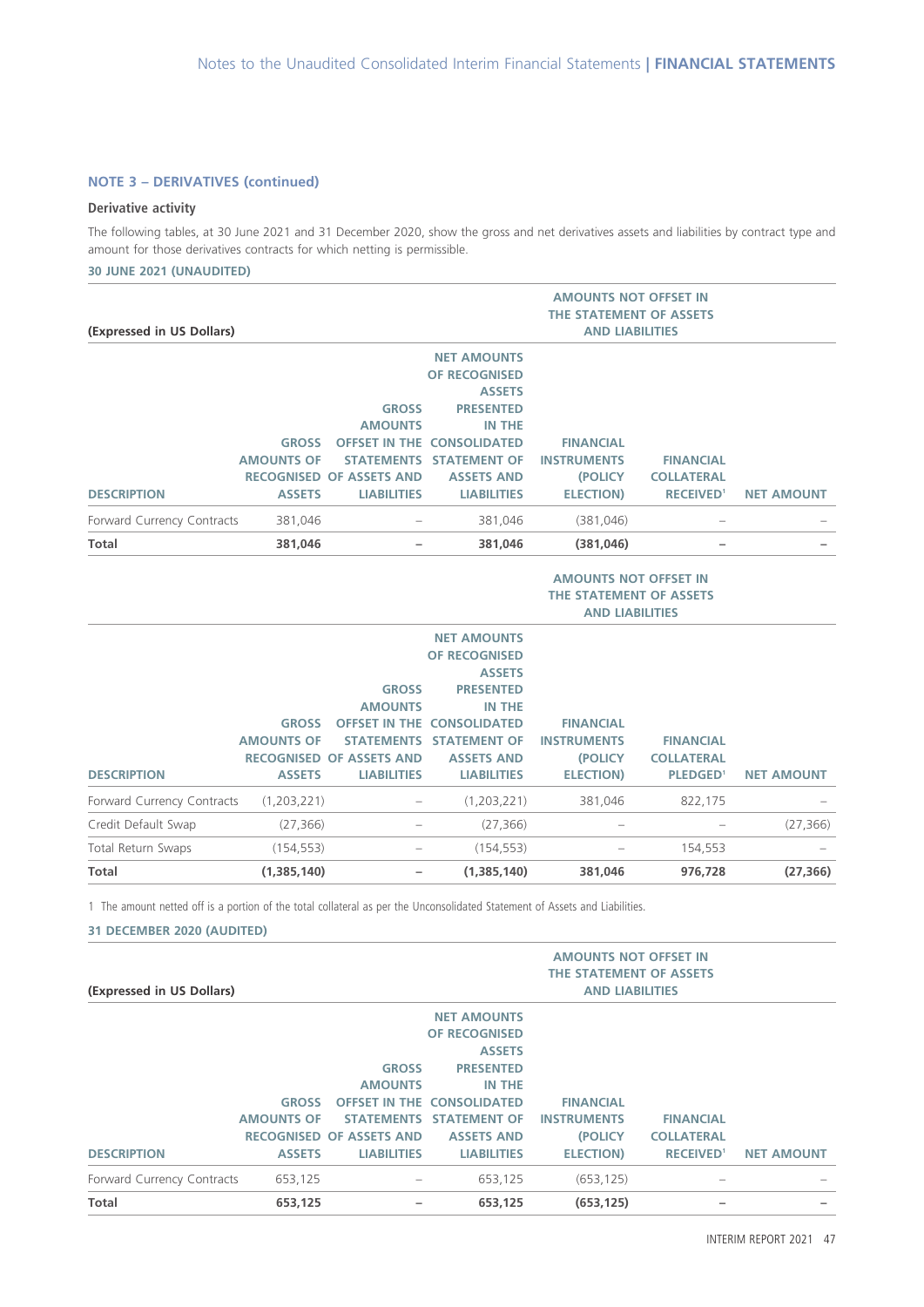**Derivative activity (continued)** 

|                            |                   |                                 |                     | <b>AMOUNTS NOT OFFSET IN</b> |                            |                   |
|----------------------------|-------------------|---------------------------------|---------------------|------------------------------|----------------------------|-------------------|
|                            |                   |                                 |                     | THE STATEMENT OF ASSETS      |                            |                   |
|                            |                   |                                 |                     | <b>AND LIABILITIES</b>       |                            |                   |
|                            |                   |                                 | <b>NET AMOUNTS</b>  |                              |                            |                   |
|                            |                   |                                 | OF RECOGNISED       |                              |                            |                   |
|                            |                   |                                 | <b>ASSETS</b>       |                              |                            |                   |
|                            |                   | <b>GROSS</b>                    | <b>PRESENTED</b>    |                              |                            |                   |
|                            |                   | <b>AMOUNTS</b>                  | IN THE              |                              |                            |                   |
|                            | <b>GROSS</b>      | <b>OFFSET IN THE</b>            | <b>CONSOLIDATED</b> | <b>FINANCIAL</b>             |                            |                   |
|                            | <b>AMOUNTS OF</b> | <b>STATEMENTS</b>               | <b>STATEMENT OF</b> | <b>INSTRUMENTS</b>           | <b>FINANCIAL</b>           |                   |
|                            |                   | <b>RECOGNISED OF ASSETS AND</b> | <b>ASSETS AND</b>   | (POLICY                      | <b>COLLATERAL</b>          |                   |
| <b>DESCRIPTION</b>         | <b>ASSETS</b>     | <b>LIABILITIES</b>              | <b>LIABILITIES</b>  | <b>ELECTION</b> )            | <b>PLEDGED<sup>1</sup></b> | <b>NET AMOUNT</b> |
| Forward Currency Contracts | (1, 979, 765)     |                                 | (1, 979, 765)       | 653,125                      | 630,000                    | (696, 640)        |
| Credit Default Swap        | (54,306)          |                                 | (54,306)            |                              |                            | (54, 306)         |
| Total Return Swaps         | (1,222,546)       | -                               | (1,222,546)         |                              | 1,222,546                  |                   |
| Total                      | (3,256,617)       |                                 | (3,256,617)         | 653,125                      | 1,852,546                  | (750, 946)        |

1 The amount netted off is a portion of the total collateral as per the Unconsolidated Statement of Assets and Liabilities.

#### **NOTE 4 – RISK FACTORS**

The Company's investments are subject to various risk factors including market and credit risk, interest rate and foreign exchange risk, and the risks associated with investing in private securities. Investments in private securities and partnerships are illiquid, and there can be no assurances that the Company will be able to realise the value of such investments in a timely manner. Additionally, the Company's investments may be highly concentrated in certain industries. Non-U.S. dollar denominated investments may result in foreign exchange losses caused by devaluations and exchange rate fluctuations. In addition, consequences of political, social, economic, diplomatic changes or public health condition may have disruptive effects on market prices or fair valuations of foreign investments.

#### **Market Risk**

Market risk is the potential for changes in the value of investments. Categories of market risk include, but are not limited to, interest rates. Interest rate risks primarily result from exposures to changes in the level, slope and curvature of the yield curve, the volatility of interest rates and credit spreads. Details of the Company's investment Portfolio at 30 June 2021 and 31 December 2020 are disclosed in the Unaudited Consolidated Condensed Schedule of Investments. Each separate investment exceeding 5% of net assets is disclosed separately.

#### **Credit Risk**

The Company may invest in a range of corporate and other bonds and other credit sensitive securities. Until such investments are sold or are paid in full at maturity, the Company is exposed to credit risk relating to whether the issuer will meet its obligations when the securities fall due. Distressed debt securities by nature are securities in companies which are in default or are heading into default and will expose the Company to a higher than normal amount of credit risk.

The Company may invest a relatively large percentage of its assets in issuers located in a single country, a small number of countries, or a particular geographic region. As a result, the Company's performance may be closely aligned with the market, currency or economic, political or regulatory conditions and developments in those countries or that region, and could be more volatile than the performance of more geographically diversified investments. Refer to the Consolidated Condensed Schedules of Investments on pages 29 to 36 for concentration of credit risk.

The Company maintains positions in a variety of securities, derivative financial instruments and cash and cash equivalents in accordance with its investment strategy and guidelines. The Company's trading activities expose the Company to counterparty credit risk from brokers, dealers and other financial institutions (collectively, "counterparties") with which it transacts business. "Counterparty credit risk" is the risk that a counterparty to a trade will fail to meet an obligation that it has entered into with the Company, resulting in a financial loss to the Company. The Company's policy with respect to counterparty credit risk is to minimise its exposure to counterparties with perceived higher risk of default by dealing only with counterparties that meet the credit standards set out by the Investment Manager.

All the Company's cash and investment assets other than derivative financial instruments are held by the Custodian. The Custodian segregates the assets of the Company from the Custodian's assets and other Custodian clients. Management believes the risk is low with respect to any losses as a result of this concentration. The Company conducts its trading activities with respect to non-derivative positions with a number of counterparties. Counterparty credit risk borne by these transactions is mitigated by trading with multiple counterparties.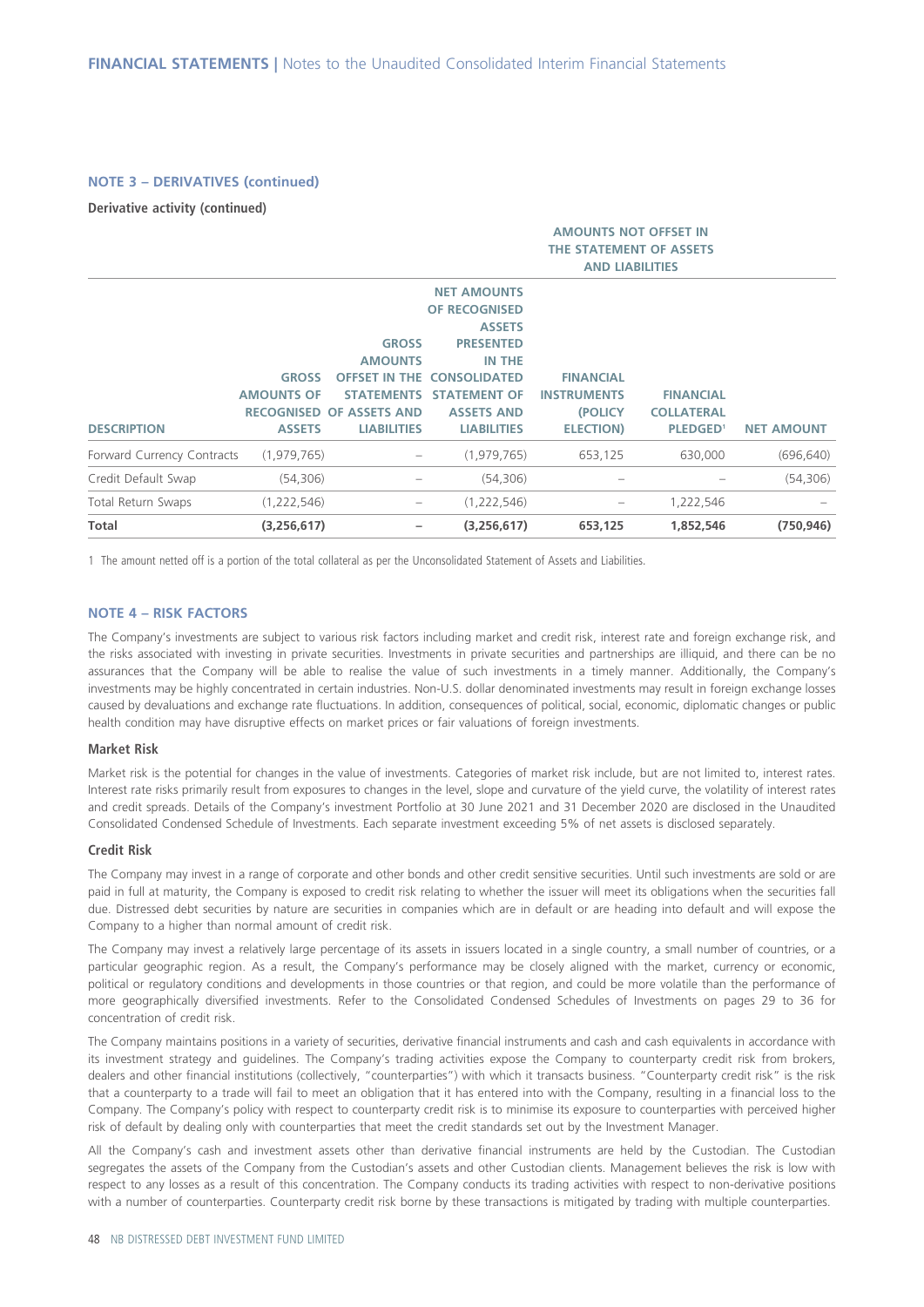#### **NOTE 4 – RISK FACTORS (continued)**

#### **Credit Risk (continued)**

In addition, the Company may trade in OTC derivative instruments and in derivative instruments which trade on exchanges with generally a limited number of counterparties and as a consequence the Company is subject to counterparty credit risk related to the potential inability of counterparties to these derivative transactions to perform their obligations to the Company. The Company's exposure to counterparty credit risk associated with counterparty non-performance is generally limited to the fair value (derivative assets and liabilities) of OTC derivatives reported as net assets, net of collateral received or paid, pursuant to agreements with each counterparty. The Investment Manager attempts to reduce the counterparty credit risk of the Company by establishing certain credit terms in its International Swaps and Derivatives Association (ISDA) Master Agreements (with netting terms) with counterparties, and through credit policies and monitoring procedures. Under ISDA Master Agreements in certain circumstances (e.g. when a credit event such as a default occurs) all outstanding transactions under the agreement are terminated, the termination value is assessed and only a single net amount is due or payable in settlement of all transactions. The Company receives and gives collateral in the form of cash and marketable securities and it is subject to the ISDA Master Agreement Credit Support Annex. This means that securities received/given as collateral can be pledged or sold during the term of the transaction. The terms also give each party the right to terminate the related transactions on the other party's failure to post collateral. Exchange-traded derivatives generally involve less counterparty exposure because of the margin requirements of the individual exchanges

Generally, these contracts can be closed out at the discretion of the Investment Manager and are governed by the futures and options clearing agreements signed with the future commission merchants ("FCMs"). FCMs have capital requirements intended to assure that they have sufficient capital to protect their customers in the event of any inadequacy in customer funds arising from the default of one or more customers, adverse market conditions, or for any other reason.

The credit risk relating to derivatives is detailed further in Note 3.

#### **Liquidity Risk**

Liquidity risk is the risk that the Company will not be able to meet its obligations as and when these fall due.

Liquidity risk is managed by the Investment Manager so as to ensure that the Company maintains sufficient working capital in cash or near cash form so as to be able to meet the Company's ongoing requirements as these are budgeted for.

#### **Coronavirus**

The outbreak of the novel coronavirus in many countries, which remains a rapidly evolving situation, has, among other things, disrupted global travel and supply chains, and has adversely impacted global commercial activity, the transportation industry and commodity prices in the energy sector. The impact of this virus has negatively affected and may continue to affect the economies of many nations, individual companies and the global securities and commodities markets, including liquidity and volatility, in ways that cannot necessarily be foreseen at the present time. The rapid development and fluidity of this situation precludes any prediction as to its ultimate impact, which may have a continued adverse effect on economic and market conditions and trigger a period of global economic slowdown. Such conditions (which may be across industries, sectors or geographies) have impacted and may continue to impact the financial performance of the Company.

#### **Other Risks**

Legal, tax and regulatory changes could occur during the term of the Company that may adversely affect the Company. The regulatory environment for alternative investment vehicles is evolving, and changes in the regulation of alternative investment vehicles may adversely affect the value of investments held by the Company or the ability of the Company to pursue its trading strategies.

#### **NOTE 5 – SHARE CAPITAL**

The Company's authorised share capital consists of:

10,000 Class A Shares authorised, of par value \$1 each (which carry no voting rights); and, an unlimited number of shares of no par value which may, upon issue, be designated as Ordinary Shares, Extended Life Shares or New Global Shares and Subscription Shares (each of which carry voting rights) or Capital Distribution Shares.

The issued share capital of the Company consists of Ordinary Shares, Class A Shares and Extended Life Shares, all denominated in in US dollars, and New Global Shares denominated in Pounds Sterling. Shareholders of Ordinary Shares, Extended Life Shares and New Global Shares have the right to attend and vote at any general meeting of the Company. Class A shareholders do not have the right to attend and vote at a general meeting of the Company save where there are no other shares of the Company in issue.

The Class A Shares are held by Carey Trustees Limited (the "Trustee"), pursuant to a purpose trust established under Guernsey law. Under the terms of the NBDDIF Purpose Trust Deed, the Trustee holds the Class A Shares for the purpose of exercising the right to receive notice of general meetings of the Company but the Trustee shall only have the right to attend and vote at general meetings of the Company when there are no other shares of the Company in issue.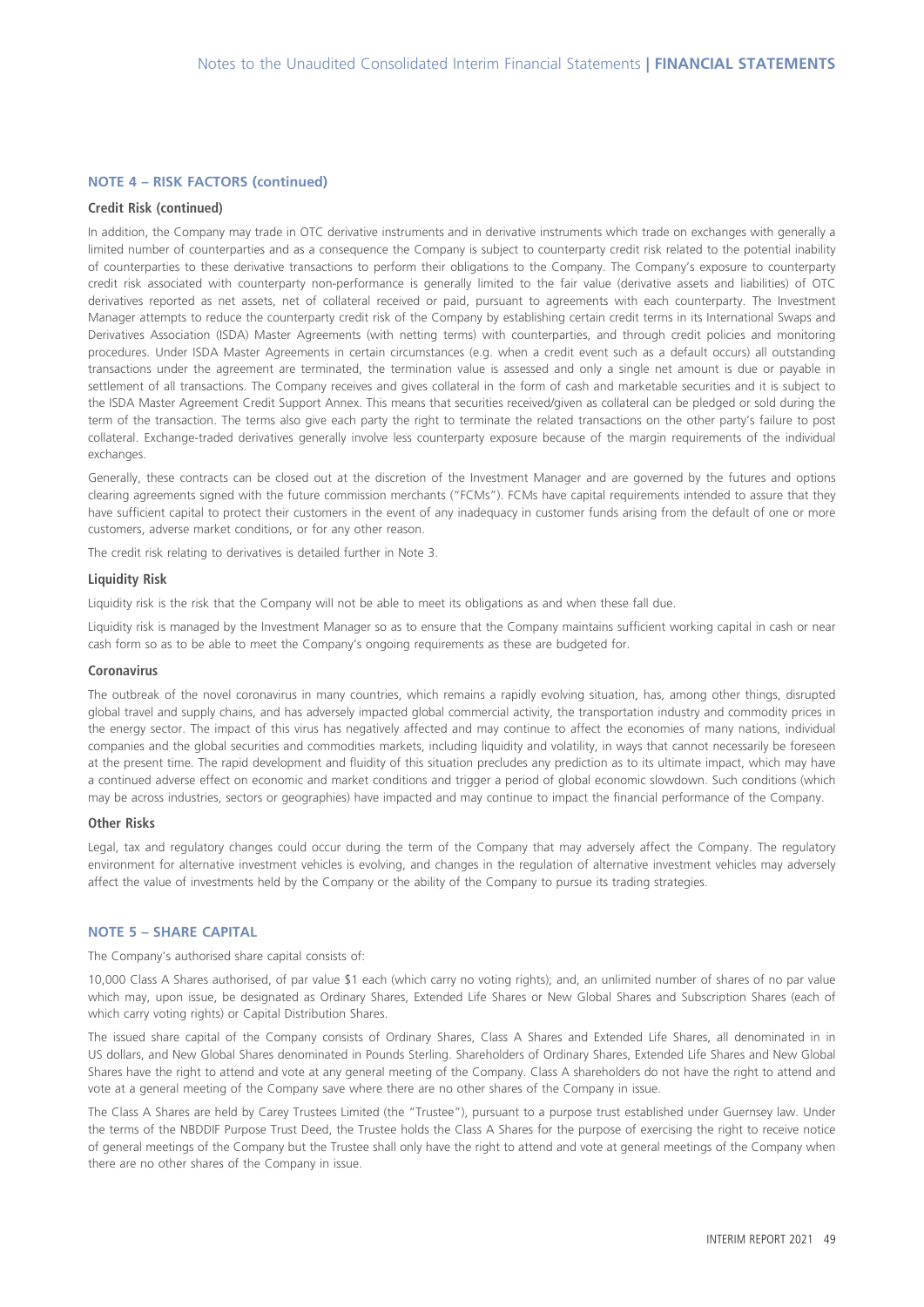#### **NOTE 5 – SHARE CAPITAL (continued)**

The original investment period expired on 10 June 2013 and a proposal was made to Ordinary Shareholders to extend the investment period by 21 months to 31 March 2015. A vote was held at a class meeting of shareholders on 8 April 2013 where the majority of shareholders voted in favour of the proposed extension.

Following this meeting and with the Ordinary Shareholders approval of the extension, a new class, the Extended Life Shares, was created and the Extended Life Shares were issued to 72% of initial Investors who elected to convert their Ordinary Shares to Extended Life Shares. The rest of investors remain invested on the basis of the existing investment period.

The New Global Share Class was created in March 2014 and its investment period ended on 31 March 2017.

At 30 June 2021, the Company had the following number of shares in issue:

|                                                                        | <b>30 JUNE 2021</b> | <b>31 DECEMBER 2020</b> |
|------------------------------------------------------------------------|---------------------|-------------------------|
|                                                                        | (UNAUDITED)         | (AUDITED)               |
| Class A Shares                                                         |                     |                         |
| Ordinary Share Class of no par value (Nil in treasury; 2020: Nil)      | 15,382,770          | 15,382,770              |
| Extended Life Share Class of no par value (Nil in treasury; 2020: Nil) | 80.545.074          | 80,545,074              |
| New Global Share Class of no par value (Nil in treasury; 2020: Nil)    | 41,116,617          | 41,116,617              |

Reconciliation of the number of shares in issue in each class (excluding Class A) at 30 June 2021:

| (UNAUDITED)                          | <b>ORDINARY</b><br><b>SHARES</b> | <b>EXTENDED LIFE</b><br><b>SHARES</b> | <b>NEW GLOBAL</b><br><b>SHARES</b> | <b>TOTAL</b> |
|--------------------------------------|----------------------------------|---------------------------------------|------------------------------------|--------------|
| Balance at 31 December 2020          | 15,382,770                       | 80.545.074                            | 41,116,617                         | 137,044,461  |
| Shares redeemed during the period    | $\overline{\phantom{a}}$         |                                       |                                    |              |
| Buybacks (Shares repurchased)        |                                  |                                       |                                    |              |
| Balance at 30 June 2021 <sup>1</sup> | 15,382,770                       | 80.545.074                            | 41,116,617                         | 137,044,461  |

1 Balance of issued shares (less Treasury shares) used to calculate NAV.

Reconciliation of the number of shares in issue in each class (excluding Class A) at 31 December 2020:

|                                            | <b>ORDINARY</b> | <b>EXTENDED LIFE</b> | <b>NEW GLOBAL</b> |                |
|--------------------------------------------|-----------------|----------------------|-------------------|----------------|
| (AUDITED)                                  | <b>SHARES</b>   | <b>SHARES</b>        | <b>SHARES</b>     | <b>TOTAL</b>   |
| Balance at 31 December 2019                | 15,382,770      | 114,146,794          | 71,787,915        | 201,317,479    |
| Distributions during the year              |                 | (29.939.898)         | (27, 635, 465)    | (57, 575, 363) |
| Buybacks (Shares repurchased) <sup>1</sup> |                 | (3,661,822)          | (3.035.833)       | (6,697,655)    |
| Balance at 31 December 2020 <sup>2</sup>   | 15,382,770      | 80,545,074           | 41,116,617        | 137,044,461    |

1 Shares were repurchased and cancelled by the Company by way of redemption at discount with Jefferies International Limited, the Company's Corporate Broker.

2 Balance of issued shares (less Treasury shares) used to calculate NAV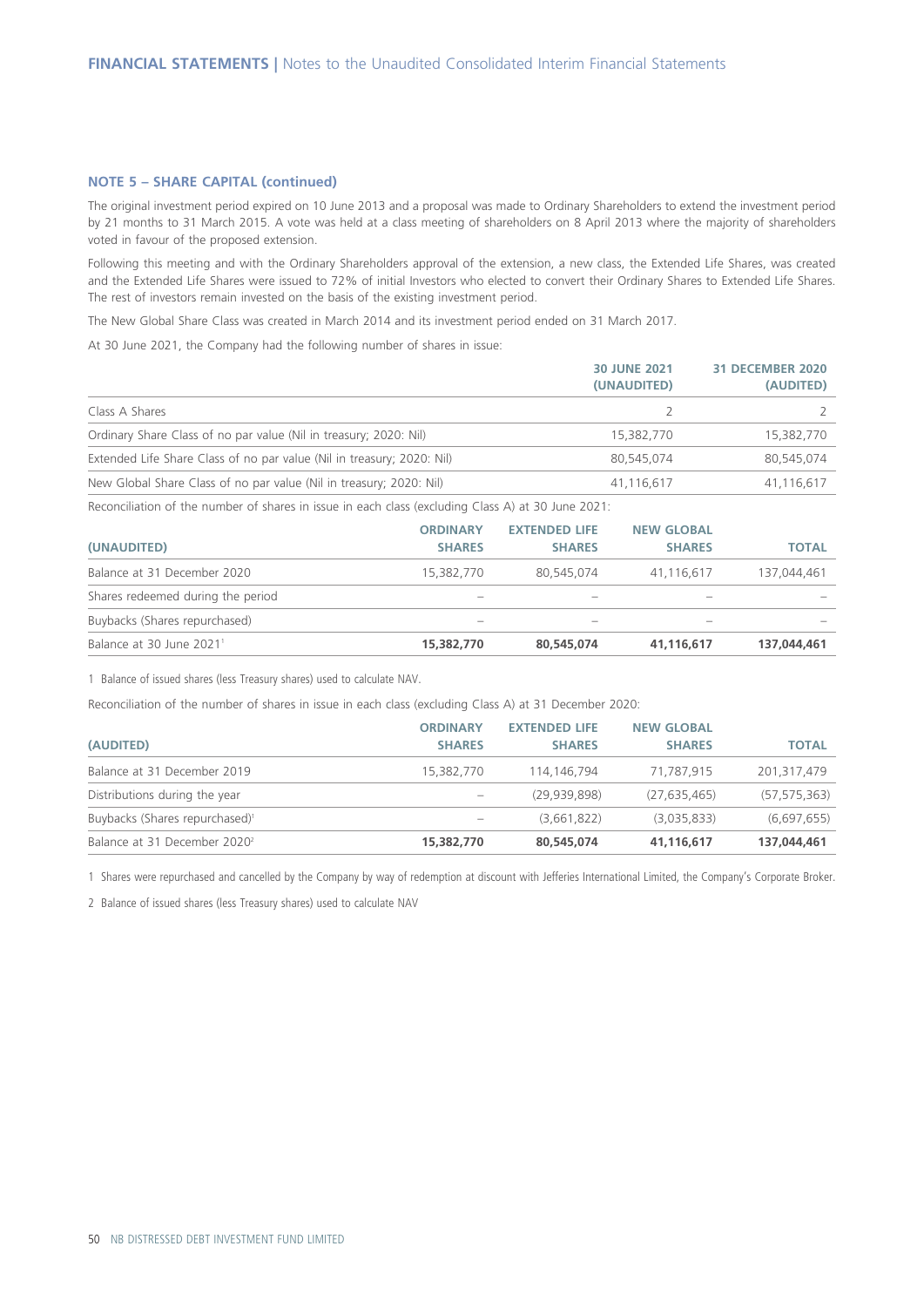#### **NOTE 5 – SHARE CAPITAL (continued)**

#### **Distributions**

Set out below are details of the capital returns by way of compulsory partial redemptions approved during the year ended 31 December 2020.

There were no compulsory partial redemptions during the period ended 30 June 2021.

| 2020 (AUDITED) | <b>ORDINARY SHARE CLASS</b>                      |                                   |                                   | <b>EXTENDED LIFE SHARE CLASS</b>                 |            |                                          | NEW GLOBAL SHARE CLASS                           |                                   |                                   |
|----------------|--------------------------------------------------|-----------------------------------|-----------------------------------|--------------------------------------------------|------------|------------------------------------------|--------------------------------------------------|-----------------------------------|-----------------------------------|
|                | <b>DISTRI-</b><br><b>BUTION</b><br><b>AMOUNT</b> | <b>NUMBER</b><br><b>OF SHARES</b> | <b>PER SHARE</b><br><b>AMOUNT</b> | <b>DISTRI-</b><br><b>BUTION</b><br><b>AMOUNT</b> | OF SHARES  | <b>NUMBER PER SHARE</b><br><b>AMOUNT</b> | <b>DISTRI-</b><br><b>BUTION</b><br><b>AMOUNT</b> | <b>NUMBER</b><br><b>OF SHARES</b> | <b>PER SHARE</b><br><b>AMOUNT</b> |
| 19 March 2020  | -                                                |                                   | $\overline{\phantom{0}}$          | \$4,986,260                                      | 5,434,023  | \$0.9176                                 |                                                  |                                   |                                   |
| 18 May 2020    | -                                                | $\overline{\phantom{a}}$          | $\overline{\phantom{0}}$          | \$7,491,958                                      | 9,536,606  | \$0.7856                                 | \$9,136,423                                      | 11,206,038                        | \$0.8153                          |
| 30 June 2020   | -                                                |                                   | $\overline{\phantom{0}}$          | \$10,491,960                                     | 14.969.269 | \$0,7009                                 | \$12,965,737                                     | 16.429.427                        | \$0.7892                          |
|                |                                                  |                                   | -                                 | \$22,970,178                                     | 29,939,898 | -                                        | \$22,102,160                                     | 27.635.465                        |                                   |

#### **Buybacks**

There were no shares repurchased and cancelled by the Company during the period from 1 January 2021 and 30 June 2021.

#### **NOTE 6 – MATERIAL AGREEMENTS AND RELATED PARTY TRANSACTIONS**

#### **Investment Management Agreement ("IMA")**

The Board is responsible for managing the business affairs of the Company but delegates certain functions to the Investment Manager under an IMA dated 9 June 2010 (as amended).

On 17 July 2014, the Company, the Manager and the AIFM made certain classificatory amendments to their contractual arrangements for the purposes of the AIFM Directive. The Sub-Investment Management Agreement was terminated on 17 July 2014 and Neuberger Berman Investment Advisers LLC (formerly Neuberger Berman Fixed Income LLC), which was the Sub-Investment Manager, was appointed as the AIFM per the amended and restated IMA dated 17 July 2014. Under this agreement, the AIFM is responsible for risk management and day-to-day discretionary management of the Company's Portfolios (including uninvested cash). The risk management and discretionary portfolio management functions are performed independently of each other within the AIFM structure. The AIFM is not required to, and generally will not, submit individual investment decisions for approval by the Board. The Manager, Neuberger Berman Europe Limited, was appointed under the same IMA to provide, amongst other things, certain administrative services to the Company. On 31 December 2017 the Company entered into an Amendment Agreement amending the IMA.

Per the IMA and in relation to the Ordinary Shares and Extended Life Shares, the Manager is entitled to a management fee, which shall accrue daily, and be payable monthly in arrears, at a rate of 0.125% per month of the respective NAVs of the Ordinary Share and Extended Life Share classes. Soft commissions are not used.

Per the IMA and in relation to the New Global Shares, the Manager was entitled to a management fee, which accrues daily, and is payable monthly in arrears, at a rate of 0.125% per month of the NAV of the New Global Share Class (excluding, until such time as the New Global Share Class is 85% invested, any cash balances (or cash equivalents)). The 85% threshold was crossed on 16 June 2015 and the Company is charged 0.125% per month on the NAV of the New Global Share Class.

However, effective 18 March 2021, the Investment Manager had waived its entitlement to all fees from the Company.

For the period ended 30 June 2021, the management fee expense was \$342,338 (30 June 2020: \$1,183,176). At 30 June 2021, the management fee payable was \$Nil (31 December 2020: \$134,188).

#### **Performance Fee**

Effective 18 March 2021, the Investment Manager had waived its entitlement to a performance fee. The performance fee for Ordinary Shares, Extended Life Shares and New Global Shares (collectively the "Shares") only became payable once the Company had made aggregate distributions in cash to the shareholders of the Shares (which included the aggregate price of all Shares repurchased or redeemed by the Company) equal to the aggregate gross proceeds from issuing Shares (the "Contributed Capital") plus such amounts as resulted in the shareholders having received a realised (cash-paid) IRR in respect of the Contributed Capital equal to Preferred Return, following which there would be a 100% catch up payable to the Manager until the Manager had received 20% of all amounts in excess of Contributed Capital distributed to the shareholders and paid to the Manager as a performance fee with, thereafter, all amounts distributed by the Company 20:80 between the Manager's performance fee and the cash distributed to shareholders.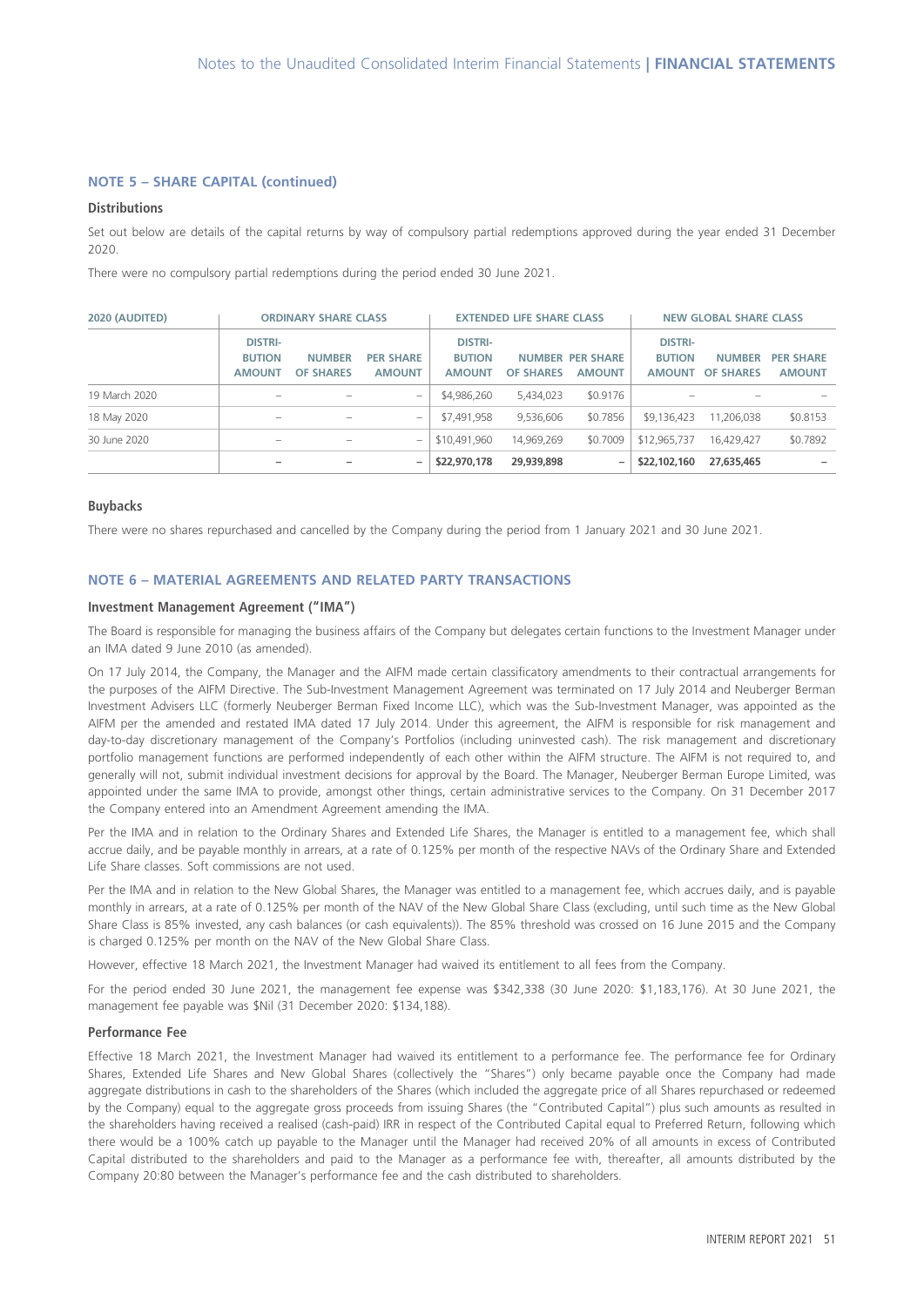#### **NOTE 6 – MATERIAL AGREEMENTS AND RELATED PARTY TRANSACTIONS (continued)**

#### **Performance Fee (continued)**

The preferred rate of return for Ordinary Shares was an annualised 6%, for Extended Life Shares was an annualised 6% from 2010 to April 2013 and was 8% from April 2013 to date and for New Global Shares was an annualised 8%. For the purposes of financial reporting, the performance fee was recognised on an accrual basis.

No performance fees were paid or payable in respect of any of the classes for the period ended 30 June 2021 or 31 December 2020, nor would any have be paid if the Company had realised all its assets at their carrying values at the period end.

Soft commissions are not used to pay for services used by the Investment Manager.

#### **Administration, Company Secretarial and Custody Agreements**

Effective 1 March 2015, the Company entered into an Administration and Sub-Administration Agreement with U.S. Bank Global Fund Services (Guernsey) Limited and U.S. Bank Global Fund Services (Ireland) Limited, a wholly-owned subsidiary of U.S. Bancorp (the "Administration Agreement"). Under the terms of the Administration Agreement, Sub-Administration services are delegated to U.S. Bank Global Fund Services (Ireland) Limited (the "Sub-Administrator"). The Sub-Administration Service Level Agreement was amended and approved on 21 February 2018.

The Sub-Administrator is responsible for the day-to-day administration of the Company (including but not limited to the calculation and publication of the estimated daily NAV).

Under the terms of the Administration Agreement, the Sub-Administrator is entitled to a fee of 0.09% for the first \$500m of net asset value, 0.08% for the next \$500m and 0.07% for any remaining balance, accrued daily and paid monthly in arrears and subject to an annual minimum of \$100,000.

Effective 1 March 2015, the Company entered into a Custody Agreement with U.S. Bank National Association (the "Custodian") to provide loan administration and custody services to the Company. Under the terms of the Custody Agreement the Custodian is entitled to an annual fee of 0.025% of net asset value with a minimum annual fee of \$25,000.

Effective 20 June 2017, Carey Commercial Limited was appointed the Company Secretary. The Company Secretary is entitled to an annual fee of £65,800 plus fees for ad-hoc board meetings and additional services.

For the period ended 30 June 2021, the administration fee expense was \$51,252 (30 June 2020: \$75,824), the secretarial fee was \$64,317<sup>1</sup> of which \$5,2421 was in relation to the administration of the ongoing buyback programme, (30 June 2020 secretarial fee: \$28,386) and the loan administration and custody fee expense was \$22,8521 (30 June 2020: \$21,1771 ). At 30 June 2021, the administration fee payable is \$9,695<sup>2</sup> (31 December 2020: \$6,908), the secretarial fee payable is \$53,702<sup>2</sup> (31 December 2020: \$49,598) and the loan administration and custody fee payable is \$14,0032 (31 December 2020: \$2,311).

#### **Directors' Remuneration and Other Interests**

The Directors are related parties and are remunerated for their services at a fee of \$45,000 plus £10,000 each per annum (\$60,000 plus £10,000 for the Chairman, \$50,000 plus £10,000 for the Chairman of the Audit Committee). For the period ended 30 June 2021, the Directors' fees and travel expenses amounted to \$96,724 (30 June 2020: \$97,466). Michael J. Holmberg, the non-independent Director, has waived the fees for his services as a Director.

1 Amount is included under Professional and other expenses in the Unaudited Consolidated Statement of Operations.

2 Amounts are included under Accrued expenses and other liabilities in the Unaudited Consolidated Statement of Assets and Liabilities and Unaudited Consolidated Statement of Operations.

The Company has not set any requirements or guidelines for Directors to own shares in the Company. The beneficial interests of the Directors and their connected persons in the Company's shares at 31 December 2020 and 30 June 2021 are shown in the table below:

| <b>DIRECTOR</b>   | <b>NO. OF ORDINARY</b><br><b>SHARES</b> | <b>NO. OF EXTENDED</b><br><b>LIFE SHARES</b> | NO. OF NEW<br><b>GLOBAL SHARES</b> | <b>TOTAL NO. OF</b><br><b>SHARES</b> |
|-------------------|-----------------------------------------|----------------------------------------------|------------------------------------|--------------------------------------|
| John Hallam       |                                         | 73.753                                       | 49,450                             | 123,203                              |
| Michael Holmberg  |                                         | 32,563                                       | 51.698                             | 84,261                               |
| Christopher Legge | $\overline{\phantom{a}}$                |                                              | $\overline{\phantom{a}}$           |                                      |
| Stephen Vakil     |                                         |                                              | 26.974                             | 26,974                               |

There were no other related interests for the period ended 30 June 2021.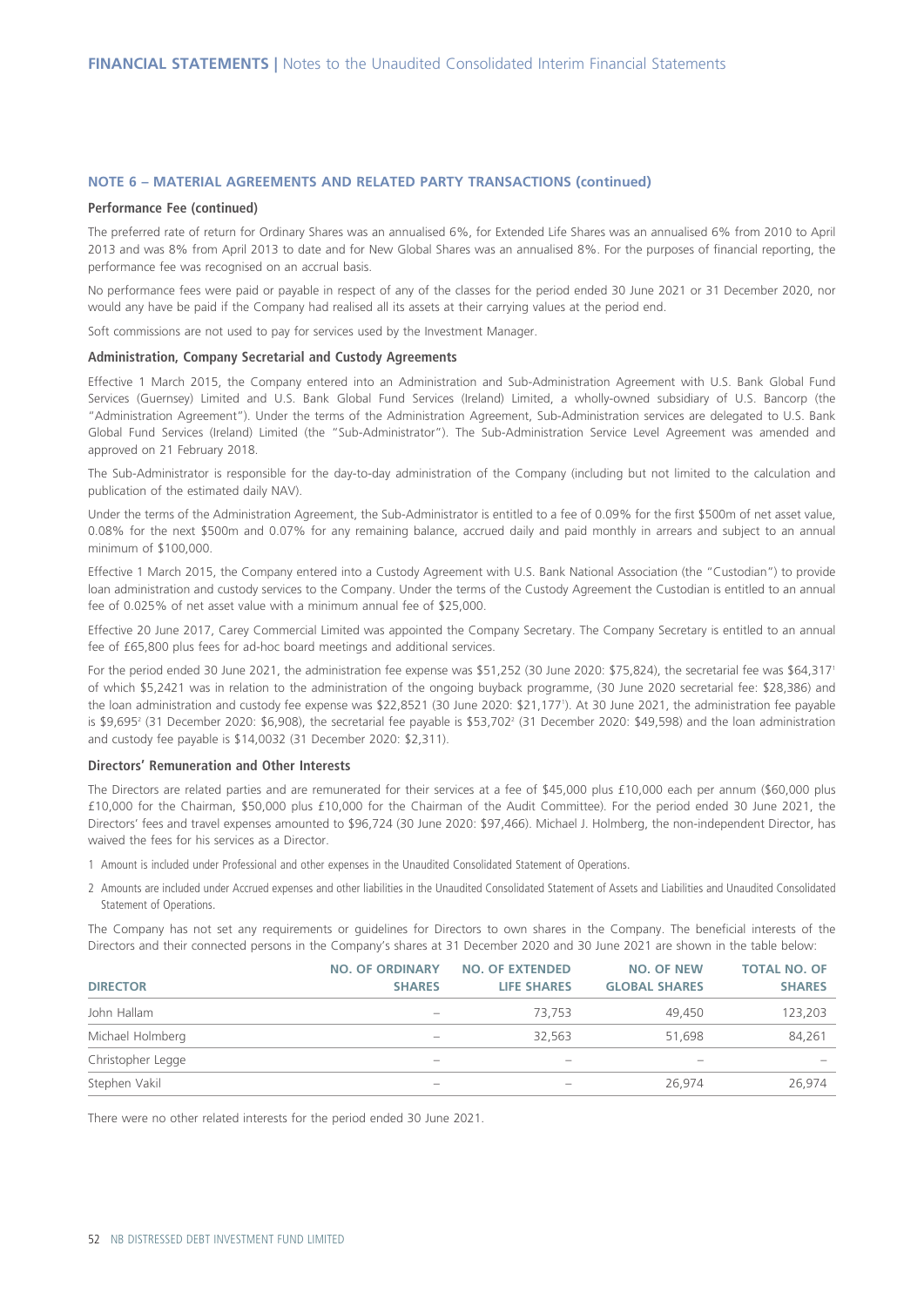#### **NOTE 7 – FINANCIAL HIGHLIGHTS**

|                                                                                       | <b>ORDINARY</b><br><b>SHARES</b><br>(5)                      | <b>EXTENDED</b><br><b>LIFE SHARES</b><br>(5)                 | <b>NEW GLOBAL</b><br><b>SHARES</b><br>(f)                    | <b>ORDINARY</b><br><b>SHARES</b><br>(5)                      | <b>EXTENDED LIFE</b><br><b>SHARES</b><br>(5)                 | <b>NEW GLOBAL</b><br><b>SHARES</b><br>(f)                    |
|---------------------------------------------------------------------------------------|--------------------------------------------------------------|--------------------------------------------------------------|--------------------------------------------------------------|--------------------------------------------------------------|--------------------------------------------------------------|--------------------------------------------------------------|
| <b>PER SHARE</b><br><b>OPERATING</b><br><b>PERFORMANCE</b>                            | <b>PERIOD ENDED</b><br><b>30 JUNE</b><br>2021<br>(UNAUDITED) | <b>PERIOD ENDED</b><br><b>30 JUNE</b><br>2021<br>(UNAUDITED) | <b>PERIOD ENDED</b><br><b>30 JUNE</b><br>2021<br>(UNAUDITED) | <b>YEAR ENDED</b><br><b>31 DECEMBER</b><br>2020<br>(AUDITED) | <b>YEAR ENDED</b><br><b>31 DECEMBER</b><br>2020<br>(AUDITED) | <b>YEAR ENDED</b><br><b>31 DECEMBER</b><br>2020<br>(AUDITED) |
| Net asset value per share at<br>beginning of the period/year                          | 0.8420                                                       | 0.7889                                                       | 0.5682                                                       | 0.9086                                                       | 0.9266                                                       | 0.8339                                                       |
| Impact of share buybacks                                                              | $\overline{\phantom{0}}$                                     | $\overline{\phantom{0}}$                                     | $\overline{\phantom{0}}$                                     | $\overline{\phantom{0}}$                                     | 0.0096                                                       | 0.0063                                                       |
| Impact of share redemptions                                                           |                                                              |                                                              | $\overline{\phantom{0}}$                                     |                                                              | (0.0029)                                                     | (0.0038)                                                     |
| Income/(loss) from investment<br>operations <sup>1</sup>                              |                                                              |                                                              |                                                              |                                                              |                                                              |                                                              |
| Net investment (loss)/ income                                                         | (0.0078)                                                     | 0.0153                                                       | 0.0129                                                       | (0.0195)                                                     | 0.0121                                                       | 0.0080                                                       |
| Net realised and unrealised<br>income/(loss) from investments<br>and foreign exchange | 0.1176                                                       | 0.1467                                                       | 0.0113                                                       | (0.0471)                                                     | (0.1565)                                                     | (0.2762)                                                     |
| Total income/(loss) from<br>investment operations                                     | 0.1098                                                       | 0.1620                                                       | 0.0242                                                       | (0.0666)                                                     | (0.1444)                                                     | (0.2682)                                                     |
| Net asset value per share at<br>end of the period/year                                | 0.9518                                                       | 0.9509                                                       | 0.5924                                                       | 0.8420                                                       | 0.7889                                                       | 0.5682                                                       |

1 Weighted average number of shares outstanding was used for calculation.

|                                                                                                            | <b>ORDINARY</b><br><b>SHARES</b>                             | <b>EXTENDED</b><br><b>LIFE SHARES</b>                        | <b>NEW GLOBAL</b><br><b>SHARES</b>                           | <b>ORDINARY</b><br><b>SHARES</b>                             | <b>EXTENDED LIFE</b><br><b>SHARES</b>                        | <b>NEW GLOBAL</b><br><b>SHARES</b>                           |
|------------------------------------------------------------------------------------------------------------|--------------------------------------------------------------|--------------------------------------------------------------|--------------------------------------------------------------|--------------------------------------------------------------|--------------------------------------------------------------|--------------------------------------------------------------|
| <b>NAV TOTAL</b><br>RETURN <sup>1,2</sup>                                                                  | <b>PERIOD ENDED</b><br><b>30 JUNE</b><br>2021<br>(UNAUDITED) | <b>PERIOD ENDED</b><br><b>30 JUNE</b><br>2021<br>(UNAUDITED) | <b>PERIOD ENDED</b><br><b>30 JUNE</b><br>2021<br>(UNAUDITED) | <b>YEAR ENDED</b><br><b>31 DECEMBER</b><br>2020<br>(AUDITED) | <b>YEAR ENDED</b><br><b>31 DECEMBER</b><br>2020<br>(AUDITED) | <b>YEAR ENDED</b><br><b>31 DECEMBER</b><br>2020<br>(AUDITED) |
| NAV Total Return before<br>performance fee                                                                 | 13.04%                                                       | 20.53%                                                       | 4.26%                                                        | $(7.33\%)$                                                   | $(14.86\%)$                                                  | (31.86%)                                                     |
| Performance fee                                                                                            |                                                              |                                                              |                                                              |                                                              |                                                              |                                                              |
| <b>NAV Total Return after</b><br>performance fee including<br>an income distribution<br>by way of dividend | 13.04%                                                       | 20.53%                                                       | 4.26%                                                        | $(7.33\%)$                                                   | $(14.86\%)$                                                  | (31.86%)                                                     |

1 NAV Total Return is calculated for the Ordinary Shares, Extended Life Shares and New Global Shares only and is calculated based on movement in the NAV and does not reflect any movement in the market value of the shares. A shareholder's return may vary from these returns based on participation in new issues, the timing of capital transactions etc. It assumes that all income distributions of the Company, paid by way of dividend, were reinvested, without transaction costs. Class A shares are not presented as they are not profit participating shares.

2 An individual shareholder's return may vary from these returns based on the timing of the shareholder's subscriptions.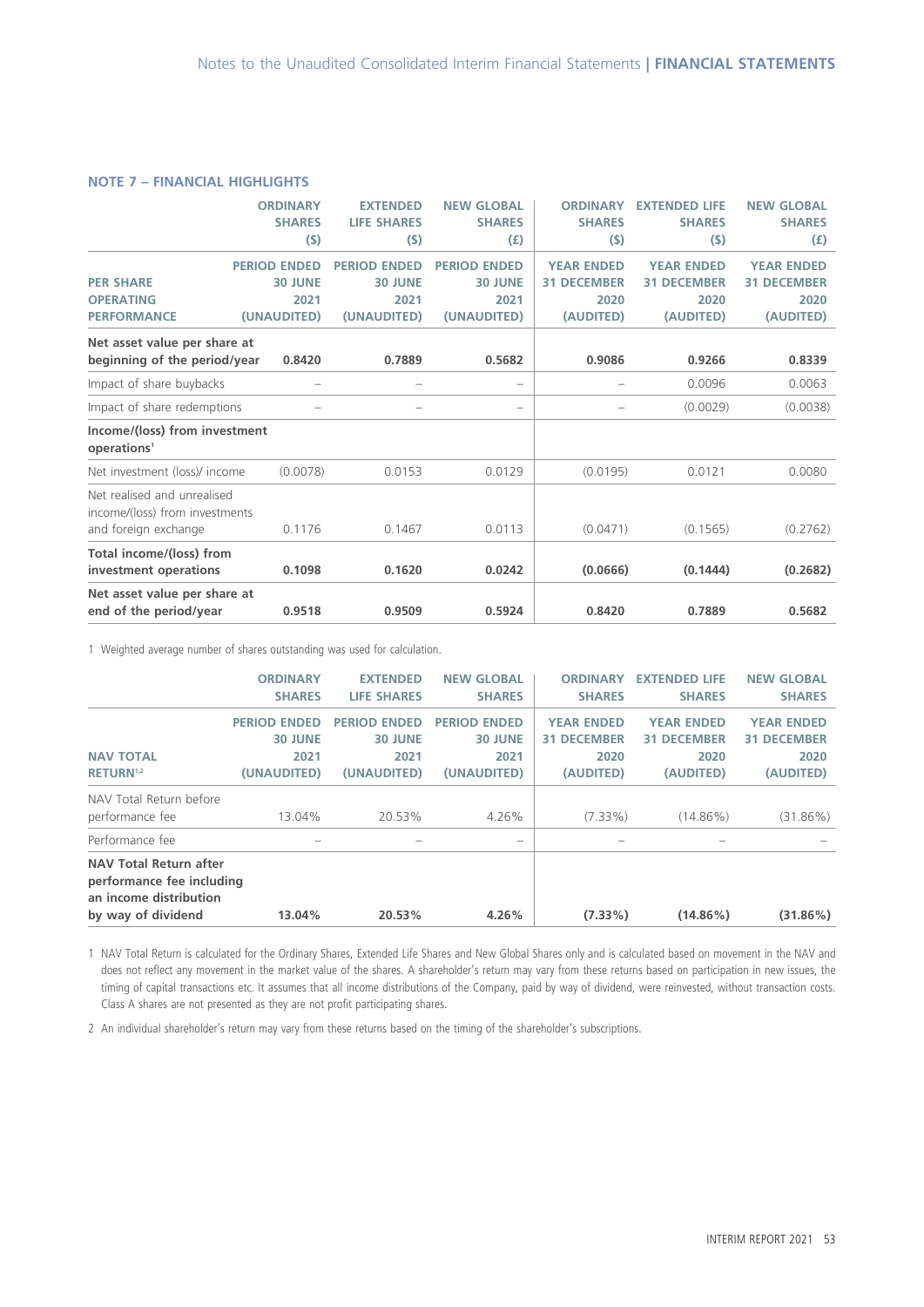#### **NOTE 7 – FINANCIAL HIGHLIGHTS (continued)**

|                                                                      | <b>ORDINARY</b><br><b>SHARES</b>                             | <b>EXTENDED</b><br><b>LIFE SHARES</b>                        | <b>NEW GLOBAL</b><br><b>SHARES</b>                           | <b>ORDINARY</b><br><b>SHARES</b>                             | <b>EXTENDED LIFE</b><br><b>SHARES</b>                        | <b>NEW GLOBAL</b><br><b>SHARES</b>                           |
|----------------------------------------------------------------------|--------------------------------------------------------------|--------------------------------------------------------------|--------------------------------------------------------------|--------------------------------------------------------------|--------------------------------------------------------------|--------------------------------------------------------------|
| <b>RATIOS TO AVERAGE</b><br><b>NET ASSETS</b>                        | <b>PERIOD ENDED</b><br><b>30 JUNE</b><br>2021<br>(UNAUDITED) | <b>PERIOD ENDED</b><br><b>30 JUNE</b><br>2021<br>(UNAUDITED) | <b>PERIOD ENDED</b><br><b>30 JUNE</b><br>2021<br>(UNAUDITED) | <b>YEAR ENDED</b><br><b>31 DECEMBER</b><br>2020<br>(AUDITED) | <b>YEAR ENDED</b><br><b>31 DECEMBER</b><br>2020<br>(AUDITED) | <b>YEAR ENDED</b><br><b>31 DECEMBER</b><br>2020<br>(AUDITED) |
| Net investment (loss)/income<br>before and after<br>performance fees | $(1.83\%)$                                                   | 3.64%                                                        | 4.67%                                                        | $(2.55\%)$                                                   | 1.52%                                                        | 1.25%                                                        |
| Total expenses after<br>performance fee                              | $(2.14\%)$                                                   | $(1.73\%)$                                                   | $(2.11\%)$                                                   | $(2.89\%)$                                                   | $(2.68\%)$                                                   | (2.76%)                                                      |

#### **NOTE 8 – RECONCILIATION OF NET ASSET VALUE TO PUBLISHED NAV**

In preparing the Financial Statements, there were adjustments relating to investment valuations. The impact of these adjustments on the NAV per Ordinary Share, Extended Life Share and New Global Share is detailed below:

|                                                           | <b>ORDINARY</b><br><b>SHARE CLASS</b> | <b>ORDINARY</b><br><b>SHARE CLASS</b><br><b>NAV PER</b> | <b>EXTENDED LIFE</b><br><b>SHARE CLASS</b> | <b>EXTENDED LIFE</b><br><b>SHARE CLASS</b><br><b>NAV PER</b> | <b>NEW GLOBAL</b><br><b>SHARE CLASS</b> | <b>NEW GLOBAL</b><br><b>SHARE CLASS</b><br><b>NAV PER</b> |
|-----------------------------------------------------------|---------------------------------------|---------------------------------------------------------|--------------------------------------------|--------------------------------------------------------------|-----------------------------------------|-----------------------------------------------------------|
|                                                           | <b>NET ASSETS</b>                     | <b>SHARE</b>                                            | <b>NET ASSETS</b>                          | <b>SHARE</b>                                                 | <b>NET ASSETS</b>                       | <b>SHARE</b>                                              |
|                                                           | (5)                                   | (5)                                                     | (\$)                                       | (\$)                                                         | (£)                                     | (£)                                                       |
| Published net assets at                                   |                                       |                                                         |                                            |                                                              |                                         |                                                           |
| 30 June 2021                                              | 14.479.146                            | 0.9413                                                  | 76,061,379                                 | 0.9443                                                       | 24.276.806                              | 0.5904                                                    |
| Valuation adjustments                                     | 162.080                               | 0.0105                                                  | 530.127                                    | 0.0066                                                       | 80.362                                  | 0.0020                                                    |
| Net assets per Unaudited<br><b>Consolidated Financial</b> |                                       |                                                         |                                            |                                                              |                                         |                                                           |
| <b>Statements</b>                                         | 14,641,226                            | 0.9518                                                  | 76.591.506                                 | 0.9509                                                       | 24.357.168                              | 0.5924                                                    |

|                                                                                                                                    | <b>ORDINARY</b><br><b>SHARE CLASS</b><br><b>NET ASSETS</b><br>(5) | <b>ORDINARY</b><br><b>SHARE CLASS</b><br><b>NAV PER</b><br><b>SHARE</b><br>(5) | <b>EXTENDED LIFE</b><br><b>SHARE CLASS</b><br><b>NET ASSETS</b><br>(5) | <b>EXTENDED LIFE</b><br><b>SHARE CLASS</b><br><b>NAV PER</b><br><b>SHARE</b><br>(5) | <b>NEW GLOBAL</b><br><b>SHARE CLASS</b><br><b>NET ASSETS</b><br>(E) | <b>NEW GLOBAL</b><br><b>SHARE CLASS</b><br><b>NAV PER</b><br><b>SHARE</b><br>(E) |  |  |
|------------------------------------------------------------------------------------------------------------------------------------|-------------------------------------------------------------------|--------------------------------------------------------------------------------|------------------------------------------------------------------------|-------------------------------------------------------------------------------------|---------------------------------------------------------------------|----------------------------------------------------------------------------------|--|--|
| Published net assets at<br>31 December 2020                                                                                        | 12,945,021                                                        | 0.8415                                                                         | 63,589,978                                                             | 0.7895                                                                              | 22,938,029                                                          | 0.5579                                                                           |  |  |
| Deferred Tax adjustment                                                                                                            |                                                                   |                                                                                |                                                                        |                                                                                     | 11.412                                                              | 0.0003                                                                           |  |  |
| Valuation adjustments                                                                                                              | 7.944                                                             | 0.0005                                                                         | (49,328)                                                               | 0.0006                                                                              | 413.698                                                             | 0.0100                                                                           |  |  |
| Net assets per Consolidated<br><b>Financial Statements</b><br>12.952.965<br>0.5682<br>0.8420<br>63,540,650<br>0.7889<br>23,363,139 |                                                                   |                                                                                |                                                                        |                                                                                     |                                                                     |                                                                                  |  |  |

#### **NOTE 9 – SUBSEQUENT EVENTS**

The Directors have evaluated subsequent events up to 19 August 2021, which is the date that the Unaudited Consolidated Interim Financial Statements were available to be issued, and have concluded there are no further items that require disclosure or adjustment to the Unaudited Consolidated Interim Financial Statements.